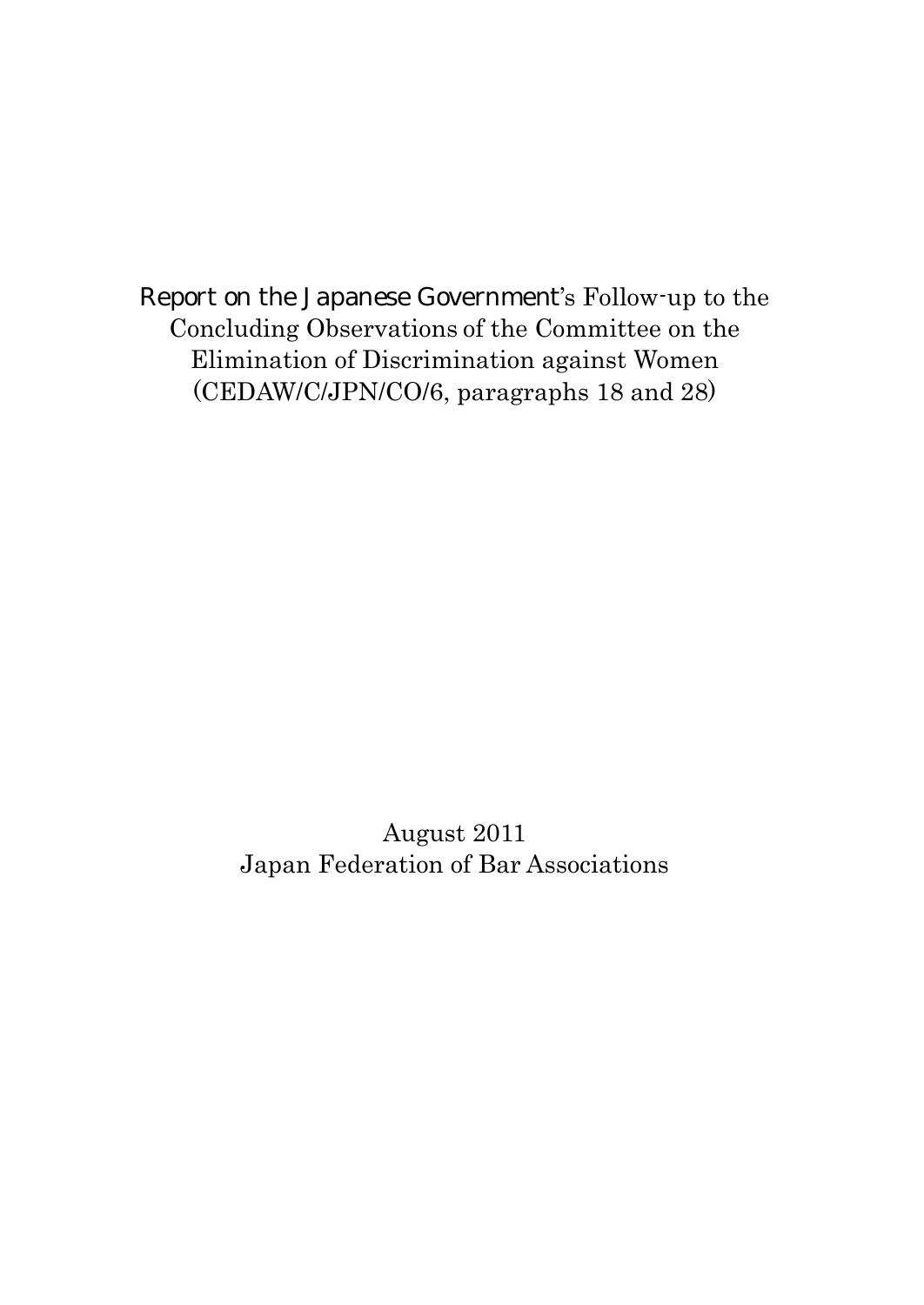#### Contents

| Introduction                                                                                  | $\mathbf{1}$   |
|-----------------------------------------------------------------------------------------------|----------------|
| Section $1 -$ Executive summary                                                               |                |
| 1. Request for follow-up in the concluding observations and the response of the Japanese      |                |
| government to this request                                                                    | $\mathfrak{Z}$ |
| 2. Obligations of States parties under the Convention                                         | $\overline{4}$ |
| 3. National machinery for implementation of the Convention                                    | 6              |
| 4. The need to strengthen the current weak implementation structure                           | 7              |
| Section 2: Paragraph 18 (Amendments to the Civil Code, etc.)                                  |                |
| 1. Japan's failure to fulfill its obligation to improve its national laws                     | 7              |
| 2. Announcement of an " Outline of a Bill to Revise Part of the Civil Code"<br>and background |                |
| to the shelving of this bill                                                                  | 8              |
| 3. References to amending the Civil Code in the Third Basic Plan for Gender Equality          | 9              |
| 4. Trends in case law concerning discrimination against children born out of wedlock          | 9              |
| 5. Other comments concerning the elimination of discrimination against children born out of   |                |
| wedlock                                                                                       | 10             |
| 6. Calls for amendments to the law by civil society                                           | 11             |
| Section 3: Paragraph 28 (Introduction of temporary special measures)                          |                |
| 1. Request for the introduction of temporary special measures and the details thereof         | 11             |
| 2. Women's participation in policy decision-making processes                                  | 12             |
| (1) Women's participation in the Diet and local assemblies: the current situation             | 12             |
| Implementation of temporary special measures in the political field<br>(2)                    | 13             |
| (3) Temporary special measures in the political field in the Third Basic Plan for Gender      |                |
| Equality                                                                                      | 14             |
| (4) Temporary special measures that should be taken by the Japanese government                | 14             |
| 3. Women's participation in the administrative field                                          | 17             |
| (1) Women's participation in the administrative field: the current situation                  | 17             |
| (2) Initiatives in the administrative field in the Third Basic Plan for Gender Equality       | 18             |
| (3) Issues that must be considered                                                            | 21             |
| 4. Women's participation in the judicial field                                                | 22             |
| (1) Women's participation in the judicial field: the current situation                        | 22             |
| Initiatives in the judicial field in the Third Basic Plan for Gender Equality<br>(2)          | 23             |
| (3) Issues that must be considered                                                            | 24             |
| 5. Temporary special measures in employment                                                   | 24             |
| (1) Introduction: follow up by the Japanese government over the past two years                | 24             |
| Third Basic Plan for Gender Equality<br>(2)                                                   | 25             |
| Numerical targets<br>1)                                                                       | 25             |
| Policies put forward for achieving numerical targets<br>2)                                    | 25             |
| (3) Policies currently being implemented to facilitate positive action                        | 26             |
| 1) Major policies announced by the Ministry of Health, Labour and Welfare in 2011             | 26             |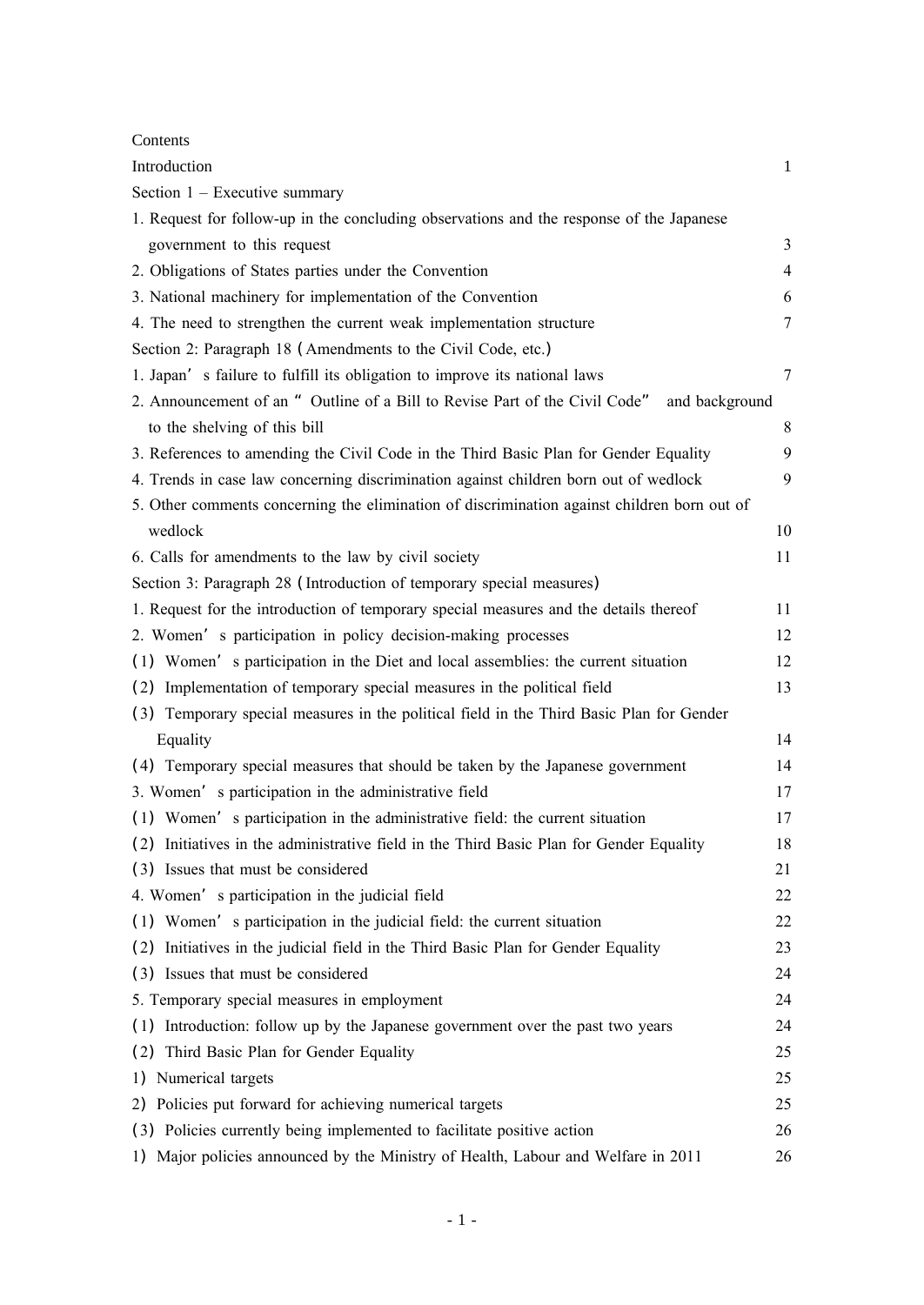| 2) Measures taken in public procurement                                                  | 28 |
|------------------------------------------------------------------------------------------|----|
| 3) Cabinet initiatives                                                                   | 28 |
| (4) Inadequacy of measures for structural reform of discrepancies between men and        |    |
| women in the workplace                                                                   | 28 |
| (5) Recommendations                                                                      | 31 |
| Setting numerical targets<br>1)                                                          | 31 |
| Granting of effective incentives<br>2)                                                   | 31 |
| 3) Disclosure of gender disparities                                                      | 31 |
| 4) Proposals for far-reaching measures based on reflection on the past                   | 32 |
| 5) Measures to resolve serious de facto discrimination against women in employment       | 32 |
| 6. Equality in the field of education and research                                       | 32 |
| (1) Equality in the field of education and research: the current situation               | 32 |
| The percentage of students going on to higher education<br>1)                            | 32 |
| Major fields<br>2)                                                                       | 33 |
| Disparity in the amount spent on education according to parents'<br>income bracket<br>3) | 34 |
| Teaching staff<br>4)                                                                     | 34 |
| Proportion of female researchers<br>5)                                                   | 35 |
| Female researchers' affiliations and specialist fields<br>6)                             | 36 |
| 7) Learning in social education institutions                                             | 36 |
| (2) The Basic Act on Education                                                           | 36 |
| (3) Issues raised by the Committee on the Elimination of Discrimination Against Women    | 37 |
| (4) Measures taken by the Japanese government                                            | 38 |
| 1) The Second Basic Plan for Gender Equality (formulated in 2005)                        | 38 |
| 2) The Third Basic Plan for Gender Equality (formulated in 2010)                         | 39 |
| (5) Remaining issues                                                                     | 39 |
| The need to make an accurate analysis of the reasons why inequality still exists<br>1)   | 39 |
| 2) Positive action                                                                       | 40 |
| 3) The Basic Act on Education                                                            | 41 |
| Section 4 - Conclusion                                                                   | 41 |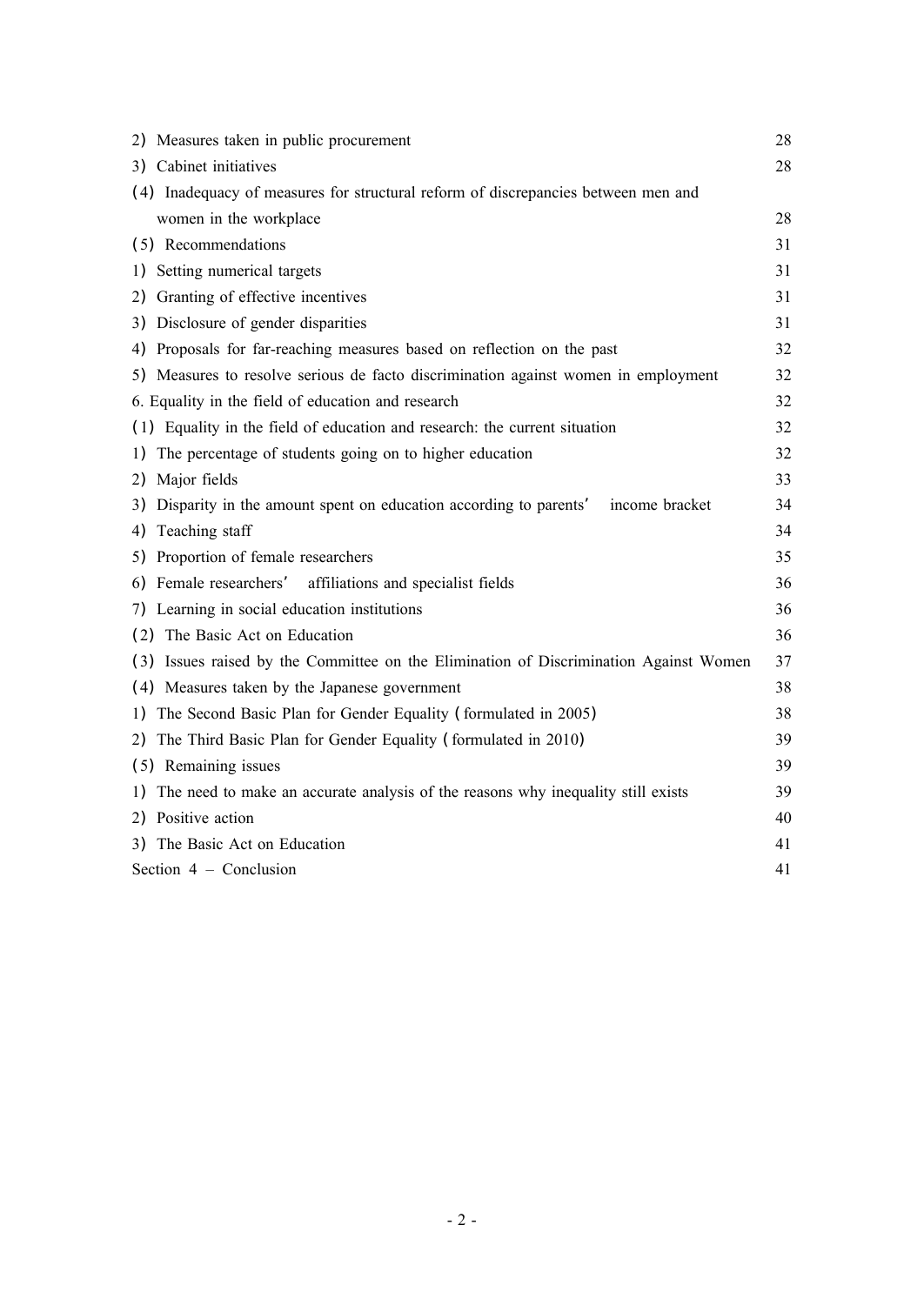#### Introduction

Following its consideration of Japan's sixth periodic report in July 2009, the United Nations Committee on the Elimination of Discrimination against Women (hereinafter, "the Committee") requested the Japanese government to provide, within two years, detailed written information on its implementation of certain recommendations contained in the Committee's concluding observations of August 7, 2009. This report evaluates the progress the Japanese government has made since then in implementing these recommendations, which are contained in paragraphs 18 and 28 of the concluding observations. Paragraph 18 calls on the government to amend discriminatory legal provisions in the Civil Code with respect to the minimum age for marriage, the waiting period required for women before they can remarry after divorce and the choice of surnames for married couples, and repeal provisions in the Civil Code and in the Family Registration Law that discriminate against children born out of wedlock. Paragraph 28 calls on the government to adopt temporary special measures to increase representation of women in decision-making positions.

The Japan Federation of Bar Associations (hereinafter, the "JFBA") has reviewed how the Japanese government has responded to the requests from the Committee, examining, among others, the content of the obligations of States parties under the Convention on the Elimination of All Forms of Discrimination against Women (hereinafter, "the Convention"), the degree to which a national machinery exists to implement obligations under the Convention, the steps taken by the Japanese government with regard to the recommendations in paragraphs 18and 28 of the concluding observations, the Committee's general recommendations No. 25 and No. 28, the Third Basic Plan for Gender Equality (approved by the Cabinet in December, 2010), and the White Paper on Gender Equality (published after the adoption of the concluding observations), and also referring to the activities of NGOs and related organizations.

The Japanese government, as a State party, has the obligation "to take all appropriate m easures, including legislation, to modify or abolish existing laws, regulations, customs and practices which constitute discrimination against women" according to article 2, subparagraph (f) of the Convention, and the obligation "to take all appropriate measures to eliminate discrimination against women by any person, organization or enterprise" according to article 2 subparagraph (e) of the Convention. General recommendation No. 28,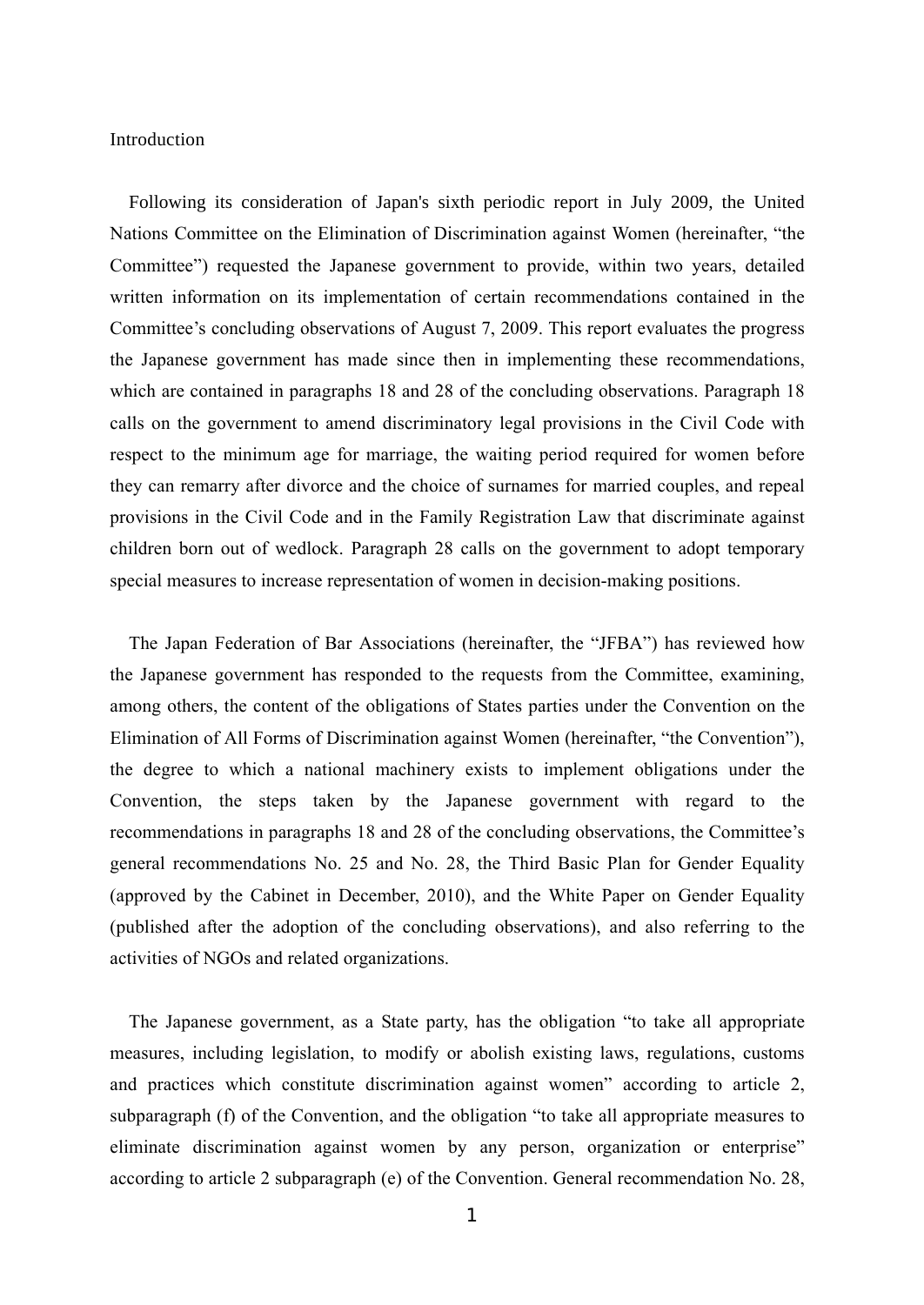on the core obligations of States parties under article 2 of the Convention, confirms that they must pursue by all appropriate means a policy of eliminating discrimination against women, and that their obligation to fulfill women's right to non-discrimination and to the enjoyment of equality includes the adoption of temporary special measures in line with article 4, paragraph 1 of the Convention and general recommendation No. 25. General recommendation 28 also confirms that article 2 imposes a due diligence obligation on States parties to prevent discrimination by private actors, and that the words "without delay" do not allow for any delayed or purposely chosen incremental implementation of the above obligations General recommendation No. 25 states that States parties are obliged to adopt and implement temporary special measures in relation to any of articles 6 to 16, if such m easures can be shown to be necessary and appropriate in order to accelerate the a chievement of women's de facto or substantive equality. However, the Japanese government has not implemented its obligations under the Convention with regards to the recommendations in paragraphs 18 and 28 of the concluding observations. With regards to paragraph 18, it has not even presented a bill on amending discriminatory provisions in the Civil Code and Family Registration Law to the Diet, and these discriminatory provisions thus still remain in effect. With regards to paragraph 28, although the Japanese government continues to cite a target of "increasing the share of women in leadership positions to at least 30% by 2020 in all fields in society" (the "30% by 2020" target) in the Third Basic Plan for Gender Equality, the plan sets extremely low interim numerical targets that are inadequate for achieving the "30% by 2020" target, does not set out specific measures for achieving the numerical targets, and does not include the adoption of national legislation on temporary special measures, such as a quota system for Diet members, Diet member candidates, public servants, teachers, researchers, and department and section chiefs at companies, or the adoption of temporary special measures as a condition for companies being awarded contracts in the field of public procurement. The plan merely states that the Japanese government will introduce an award system as an incentive for taking temporary special measures, and will "ask" individuals and organizations to introduce such measures. The government thus misunderstands its obligations under the Convention, especially its obligations under article 2, subparagraph (e), and has not taken appropriate measures toward individuals or organizations.

Further, although the Gender Equality Bureau in the Cabinet Office serves as the national machinery for implementation of the Convention, the bureau lacks sufficient human and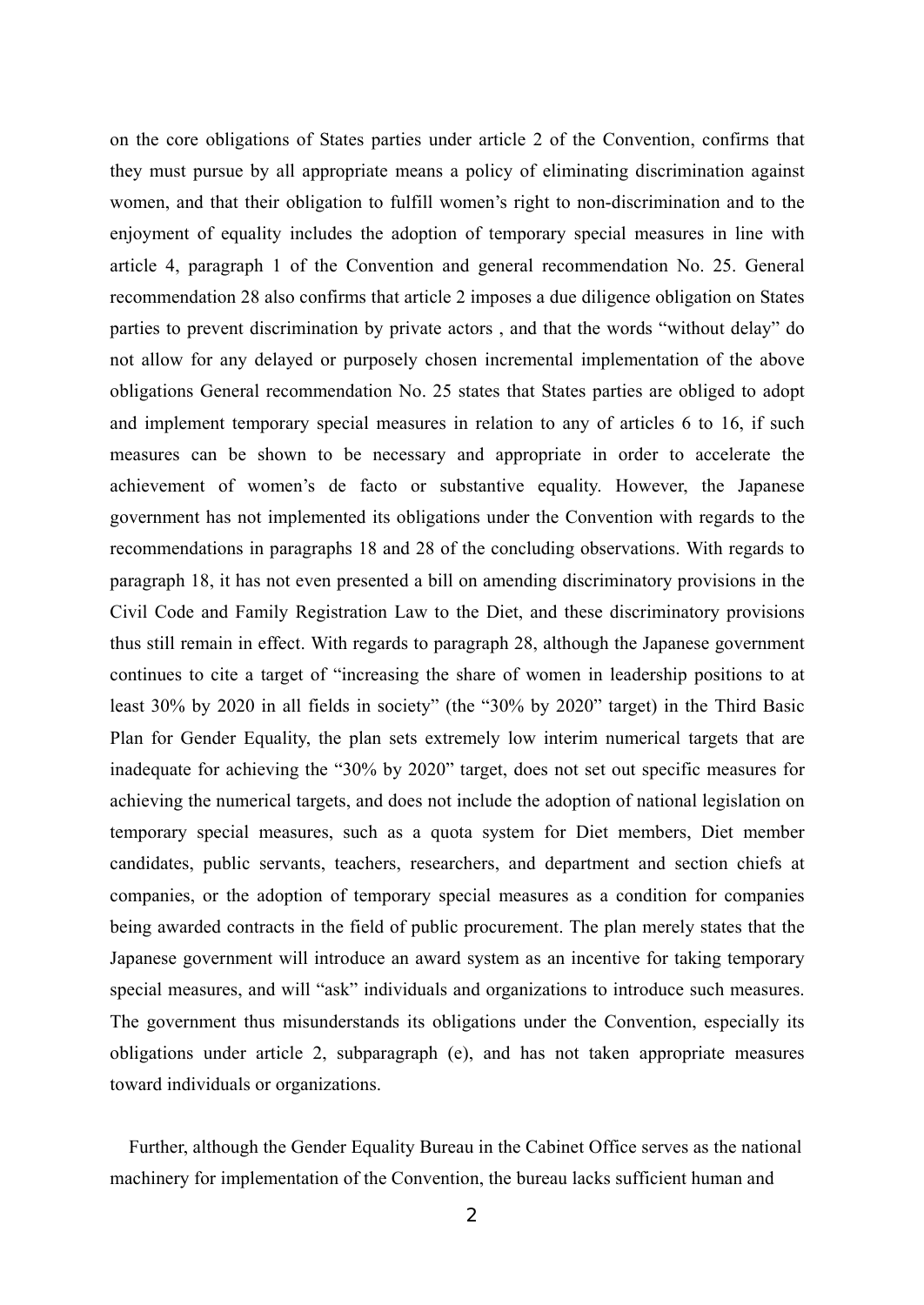financial resources to do anything other than liaison, coordination, and PR activities. In addition, the minister in charge of gender equality is not dedicated solely to this portfolio, but also holds other portfolios. The JFBA has put together this report, which provides detailed information on the Japanese government's response to the recommendations designated by the Committee as items for detailed follow-up reporting, in the hope that it will be of assistance to the Committee and that it will encourage the Japanese government to take immediate action to eliminate discrimination against women in accordance with the Convention.

# Section 1: Executive summary

1. Request for follow-up in the concluding observations and the response of the Japanese government to this request

The Committee's concluding observations, issued in response to Japan's sixth periodic report and dated August 7, 2009, are composed of 60 paragraphs. The Committee requested the Japanese government to provide, within two years, detailed written information on the implementation of the recommendations contained in two of these paragraphs, paragraphs 18 and 28.

The Japanese government, however, has not taken good-faith action to implement these recommendations, and has thus failed to fulfill its core obligations under article 2 of the Convention.

With regards to paragraph 18, discriminatory legislation, including provisions in the Civil Code relating to marriage that violate article 16 of the Convention, and provisions in the Civil Code and Family Registration Law that discriminate against children born out of wedlock, have yet to be amended. With regards to paragraph 28, although the Committee urged the Japanese government to adopt temporary special measures with numerical goals and timetables to increase representation of women in decision-making positions at all levels, the government has not adopted these measures appropriately in any of the spheres of politics, administration, the judiciary, employment, or education (including academia), and has thus failed to implement special measures under article 4, paragraph 1 that would serve to fulfill its obligation to eliminate discrimination against women in the areas of education, employment, and political and public life under articles 7, 10 and 11 of the Convention.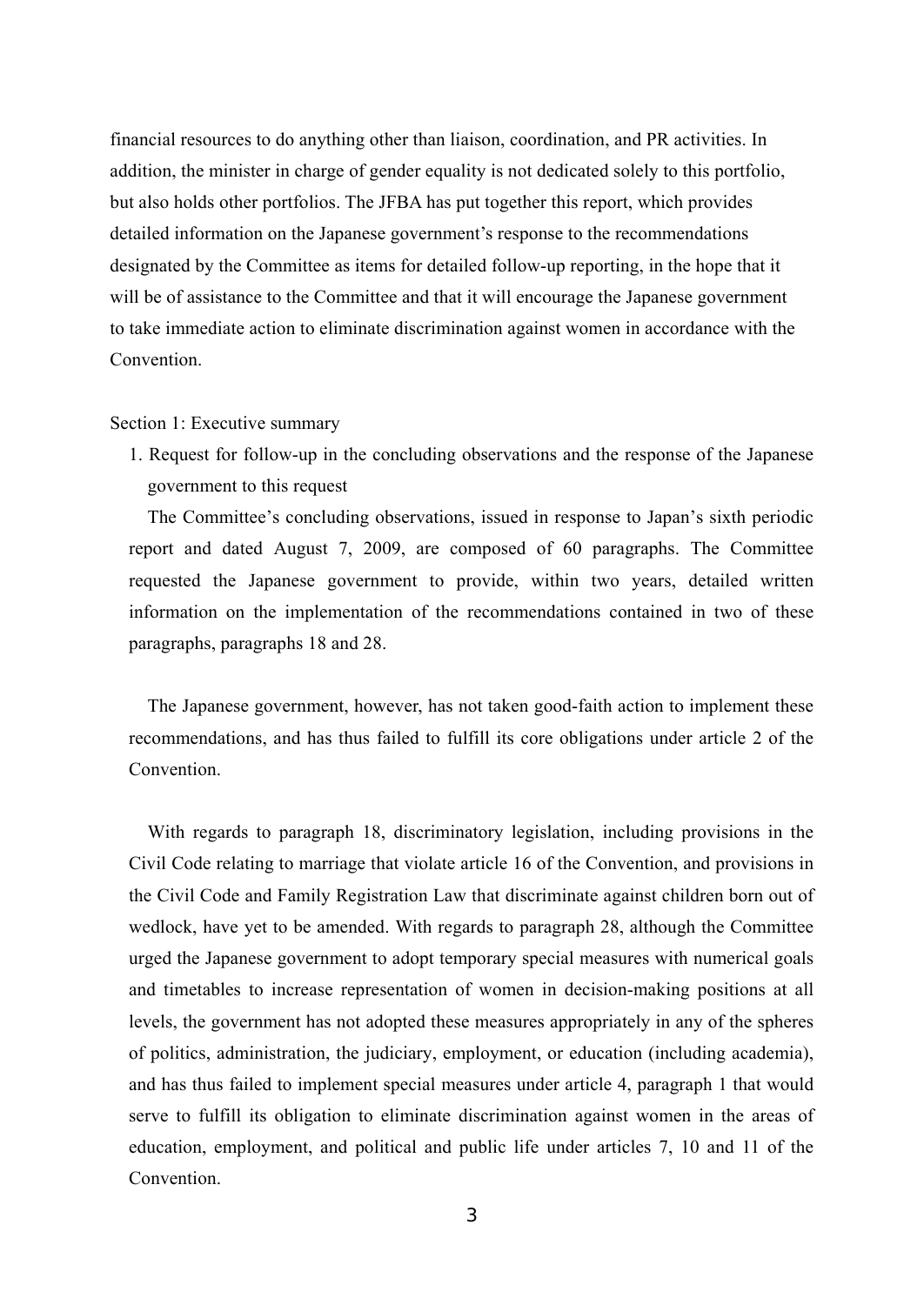In the following, the JFBA reports on the follow-up of the Japanese government to the concluding observations, referring to general recommendations No. 25 and No. 28, the Third Basic Plan for Gender Equality, the White Paper on Gender Equality (issued by the Japanese government after the concluding observations were adopted), and NGO activities, among others.

# 2. Obligations of States parties under the Convention

Under article 2 of the Convention, States parties agree "to take all appropriate measures, including legislation, to modify or abolish existing laws, regulations, customs and practices which constitute discrimination against women" (subparagraph  $(f)$ ), and "to take all appropriate measures to eliminate discrimination against women by any person, organization or enterprise" (subparagraph (e)). These measures must be taken "without delay." Further, general recommendation 28 confirms, with regard to the core obligations of States parties under article 2 of the Convention, that they must pursue by all appropriate means a policy of eliminating discrimination against women, and that their obligation to fulfill women's right to non-discrimination and to the enjoyment of equality includes the adoption of temporary special measures in line with article 4, paragraph 1, of the Convention and general recommendation No. 25. General recommendation 28 also confirms that article 2 imposes a due diligence obligation on States parties to prevent discrimination by private actors, and that the words "without delay" do not allow for any delayed or purposely chosen incremental implementation of the above obligations (paragraph 29).

General recommendation No. 25 clearly states that States parties are obliged to adopt and implement temporary special measures in relation to any of articles 6 to 16 if such m easures can be shown to be necessary and appropriate in order to accelerate the a chievement of women's de facto or substantive equality (paragraph 24).

In paragraph 18 of its concluding observations, the Committee pointed out the obligation of the Japanese government to align national laws in line with the provisions of the Convention, and without delay. In paragraph 28 it called on the government to adopt temporary special measures, indicating that the adoption of such measures is not optional but obligatory.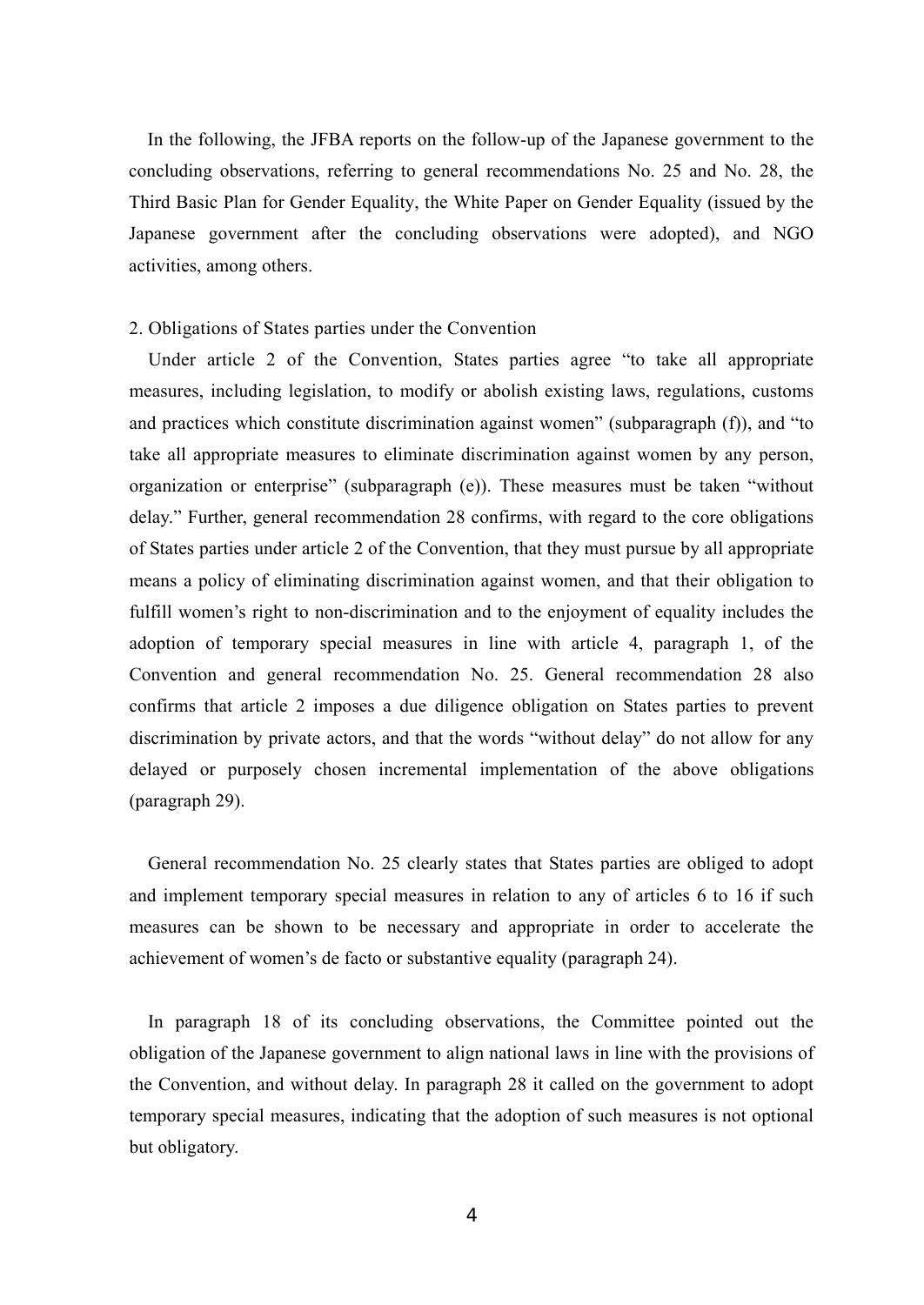In response to Question 28 of the list of issues and questions from the Committee regarding Japan's sixth periodic report, the Japanese government tried to justify its failure to amend the Civil Code by citing the Second Basic Plan for Gender Equality that was approved by the Cabinet in December 2005, which specifically stated that the government will continue its efforts to deepen public discussion of the proposed system that allows married couples to use separate surnames by publicizing the results of a public opinion survey conducted in December 2006. Since the Committee noted with concern the use by Japan of public opinion surveys to explain its lack of progress in the repeal of discriminatory legislation in paragraph 17 of its concluding observations, the Third Basic Plan for Gender Equality does not contain any references to public opinion surveys. Instead, it only states that "the government will continue to consider amending the Civil Code to set the same minimum age for marriage for both men and women and to allow married couples to use separate surnames… in light of the diversification of couples and families and the Committee's concluding observations." This wording suggests that the government will continue to default on its obligations. Furthermore, the phrase "in light of …. the concluding observations" indicates that the Japanese government regards the concluding observations as a mere reference, demonstrating a fundamental misunderstanding of the legal status of the Convention and its obligations under the Convention.

With regard to paragraph 28 of the concluding observations, article 8 of the Act on Securing, Etc. of Equal Opportunity and Treatment between Men and Women in Employment (Act No. 113 of July 1, 1972) stipulates only that "the preceding three paragraphs shall not preclude employers from taking measures in connection with women workers with the purpose of improving circumstances that impede the securing of equal opportunityand treatment between menand women in employment." The law does not proactively promote temporary special measures. Further, the Third Basic Plan for Gender Equality only states the government will "ask" related organizations for understanding on the importance of the promotion of effective positive action measures and "encourage" positive initiatives in the areas of employment of women and the participation of women in politics. With regards to political participation, the plan sets limitations on the obligation of the government to redress discrimination, stating that it is only a nonbinding target for the government and does not limit the autonomy of political parties.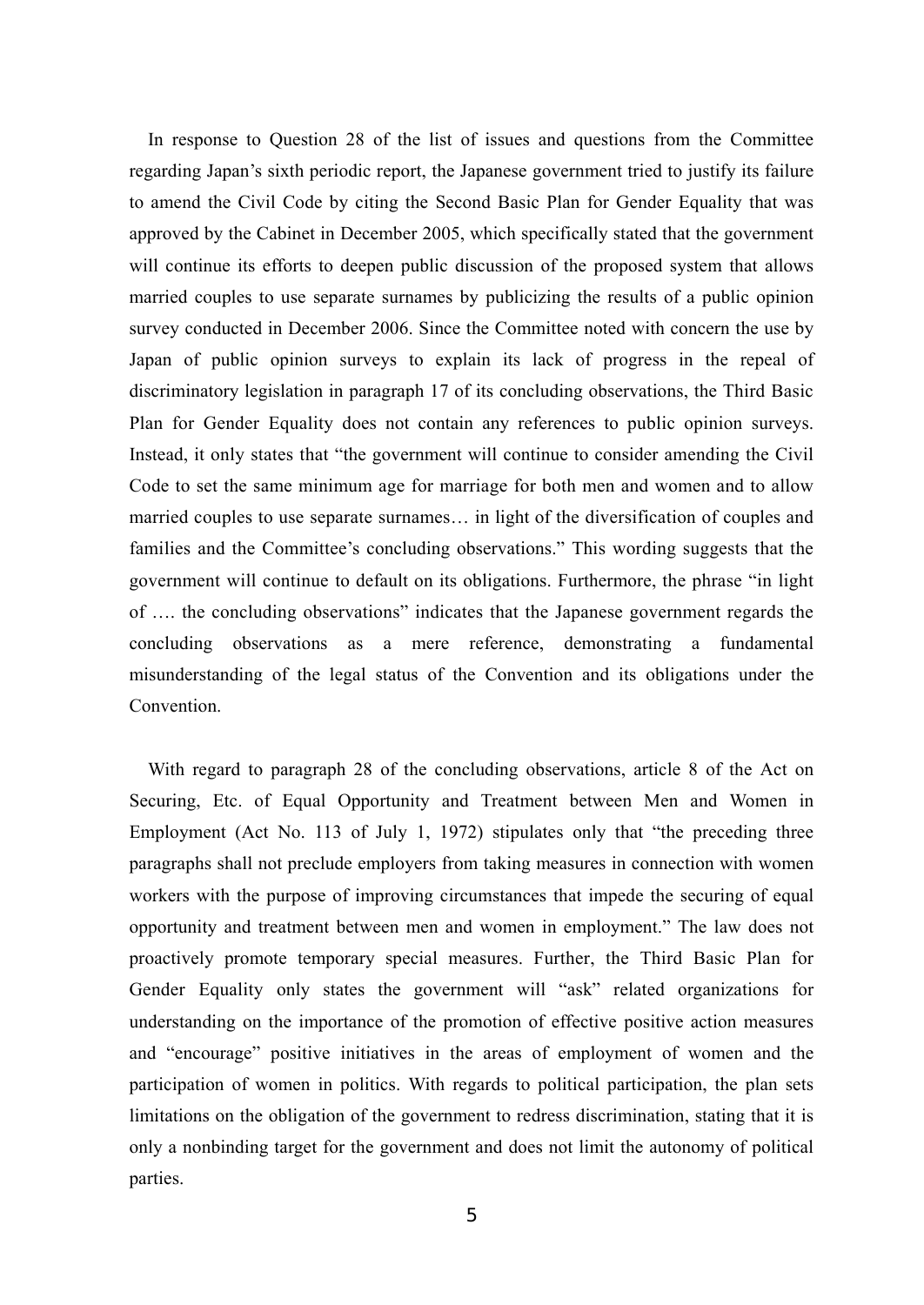If we consider the government's actions to date, we can see that the plan is a<br>continuation of the its attitude that it is enough for it to simply "ask" companies and political parties to address discrimination against women, even if this achieves no results. If we consider the government's actions to date, we can see that the plan is a aThis shows that the government misunderstands its obligation under the Convention to take measures to eliminate discrimination by private actors, and that it is not taking action to fulfill this obligation. Furthermore, the government seems to misunderstand the position of the Convention that temporary special measures do not constitute discrimination against men.

#### 3. National machinery for implementation of the Convention

The Basic Law for a Gender-equal Society (Law No. 78 of 1999) places a top priority on promotion of various steps for realizing a gender-equal society, stipulating in its preamble that "it is vital to position the realization of a gender-equal society as a top-priority task in determining the framework of 21st-century Japan, and implement policies to promote the formation of a gender-equal society in all fields."

Amending discriminatory legislation such as the Civil Code and taking temporary special measures, as the Committee urges in its concluding observations, are crucial steps for realizing a gender-equal society. It is necessary for the government to address these issues aggressively and to establish strong machinery in order to effectively implement temporary special measures in all fields, verify the effects of these measures, make any necessary corrections, and ultimately achieve a gender-equal society in which there will no longer be any need for temporary special measures.

The Committee recommends that States parties should adopt and implement the most appropriate temporary special measures, and report to the Committee on "the type of temporary special measures taken in specific fields," "concrete goals and targets, timetables, the reasons for choosing particular measures, steps to enable women to access such measures, and the institution accountable for monitoring implementation and progress," "how many women are affected by a measure, how many would gain access and participate in a certain field because of a temporary special measure," "the amount of resources and power [State parties aim] to redistribute to how many women, and within what time frame" (general recommendation No. 25, paragraph 36). The Committee also stresses the need for institution(s) responsible for designing, implementing, monitoring,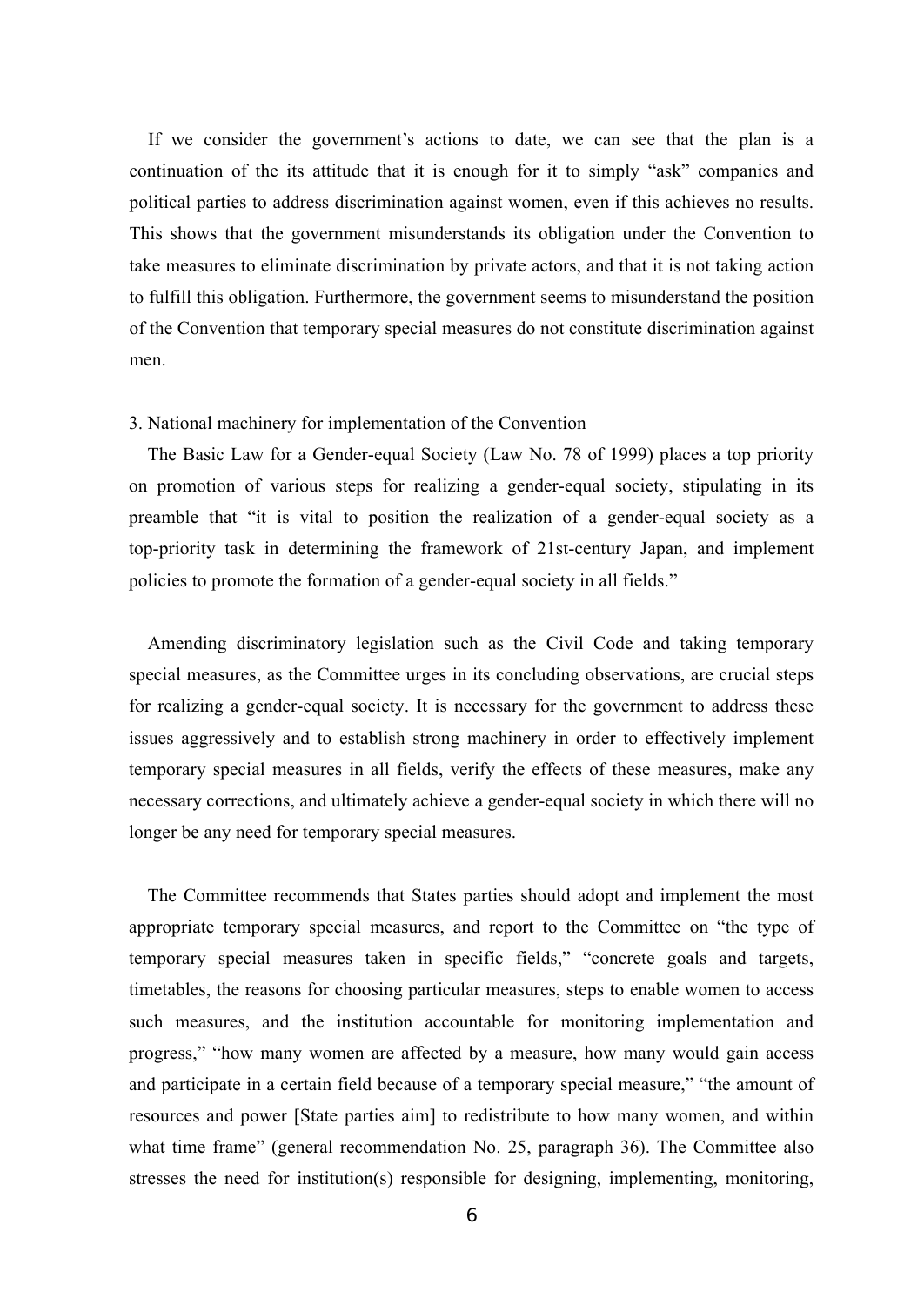evaluating and enforcing such temporary special measures. In order to carry out these recommendations, strong machinery for implementation of the Convention is necessary.

#### 4. The need to strengthen the current weak implementation structure

Although the Basic Law for a Gender-equal Society places a top priority on promotion of various steps for realizing a gender-equal society, the measures taken by the government to date have not been adequate. There is no strong organization tasked with realizing gender equality, such as the ministries for women's affairs that exist in some countries. Instead, there is only a Gender Equality Bureau in the Cabinet Office and a minister in charge of gender equality in the Cabinet.

The Gender Equality Bureau has far too few staff to carry out its mandate of realizing a gender-equal society for all people in Japan as a top-priority task. Further, in most cases the minister in charge of gender equality has also been tasked with another portfolio/other portfolios.

Although a Liaison Conference for the Promotion of Gender Equality was established as part of the national machinery for the promotion of gender equality, it has been used only for one-sided public relations for the government, and other organizations in the national machinery have also not functioned effectively. The government should appoint a minister tasked solely with realizing gender equality, and establish a Ministry or Agency for Women's Affairs with sufficient human resources to plan, implement, monitor, and verify temporary special measures in each field in order to seriously tackle the requests from the Committee.

# Section 2: Paragraph 18 (Amendments to the Civil Code, etc.)

1. Japan's failure to fulfill its obligation to improve its national laws

In its concluding observations, the Committee expressed concern that, despite its recommendation in its previous concluding observations, discriminatory legal provisions in the Civil Code with respect to the minimum age for marriage, the waiting period required for women before they can remarry after divorce and the choice of surnames for married couples had not yet been repealed, and that children born out of wedlock continue to be discriminated against through the family registry system (notification of birth as stipulated in article 49 of the Family Registration Law) and in provisions on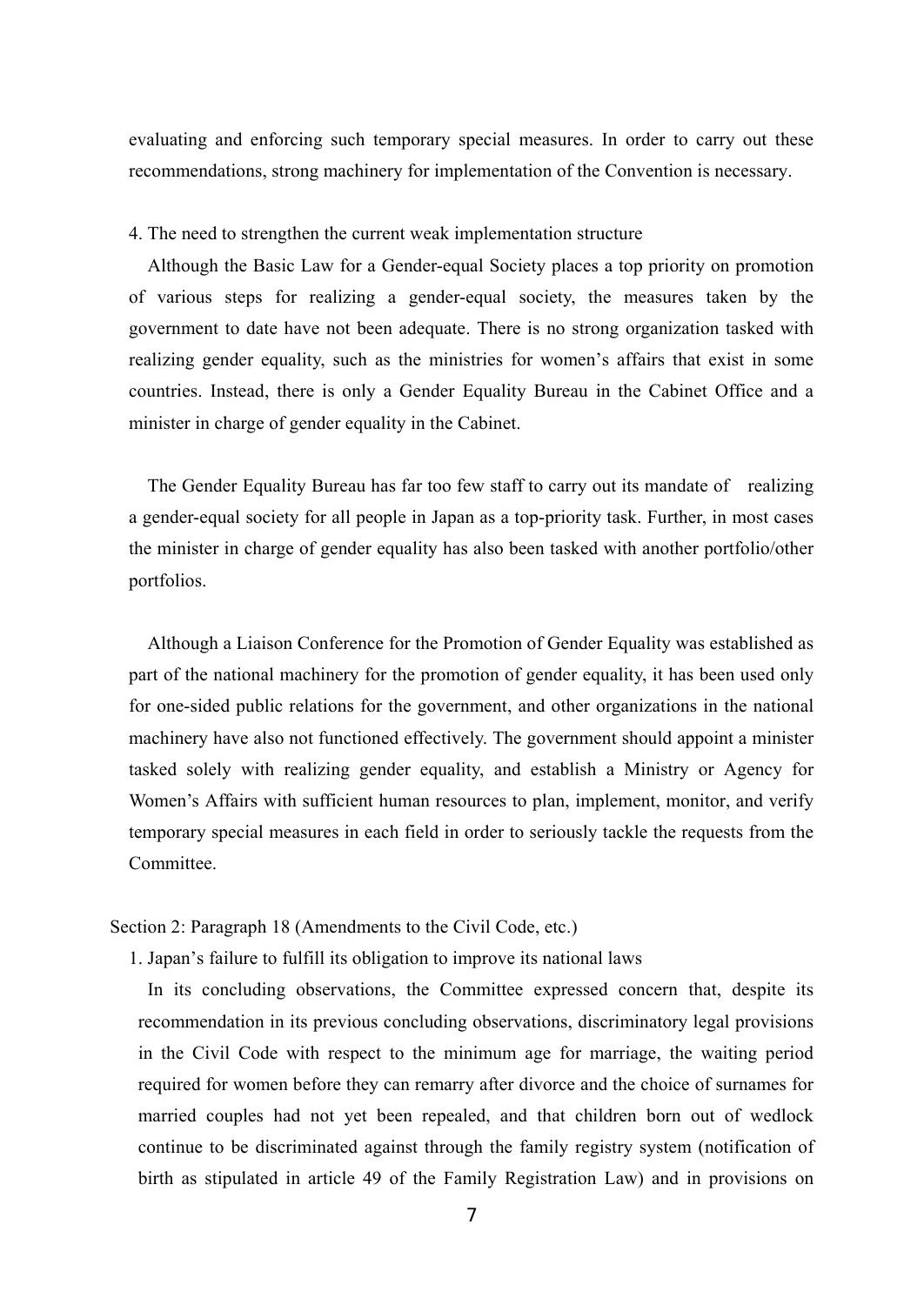inheritance. It also noted with concern the use by Japan of public opinion surveys to explain the lack of progress in the repeal of discriminatory legislation (paragraph 17).

The Committee also pointed out that the Japanese government has an obligation to align national laws in line with the provisions of the Convention as the Convention is a part of Japan's national legal system (paragraph 18), and it requested the government to provide detailed written information on the implementation of the Committee's recommendations regarding these discriminatory provisions (paragraph 59).

2. Announcement of an "Outline of a Bill to Revise Part of the Civil Code" and background to the shelving of this bill

An "Outline of a Bill to Revise Part of the Civil Code" containing virtually the same details as the requests of the Committee (except that the period during which only women are forbidden to remarry was not to be repealed but only shortened from 300 days to 100 days) was previously submitted to the Minster of Justice by the Legislative Council of the Ministry of Justice in February 1996.

However, there were strong objections from within the Liberal Democratic Party (hereinafter, the "LDP"), the ruling party at that time, and the bill was not approved by the Minister or submitted to the Cabinet for consideration. In 1997, the Democratic Party of Japan (hereinafter, the "DPJ") independently submitted a draft bill to revise the Civil Code to the Diet, and from 1998 submitted such a bill each year together with other opposition parties. The DPJ also included revision of the Civil Code as part of its manifesto during the 2009 Lower House election.

After the DPJ came to power, the Ministry of Justice planned to submit a bill in line with the "Outline of a Bill to Revise Part of the Civil Code" during the  $174<sup>th</sup>$  ordinary Diet session convened on January 18, 2010, and the Minister of Justice repeatedly stated in reply to questions in the Budget Committee and the Committee on Judicial Affairs that he intended to submit the bill. Despite this, objections were raised by coalition parties such as the People's New Party, and plans to submit the bill were shelved after attempts to reach a compromise failed. To date, no bill to revise the Civil Code has actually been submitted to the Diet, either as a Government bill or as a bill by a Diet member.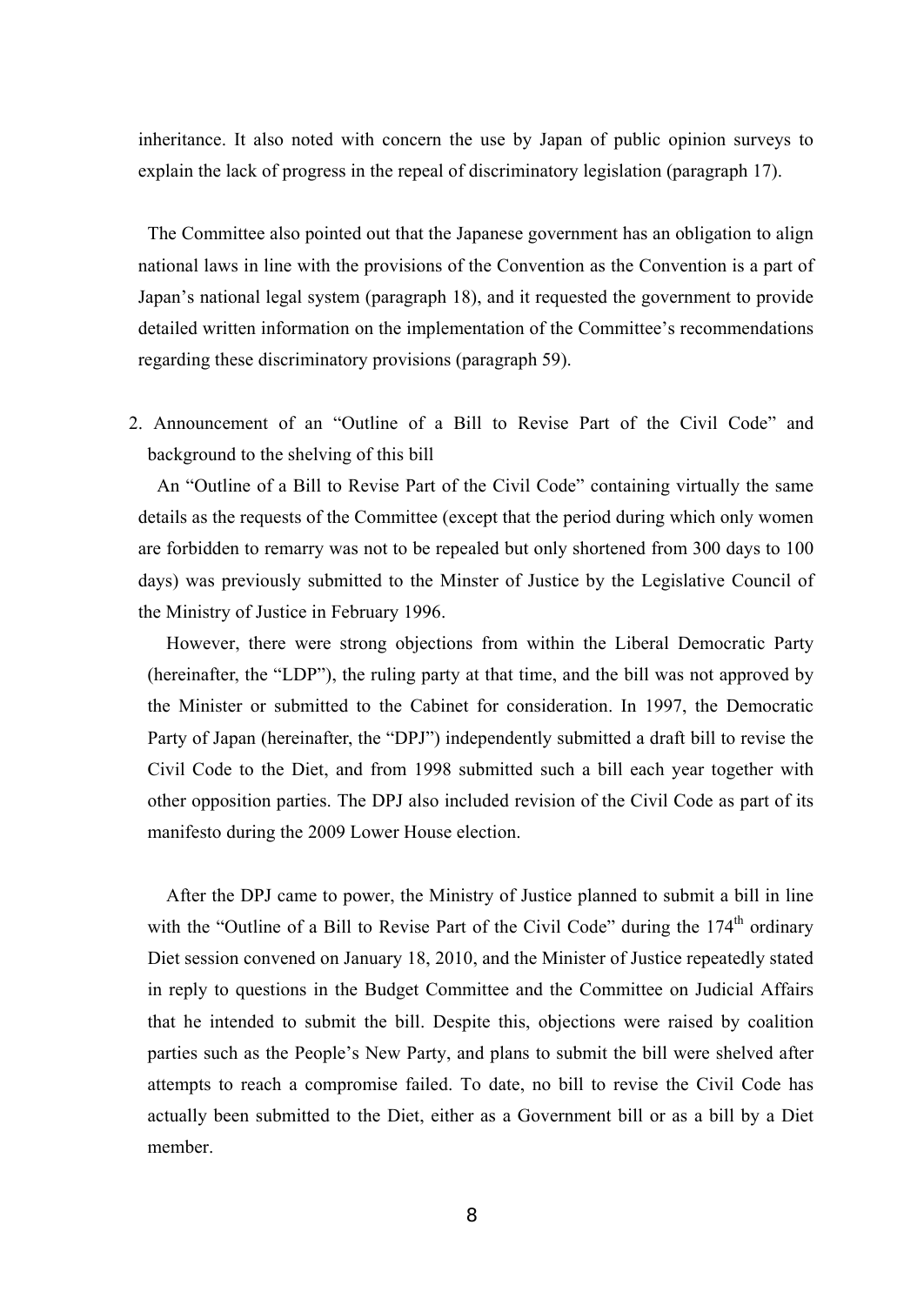3. References to amending the Civil Code in the Third Basic Plan for Gender Equality

The Third Basic Plan for Gender Equality of December 2010 states that "the government will continue to consider amending the Civil Code to set the same minimum age for marriage for both men and women and to allow married couples to use separate surnames… in light of the diversification of couples and families and the Committee's concluding observations." This represents a major step backwards compared to a July 23, 2010 report of the Council for Gender Equality, "Towards Formulation of the Third Basic Plan for Gender Equality," which clearly stated that "amendments to the Civil Code are needed."

Indeed, the First Basic Plan for Gender Equality, issued 10 years ago, stated that "from the standpoint of gender equality, and based on public awareness trends, we are continuing to consider reforming the marriage and divorce system, including the introduction of a system which allows a married couple to use separate surnames and the shortening of the waiting period for women before they can remarry after divorce," indicating that virtually the same ideas as 10 years ago remain today. The only change is that the phrase "in light of … the Committee's concluding observations" has been added. It is very difficult to say that this phrase strongly suggests that making improvements (amendments) to the national legal system is a legal obligation of the Japanese government under the Convention, and it should be noted that the government has not met the Committee's requests as set out in Paragraph 18.

# 4. Trends in case law concerning discrimination against children born out of wedlock

The proviso to item 4 of Article 900 of the Civil Code that the share in inheritance of a child born out of wedlock shall be one half of the share in inheritance of a child born in wedlock has not been abolished. The Supreme Court Grand Bench decision in 1995 that upheld the constitutionality of this provision (Grand Bench, July 5, 1995, Minshu 49, no. 7, page 1789) remains good law to this day.

However, all subsequent rulings on the constitutionality of this provision by the Supreme Court Petty Bench have held it to be constitutional by only a narrow margin. Further, a 2009 ruling by the Second Petty Bench (Second Petty Bench, September 20, 2009, Kagetsu 61, no. 12, page 55) found the provision to be constitutional, but in a supplementary opinion Judge Yukio Takeuchi stated that "at the present moment (2009) at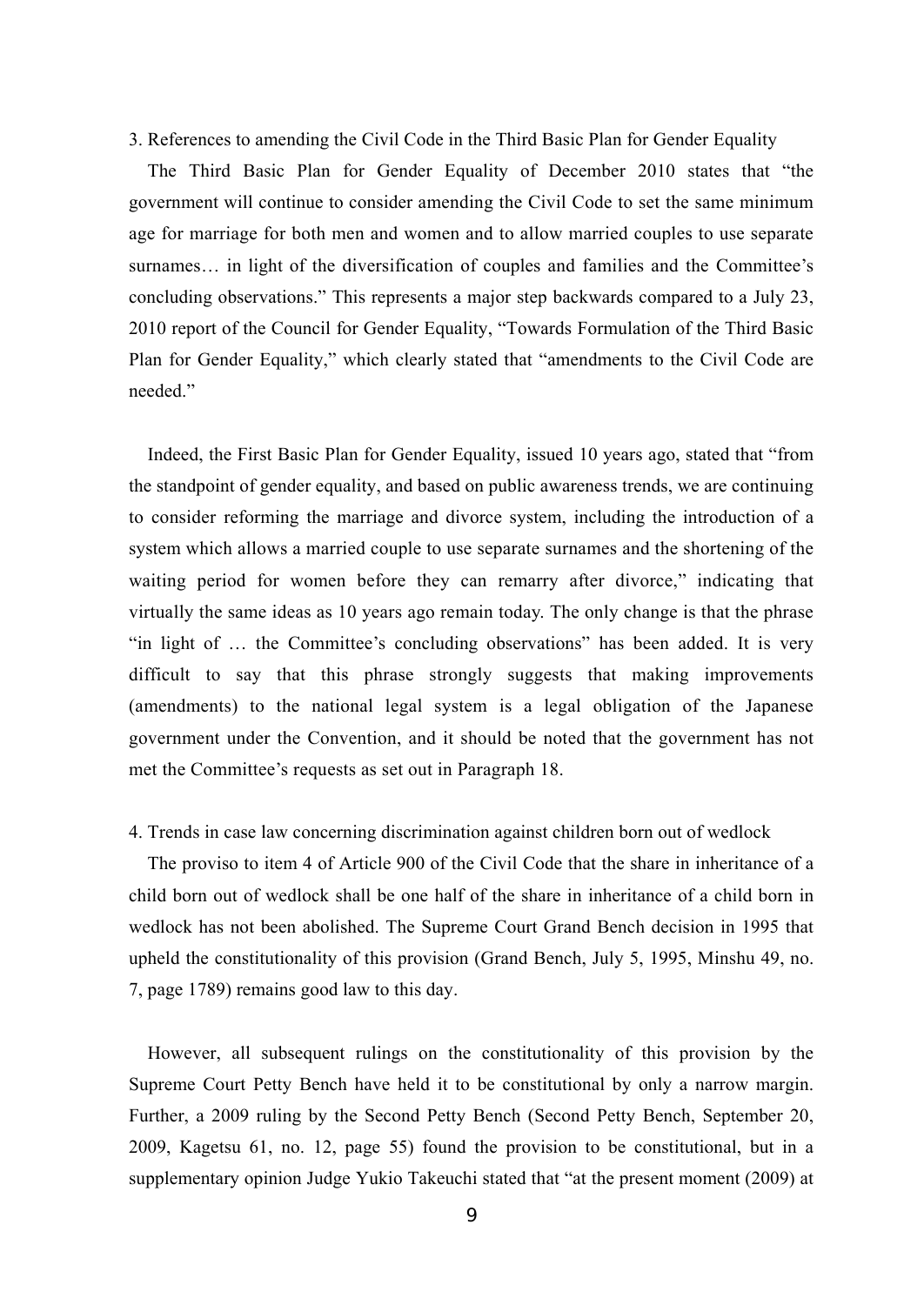least, it must be noted that there are extremely strong doubts regarding the constitutionality of this provision." In addition, in March 2010, in an inheritance dispute between an adopted child and a biological child born out of wedlock in which the constitutionality of this provision was contested, the Tokyo High Court ruled that the Tokyo High Court ruled that applying this provision to the case was unconstitutional (Tokyo High Court, March 10, 2010, Hanta no. 1324, page 210).

Furthermore, in July 2010, the Supreme Court Third Petty Bench decided to transfer an inheritance dispute between a child born in wedlock and a child born out of wedlock in which the constitutionality of this provision was contested to the Supreme Court Grand Bench. For this reason, there were expectations that the previous decisions on this issue would be overturned. However, an out-of-court settlement was subsequently reached between the parties and the case ended without a decision being made regarding the constitutionality of this provision (Third Petty Bench ruling, March 9, 2011, Supreme Court website). These developments suggest that the 1995 Supreme Court Grand Bench decision will be reviewed sooner or later. However, the Japanese government should be aware that it cannot just wait for a ruling by the Supreme Court. The Convention requires that it must itself act to improve (amend) domestic laws.

5. Other comments concerning the elimination of discrimination against children born out of wedlock

In March 2010, after the concluding observations were released, a notice was issued by the Civil Affairs Bureau of the Ministry of Justice, which stated that a birth notification would be accepted without any mention of whether the child was born in or out of wedlock, as long as it stated that the child would be entered in the mother's family register. However, article 49 of the Family Registration Act, which requires mention in a birth notification of whether the child was born in or out of wedlock, has not been revised. Even the Third Basic Plan for Gender Equality, which contains a reference, albeit inadequate, to amending the Civil Code (the fact that the government intends to continue considering amendments to the Code) contains no reference at all to the need to revise article 49 of the Family Registration Act. Moreover, the Third Basic Plan does not list discrimination in matters of inheritance against children born out of wedlock as one of the possible areas for amendment of the Civil Code, indicating that it has no political will to elimination discrimination in this area.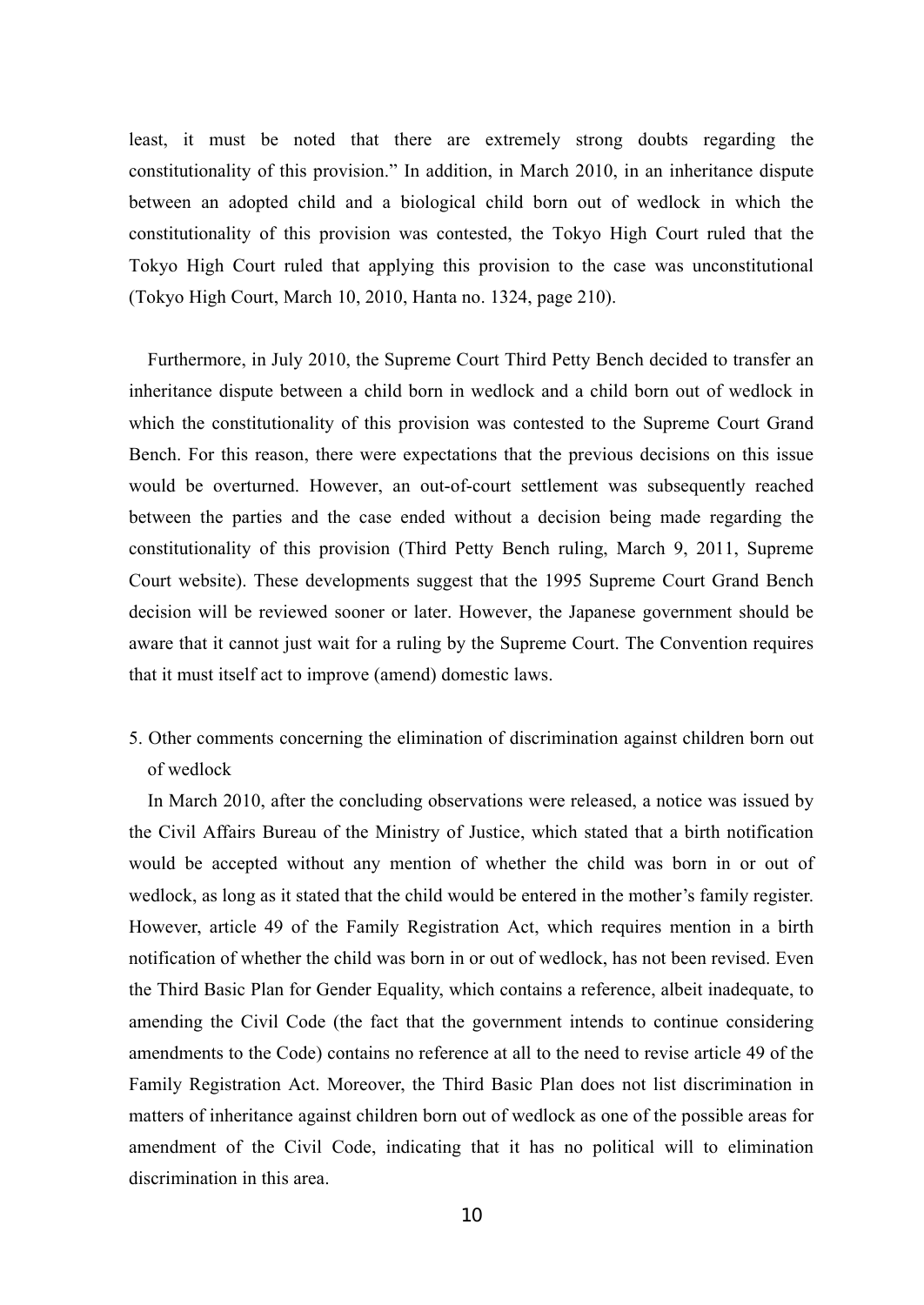#### 6. Calls for amendments to the law by civil society

After the change of government in 2009, hopes increased among the public that the Civil Code would be amended, given that the party that had been proactively working for amendment up till that point had taken power. The JFBA released a statement on February 26, 2010 demanding that "discriminatory provisions in family law be promptly amended," and it proactively lobbied the Japanese government, the Diet, the ruling party and public opinion by holding symposiums and taking other actions. Since the change in government alone, a total of 30 regional bar associations have also issued statements calling for amendments to the law.

Meanwhile, political developments running counter to the recommendations by the Committee on the Elimination of Discrimination Against Women have also arisen. For example, some local assemblies have adopted resolutions opposing the introduction of a system that would allow married couples to choose different surnames. However, it is d angerous to treat this backlash as representative of public opinion. It has arisen precisely a saresult of the Japanese government's failure to carry out its duty to educate and enlighten the public about the object of the Convention and other laws on gender equality and the need to enact, modify or abolish domestic laws in accordance with the Convention.

Furthermore, civil society has been active on this issue, with, for example, NGOs holding gatherings in parliament. In February 2011, a lawsuit was brought demanding compensation for damages from the Japanese government on the basis that article 750 of the Civil Code, which provides that husbands and wives shall have the same surname, violates the right to retain one's original name under article 13 of the Japanese Constitution, freedom of marriage under article 24 of the Japanese Constitution, and the Convention on the Elimination of All Forms of Discrimination against Women. This case has attracted attention as a "lawsuit on the right of couples to retain different surnames."

Section 3: Paragraph 28 (Introduction of temporary special measures)

1. Request for the introduction of temporary special measures and the details thereof

a rticle 4, paragraph 1 of the Conventionand the Committee's general recommendation No. In its concluding observations, the Committee urges Japan "to adopt, in accordance with 25, temporary special measures, with an emphasis on the areas of employment of women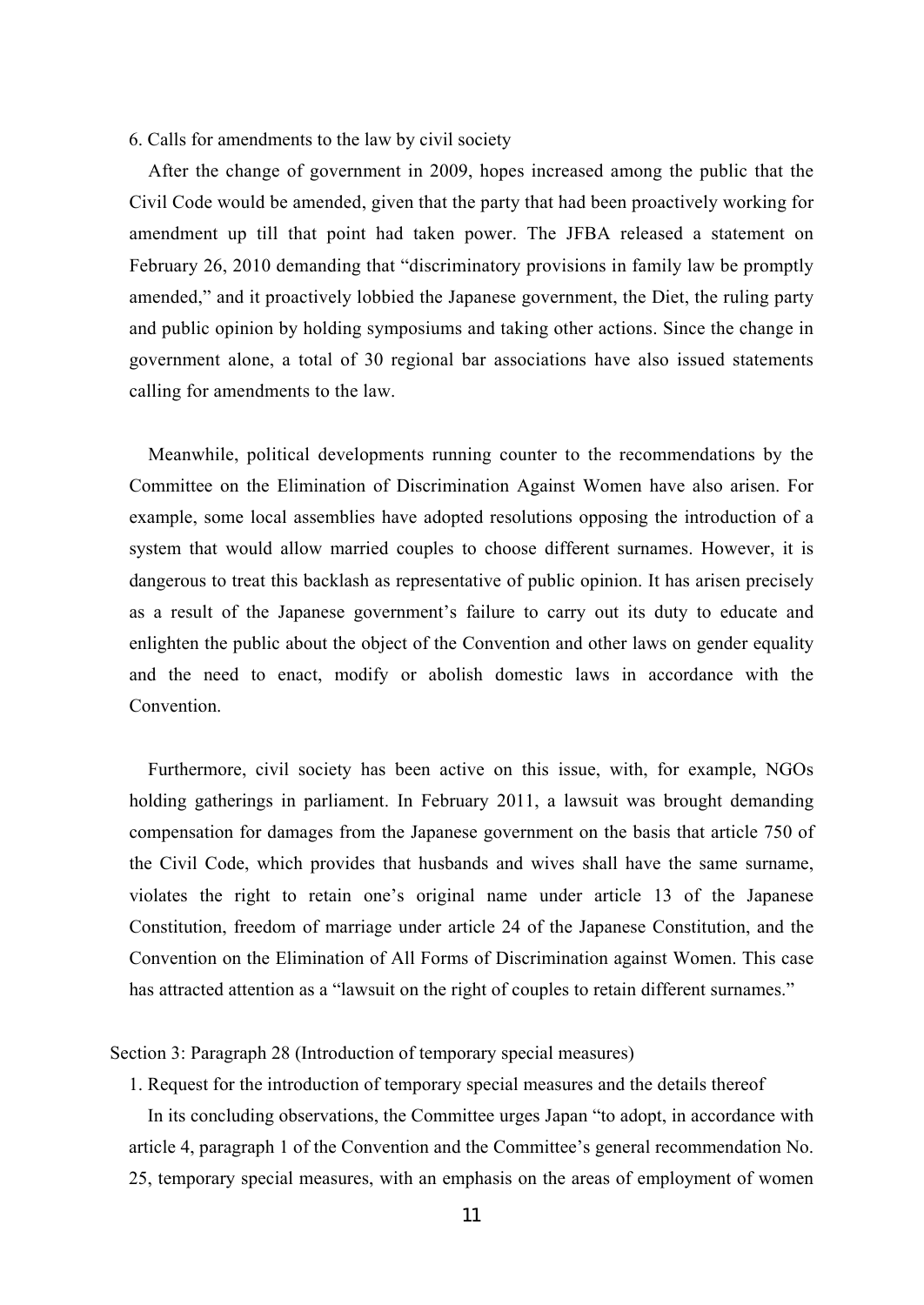and participation of women in political and public life, including women in academia, and with numerical goals and timetables to increase representation of women in decision-making positions at all levels.

# 2. Women's participation in policy decision-making processes

# (1) Women's participation in the Dietand localassemblies: the current situation

In the Second Basic Plan for Gender Equality (approved by the Cabinet on December 27, 2005), the Japanese government set a target of increasing women's participation in policy decision-making processes to 30% by 2020. The Third Basic Plan for Gender Equality (approved by the Cabinet on December 17, 2010) states that "government and private sectors need to work together" to achieve this target, but also acknowledges that "the response to the government's request that political parties, private enterprise and other bodies implement specific measures has been unenthusiastic," and that numerical targets for the proportion of female Diet members in both chambers, the proportion of female candidates who were elected, and the proportion of women in leadership roles in the Diet are nowhere close to being reached. With regard to local assemblies, too, there has not been any major change in the situation since the Committee issued its concluding observations to the Japanese government after considering Japan's sixth periodic report.

More specifically, in December 2010 the proportion of women occupying positions as Diet members in the House of Representatives was 10.9% (compared to 11.3% in 2009), and in the House of Councilors, 18.2% (compared to 17.4% in 2009). In the August 2009 election, the proportion of female candidates who were elected to the House of Representatives was 8% for single-seat constituencies (compared to 6.3% in the September 2005 election), and 16.7% for proportional representation constituencies (compared to 13.3% in the September 2005 election), and in the July 2010 election, the proportion of female candidates who were elected to the House of Councilors was 11% for single-seat constituencies (compared to 19.2% in the July 2007 election), and 18.8% for proportional representation constituencies (compared to 25% in the July 2007 election).

In December 2009, the proportion of female members in local assemblies was 8.1% for prefectural assemblies (compared to 8.2% in December 2007), 12.4% in city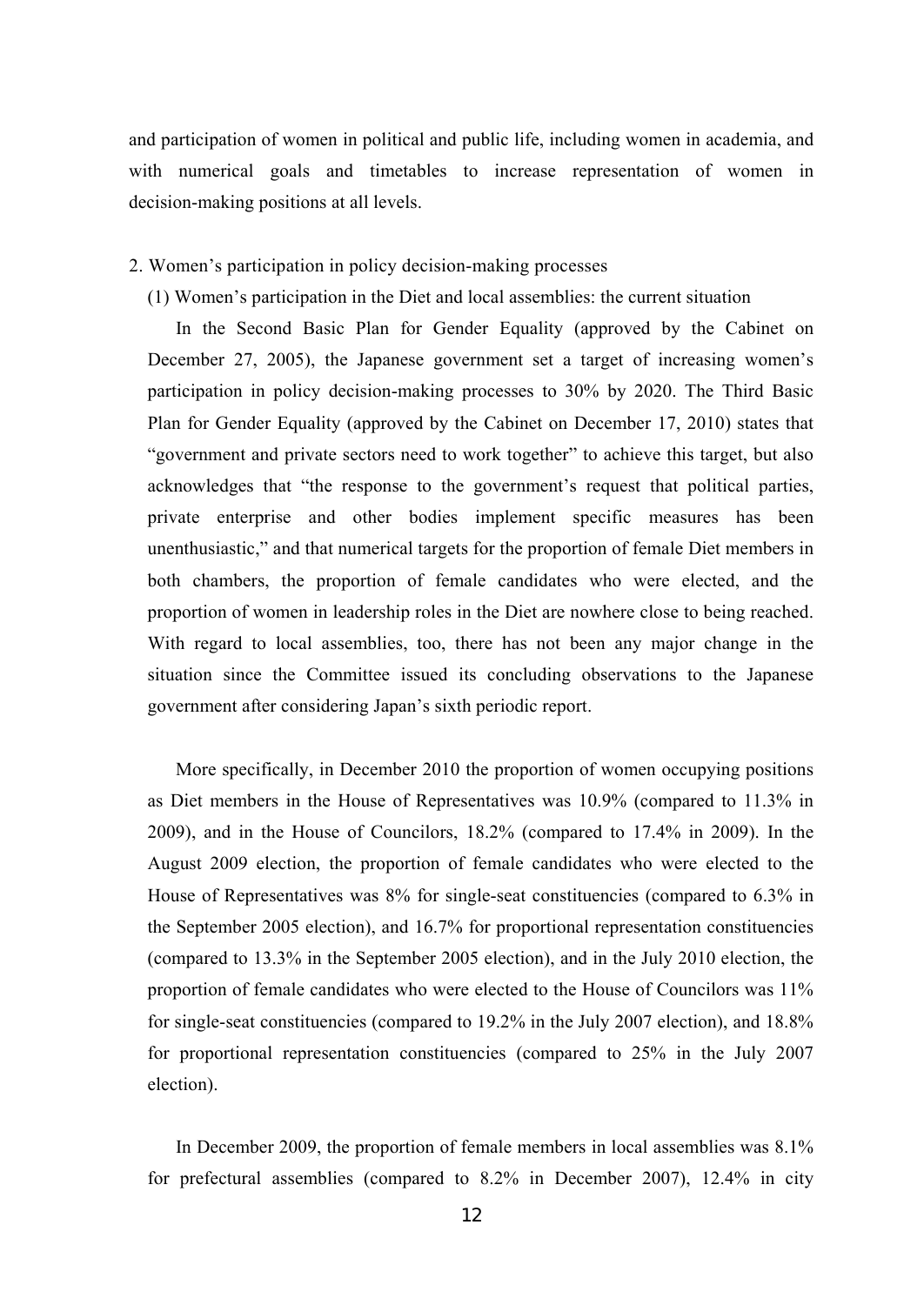councils (compared to 11.8% in December 2007), and 17.4% in ordinance designated cities (compared to 17.2% in December 2007), while the proportion of female members in town and village assemblies was 8.1% (compared to 7.8% in 2008) and 24.8% in special wards (compared to  $24.9\%$  in  $2008$ ).<sup>1</sup>

With regard to leadership roles in the Diet, the roles of chairperson and deputy chairperson in both the House of Representatives and the House of Councilors were held by men as of December 14, 2010 and December 16, 2010, respectively. The proportion of women who are chairpersons of House of Representatives standing committees is 6.3%, while 14.3% chair special committees. The proportion of women who are chairpersons of House of Councilors standing committees is 5.9%, while there are none chairing special committees.<sup>2</sup>

# (2) Implementation of temporary special measures in the political field

The Committee's August 2009 concluding observations were not the first time that an international body has recommended that the Japanese government take temporary special measures as a way of increasing women's participation in decision-making processes. The Committee also made such recommendations in July 2003, as did the Human Rights Committee in its concluding observations to the Japanese government in October 2008. After receiving the recommendations in the Committee's August 2009 concluding observations the Japanese government took various measures to increase participation by women in politics in accordance with the Second Basic Plan for Gender Equality (formulated in 2005). In FY2009 it aimed in particular to improve the rate of child care and family care leave taken as a workplace environmental improvement for central government and local authority employees, and worked to achieve a 10% target for men taking child care leave. In FY2010, it worked on activities to increase the proportion of women recruited as national public officials by examination to 30% or as much as possible. While the target of having 30% of women in leadership positions in national advisory councils by FY2020 was already achieved by the end of FY2005, the Japanese government has taken virtually no temporary special measures, such as

<sup>&</sup>lt;sup>1</sup> Refer to pages 1, 9 and 10 of the "Survey on the State of Participation by Women in Policy Decision-making Processes" (Gender Equality Bureau in the Cabinet Office, January 2011) for dataon women's participation in the Diet, and pages 33 and 34 of the same publication for dataon women's participation in local assemblies.

<sup>2</sup> *Ib id*, page 13.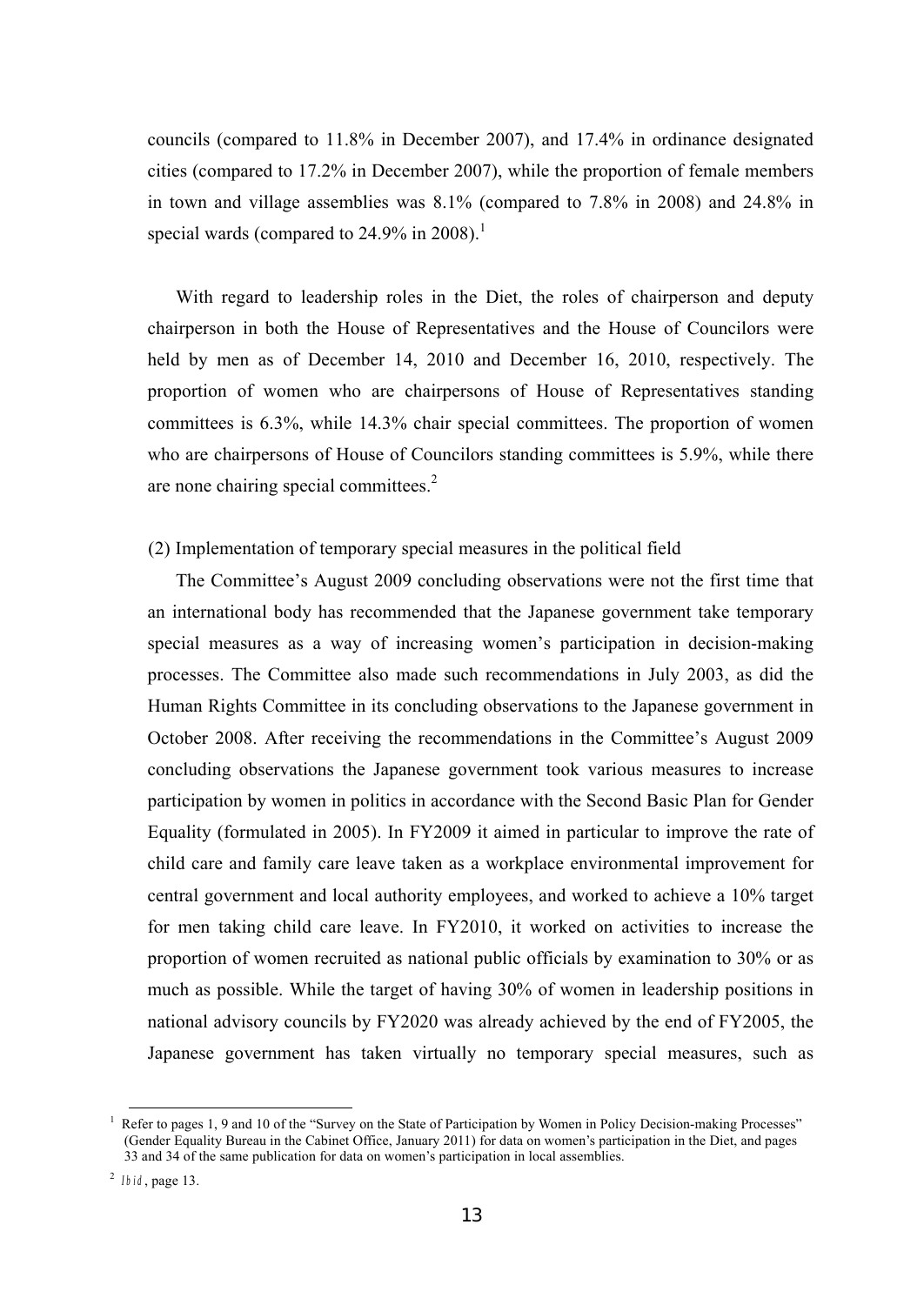establishing quotas and incentives and setting numerical targets and deadlines, to increase the number of women in decision-making positions in key political areas such as the Diet and local assemblies.

# (3) Temporary special measures in the political field in the Third Basic Plan for Gender Equality

As a target for increasing women's participation in the political field, the Third Basic Plan for Gender Equality aims for the proportion of female candidates for seats in the House of Councilors and the House of Representatives to be 30% by 2020. Given that the percentage of women who are members of various national advisory councils, etc. had already reached 33.2% in 2009, the Third Basic Plan aims to raise this to between 40% and 60% by 2020. As specific measures to raise the proportion of female candidates in parliamentary elections, the plan calls for "consideration of incentives for political parties, the establishment of concrete numerical goals, and the introduction of a quota system for female candidates." With regard to increasing participation by women in political parties, the plan calls for "investigating the state of progress of gender equality in political parties, publishing the results, and requesting that each political party work to increase the proportion of female party members, the number of female party officials, and the number of female candidates in elections for members of the House of Representatives and members of the House of Councilors." With regard to increasing participation by women in local politics, the plan "requests political parties and the six local organizations to establish structures for promoting a balance between work and family life" as a way of increasing the number of female candidates for seats in local assemblies and thus increasing the number of female members of these assemblies, and to form a network of female heads of local organizations.

However, these concrete plans for temporary special measures introduced by the Japanese government are no more than "requests," and specific means for achieving these plans are not specified. Moreover, it is necessary to implement specific temporary special measures to make such requests by the Japanese government effective.

(4) Temporary special measures that should be taken by the Japanese government

As part of the Third Basic Plan for Gender Equality, the Japanese government is to conduct a survey of legal systems and policies in other countries with a high proportion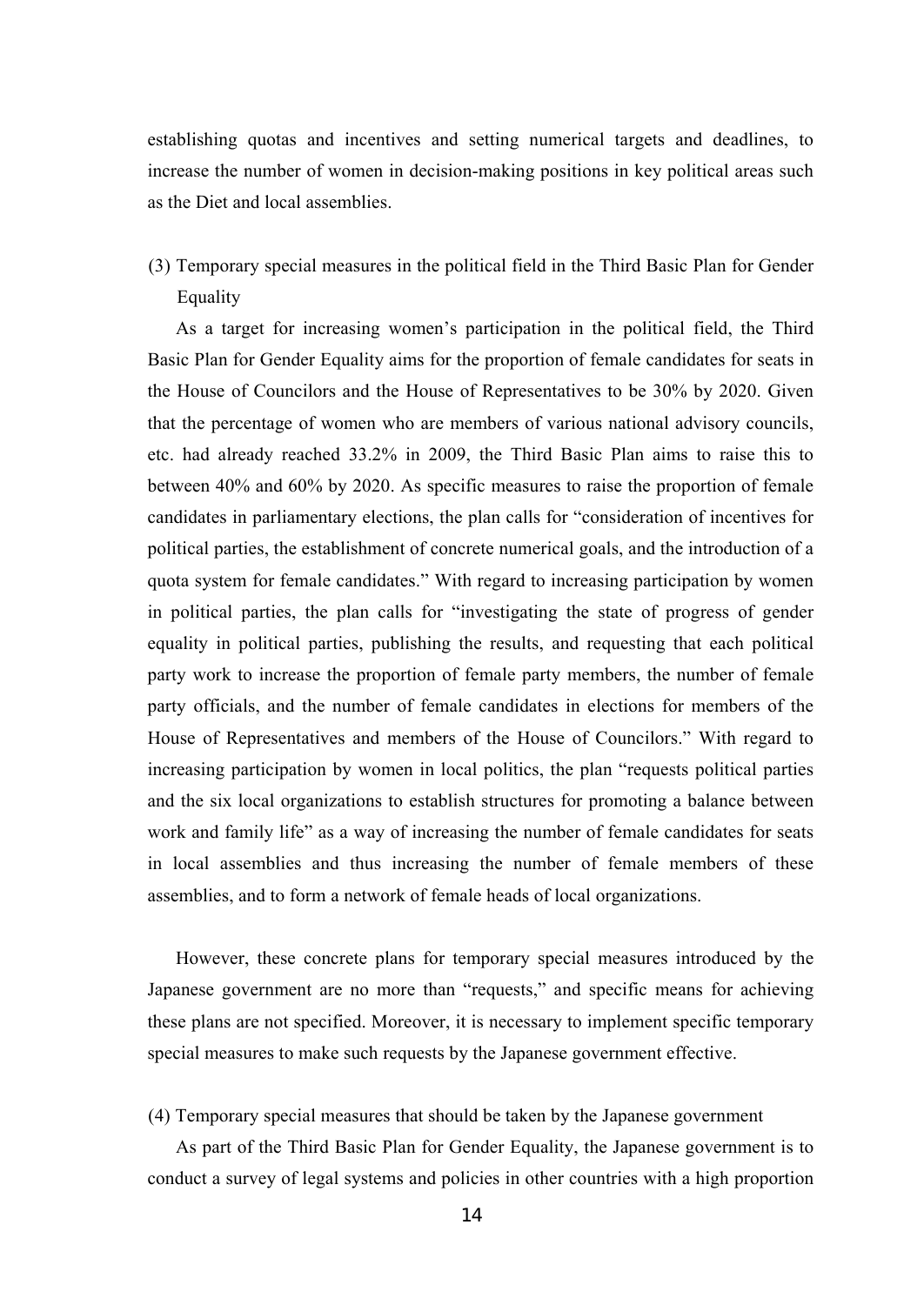of female legislators, publish the results widely, and proactively undertake educational activities regarding the importance of increasing participation by women in political fields, as measures to promote gender equality in politics. Furthermore, it is to consider a variety of positive action, including quotas allotting a fixed percentage of places to women on lists of candidates for both the House of Representatives and the House of Councilors in proportional electoral constituencies, taking into account the systems and policies of other countries.

However, the Gender Equality Bureau in the Prime Minister's Office already conducted a survey of women's participation in policy decision-making processes in other countries in FY2007 and FY2008, while in March 2008 the Japanese government published a report on Germany, France, South Korea and the Philippines, and in March 2009 published a report on the Netherlands, Norway, Singapore and the USA. According to these reports, the countries surveyed did not originally have a high level of women's participation in society, but, as a result of consciously tackling the issues of gender equality and the promotion of women's participation, they now rank higher than Japan with regard to women's participation in society. The Philippines, Singapore and Korea, all Asian countries, far outstrip Japan in terms of women's participation in politics.<sup>3</sup> The countries surveyed can be divided into three types: those where governments have introduced a compulsory form of positive action (French parity, the Republic of South Korea's 50% quota system for proportional representation districts in national elections, Norway's 40% quota system in local elections, and the Philippines's party list system); those where political parties have implemented voluntary positive action of their own accord (national elections in Germany, the Netherlands and

 $3$  The indexes described below provide data on women's participation in society. The rankings for the eight countries examined by the Japanese government in its surveys and for Japan itself are as follows.

<sup>1)</sup> The Gender Inequality Index (GII) is a new index that was announced by the UN Development Program (UNDP) in November 2010, in its "Human Development Report 2010." This index consists of three aspects: health, empowerment, and the labor market. Germany ranked  $7<sup>th</sup>$ , France 11<sup>th</sup>, Norway 5<sup>th</sup> and Japan 12<sup>th</sup> amongst 138 countries. The January 2011 edition of "Gender Equality," published by the Cabinet Office's Gender Equality Bureau, states that "this [high] ranking may be a result of the fact that [the GII] measures fields in which Japan is superior, such as health, but there are still many issues to be tackled in terms of gender equality."

<sup>2)</sup> The Gender Gap Index (GGI) is a World Economic Forum index that ranks 134 countries on the basis of their performance in four areas: women's participation in economic activities, women's educational opportunities, women's participation in policy decision making, and women's health. In 2010, Germany ranked  $13<sup>th</sup>$ , France  $46<sup>th</sup>$ , Korea  $104^{\text{th}}$ , the Philippines 9<sup>th</sup>, the Netherlands  $17^{\text{th}}$ , Norway 2<sup>nd</sup>, Singapore 56<sup>th</sup>, the USA  $19^{\text{th}}$ , and Japan 94<sup>th</sup> (Global Gender Gap Index 2010 rankings).

<sup>3)</sup> The Inter-Parliamentary Union (IPU)'s "Women in National Parliaments: Situation as of 30<sup>th</sup> April 2011, WORLD CLASSIFICATION" ranks 133 countries on the basis of the proportion female legislators each country's national parliament. Germany ranked 19<sup>th</sup>, France 61<sup>st</sup>, Korea 78<sup>th</sup>, the Philippines 49<sup>th</sup>, the Netherlands 9<sup>th</sup>, Norway 8<sup>th</sup>, Singapore  $44^{\text{th}}$ , the USA  $69^{\text{th}}$ , and Japan  $95^{\text{th}}$ .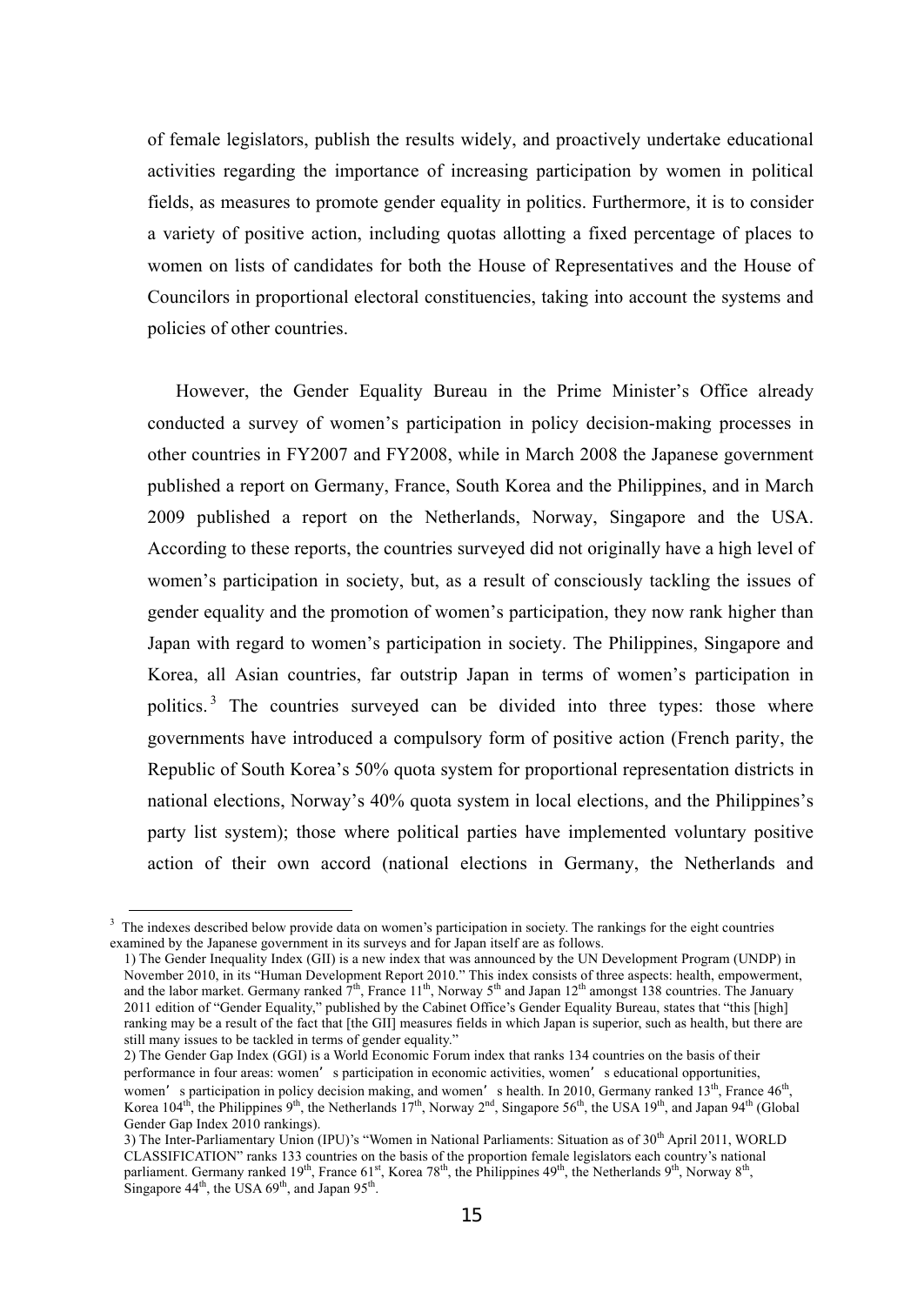Norway); and countries that have not adopted powerful forms of positive action such as quota systems and zipper systems in the political arena (the USA, Singapore). These reports provide much food for thought for the Japanese government.<sup>4</sup>

Although the situation varies, many countries where the proportion of female legislators is high have adopted proportional representation systems. The results of Japanese national elections to date clearly show that a single-seat electoral system produces results unfavorable to female candidates. This indicates a need to reconsider Japan's electoral system itself.

At the meeting of the Liaison Conference for the Promotion of Gender Equality on February 14, 2011, the Japanese government established a "Positive Action Subcommittee" which will be active for one year and hold meetings approximately once a quarter, as well as exchanging information as necessary. It also decided to proceed with practical activities, including familiarization of promotional measures for "30% by 2020," encouraging initiatives by various organizations, and reporting on the current situation. That such activities have commenced should be commended. Moreover, the fact that the White Paper on Gender Equality 2011 "Part I Special Edition" (published in June 2011) attempts to accelerate concrete initiatives by reviewing and analyzing positive action being undertaken in both Japan and other countries and by introducing positive case studies can also be positively commended. However, since sufficient investigative studies and reports on systems and policies in other countries have already been conducted, and since these studies and reports are already being considered, the time has come for the government to make actual use of this information by presenting effective policies for proactively dealing with discrimination to the public and putting specific measures into practice as soon as possible.

.

<sup>&</sup>lt;sup>4</sup> In "Section 1: The Current State of the Formation of a Gender-equal Society" in the "2011 White Paper on Gender Equality," published in June 2011, the Cabinet re-calculated the rankings for the proportion of female legislators in Japan and other countries, based on materials published by the IPU. Looking at the eight countries surveyed by Japan in the above-mentioned studies, as of March 2011, Japan ranked  $121<sup>st</sup>$  out of 186 countries (House of Representatives: 11.3%, House of Councilors: 18.2%), Germany ranked 20<sup>th</sup> (Bundestag: 32.8%), France ranked 75<sup>th</sup> (Assemblée nationale: 18.9%), South Korea ranked  $97<sup>th</sup>$  (one house system: 14.7%), the Philippines' rank was unclear (lower house: 22.2%, upper house 13%), the Netherlands' rank was unclear (lower house: 39.3%, upper house 34.7%), Norway ranked  $7<sup>th</sup>$ (one house system: 39.6%), Singapore ranked  $47<sup>th</sup>$  (one house system: 23.4%), and the USA ranked  $85<sup>th</sup>$  (House of Representatives: 16.8%). In the Part 1 Special Edition of the white paper, according to the part which describes the proportion of female legislators in other countries by region and the various kinds of quota systems in detail, in most countries with a higher proportion of female legislators than Japan, a legislative seat quota system or a candidate quota system based on the constitution or law has been adopted, or political parties have adopted voluntary quota systems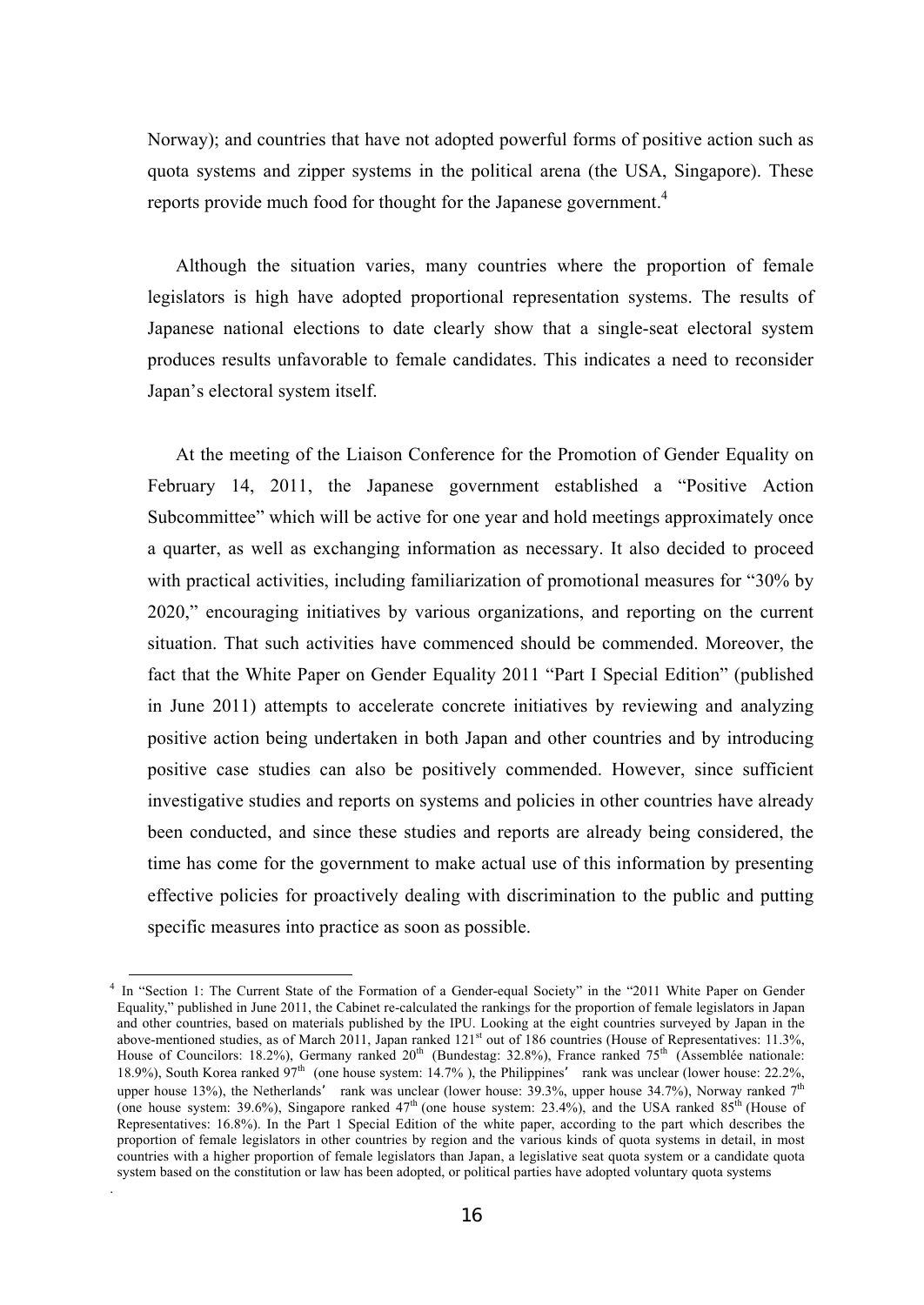Current positive action initiatives for increasing the participation of women in the political arena in Japan that are listed as specific measures in the Third Basic Plan for Gender Equality can be described in short as follows. The government will establish targets and deadlines for increasing the proportion of women being recruited as national and local public employees and the proportion of men who take child care leave, and will appeal to (make requests to) different areas and institutions and introduce an award system for individuals and organizations. In Japan, a country in which participation by women in politics is minimal, such initiatives, which do not include a legally imposed quota system for legislators or candidates and involve mere "requests," not the introduction of an incentive system, are severely lacking in effectiveness, and will never result in participation by women in important decision making positions. It is can be observed that the Japanese government is making certain efforts towards increasing the participating of women in politics, but these efforts are inadequate as temporary special measures of the kind set out in the Committee's general recommendation No. 25, and do no constitute an adequate response to the requests made by the Committee in paragraph 28 of the concluding observations.

#### 3. Women's participation in the administrative field

# (1) Women's participation in the administrative field: the current situation

Looking at the current situation of participation by women in the administrative field, the proportion of national public employees recruited through the Level I recruitment examination for the national civil service (administrative classification) who are female was 24.2% in FY2008, 30.6% in FY2009, and 25.7% in FY2010, indicating that recruitment of women is around 25 to 30%. Meanwhile, the proportion of women in managerial positions is extremely low. The proportion of women at supervisor level was 17% in FY2007, 17.4% in FY2008, and 17.1% in FY2009, whilst the proportion of women in positions equivalent to or higher than section chiefs or office heads in central government ministries and agencies was 1.9% in FY2006, 2% in FY2007, and 2.2% in FY2008.

Furthermore, looking at the situation at the local level, the proportion of those who successfully passed the local public employee recruitment examination who are female was 24.6% at the prefectural level and 48.2% at the city level in FY2007, 24.7% at the prefectural level and 45.8% at the city level in FY2008, and 25.6% at the prefectural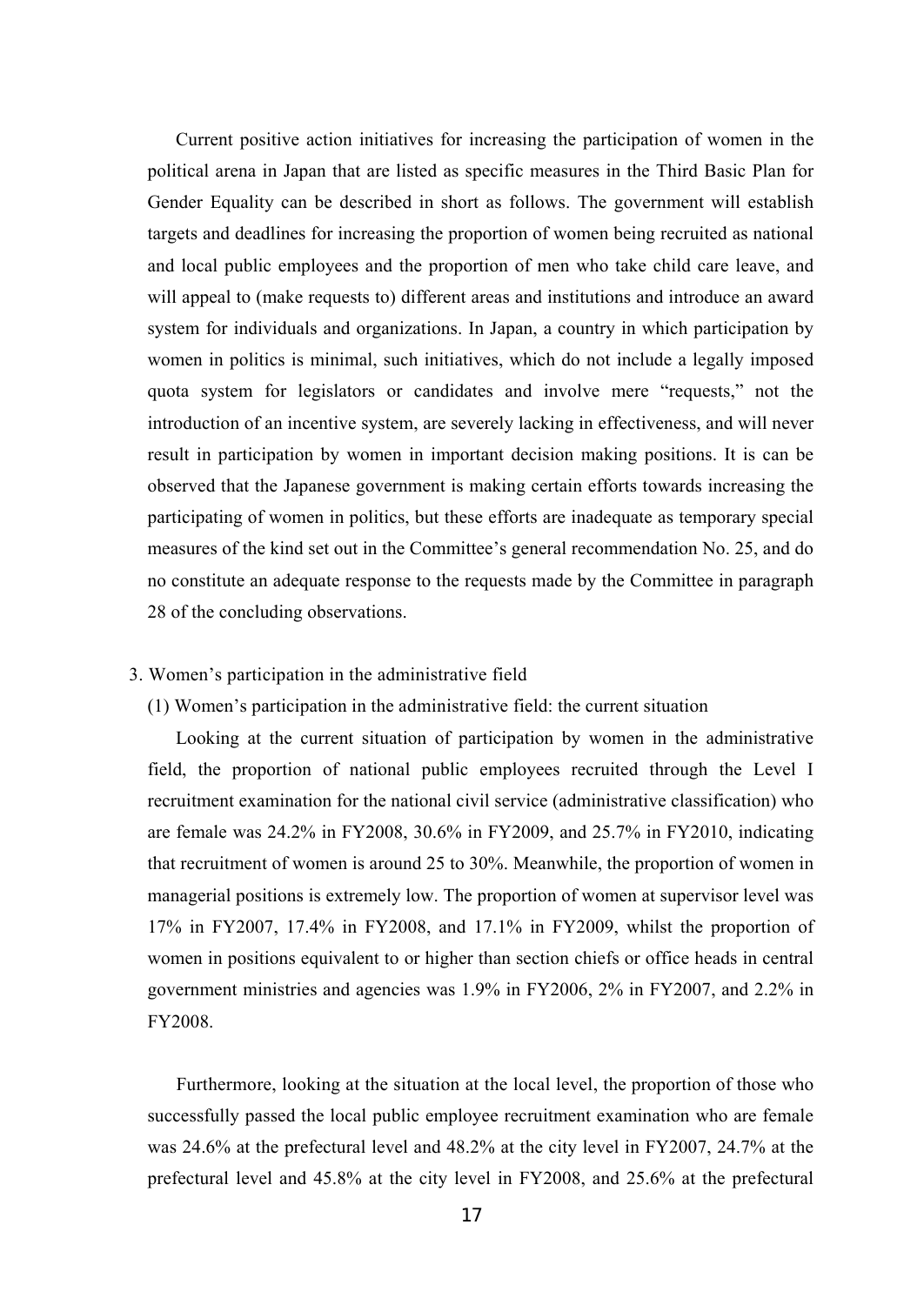level and 45.1% at the city level in FY2009, indicating that women continue to make up about 50% of those who pass the examination at city level.

However, even at a local level, the proportion of managerial positions occupied by women is also very low (5.4% at the prefectural level, 8.9% at the city level, and 8.5% at the town/village level in 2008; 5.7% at the prefectural level, 9.4% at the city level, and 8.9% at the town/village level in 2009; 6% at the prefectural level, 9.8% at the city level, and 9.6% at the town/village level in 2010).

The proportion of female committee members on advisory councils and committees at the national level was 32.4% in 2008, 33.2% in 2009, and 33.8% in 2011, whilst at the local level, it was 32.6% at the prefectural level, 30.7% at the government-ordinance-designated city level, 26.2% at the city level, and 22.6% at the town/village level in 2008; 33.1% at the prefectural level, 31.9% at the government-ordinance-designated city level, 26.7% at the city level, and 23.2% at the town/village level in 2009; and 33.9% at the prefectural level, 32.4% at the government-ordinance-designated city level, 27.1% at the city level, and 23.2% at the town/village level in 2010. It is thus around 20-30% overall.

(2) Initiatives in the administrative field in the Third Basic Plan for Gender Equality

1) The Third Basic Plan for Gender Equality (approved by the Cabinet on December 17, 2010) lists a number of concrete measures for increasing participation by women in central and local public body policy decision-making processes, such as promoting the recruitment and appointment of female public employees (citing specific numerical targets), providing training opportunities, identifying and promoting female role models, and promoting work-life balance.

To this end, on January 14, 2011 the National Personnel Authority announced "Guidelines on Increasing the Recruitment and Appointment of Female National Public Officials." These guidelines call for the formulation of a plan for the recruitment and appointment of female national public officials" in each Office and Ministry, setting goals for increasing the recruitment and appointment of women and establishing concrete initiatives to achieve these goals, developing an environment conducive to work, and appointing a person responsible for increasing the recruitment and appointment of female employees.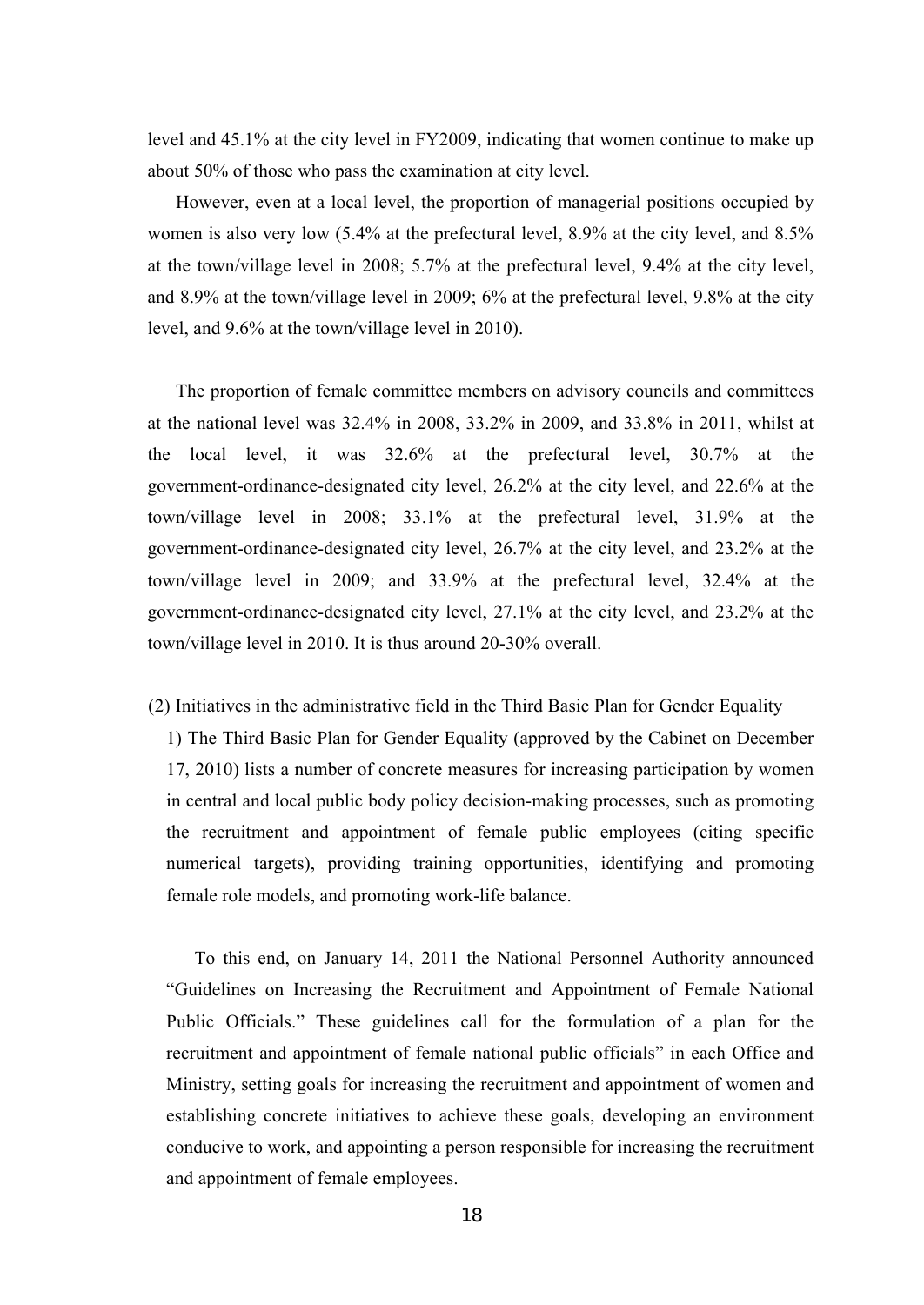2) The Third Basic Plan for Gender Equality sets a numerical target of approximately 30% by the end of FY2015 for the proportion of national public employees recruited through the Level I recruitment examination for the national civil service (administrative classification) who are female, and a numerical target of approximately 5% by the end of FY2015 for the proportion of women in managerial positions equivalent to or higher than the director of a division or office in central government ministries to be approximately 5% by the end of fiscal year FY2015.

However, the Second Basic Plan for Gender Equality (approved in 2005) set the same numerical target (30%) as the Third Basic Plan for the proportion of national public employees recruited through the Level I recruitment examination for the national civil service (administrative classification) who are female by FY2010., Yet, as stated above, the proportion achieved in FY2010 was only 25.7%, thus the goal of 30% was not met.

Moreover, the "Program to Accelerate Participation by Women" (decided by the Headquarters for the Promotion of Gender Equality in April 2008) set a goal of 5% by the end of FY2010 for the proportion of women in in government positions equivalent to or higher than section chiefs and office heads in central government ministries and agencies, but as of the end of January 2009 the actual proportion was no more than 2.2%.

The numerical targets cited in the Third Basic Plan thus remain unchanged from those cited in the Second Basic Plan.

3) Meanwhile, circumstances have arisen that bring the effectiveness of the newly enacted Third Basic Plan into doubt.

In response to the Great East Japan Earthquake and the accident at the Fukushima Daiichi and Daini nuclear reactors that occurred on March 11, 2011, after the enactment of the Third Basic Plan, the Great East Japan Earthquake Reconstruction Design Council, the Dispute Reconciliation Committee for Nuclear Damage Compensation, and the TEPCO Fukushima Nuclear Plant Accident Investigation and Examination Committee. were established as key government institutions involved in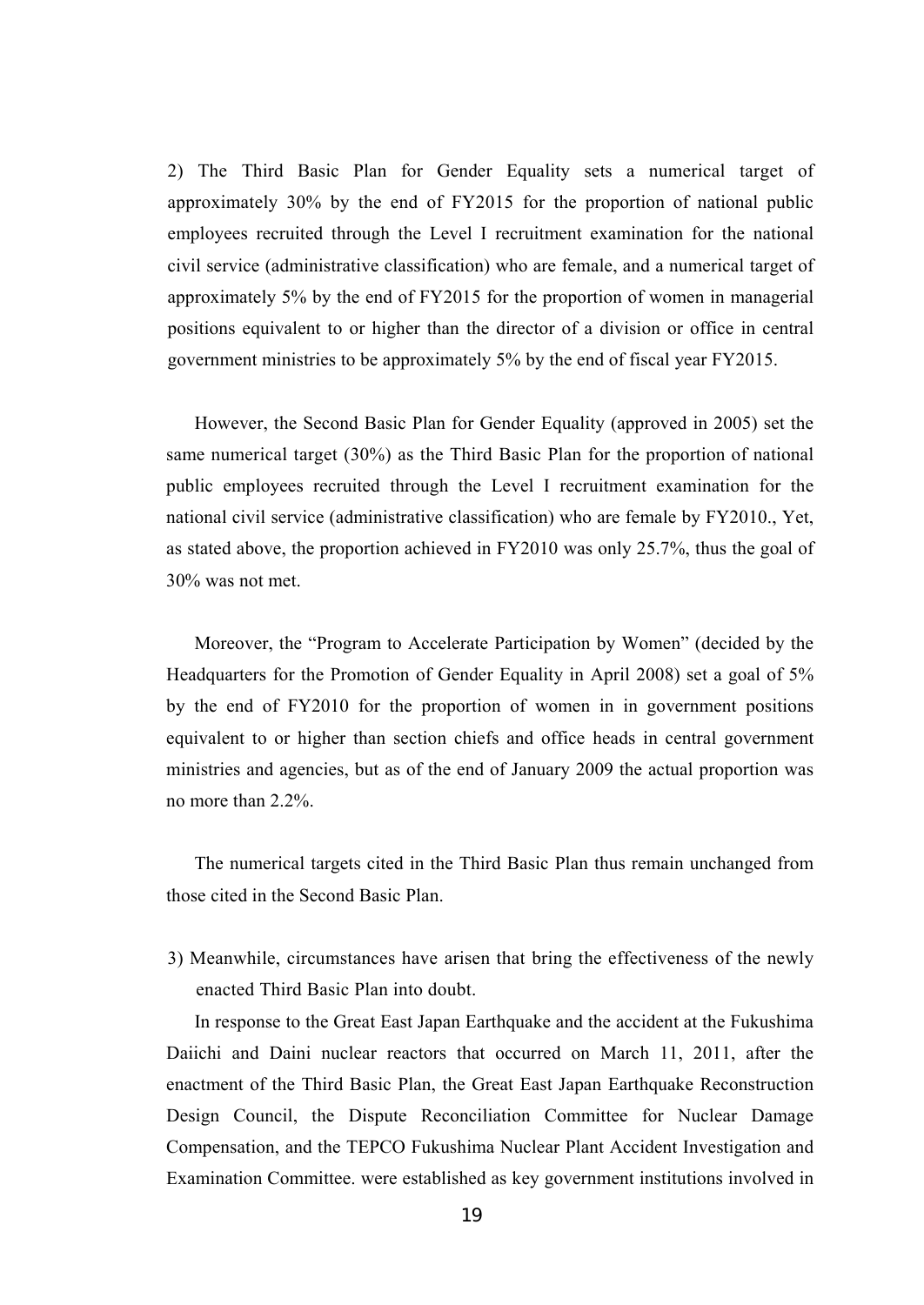the reconstruction of Japan.

The number of women participating in these committees is extremely low, standing at one out of 16 members (6.25%) of the Design Council in response to the Great East Japan Earthquake (an advisory panel to the Prime Minister, approved by the Cabinet on April 11, 2011), two out of 19 members (10.5%) of the council's study group, one out of 10 members of the Nuclear Power Damage Compensation Dispute Examining Committee (established under the Ministry of Education, Culture, Sports, Science and Technology in accordance with article 18 of the Act on Compensation for Nuclear Damage on April 11, 2011), and two out of 10 members (20%) of the Investigation Committee on the Accidents at the Fukushima Nuclear Power Station of Tokyo Electric Power Company (an advisory panel to the Prime Minister, approved by the Cabinet on May 24, 2011).

Despite participation by women in policy decision-making being an urgent issue, the Japanese government is not applying the specific measures set out in the Third Basic Plan for Gender Equality in these newly established Japanese government bodies, which are involved in making crucial policy proposals in areas such as earthquake damage reconstruction, limiting the damage from the nuclear accident, and preventing reoccurrence of such accidents, all of which involve public safety and peace of mind.

In Part II ("Basic Policy Directions and Specific Measures"), Priority field 1 ("Expansion of women's participation in policy decision-making processes"), Section 3 ("Increasing the Participation of Women in Administration"), Sub-section 4 ("Regarding Increasing the Participation of Women on Advisory Councils, etc. at a National Level") of the Third Basic Plan, various measures are listed, such as continuing to promote initiatives to increase the proportion of women on national advisory councils and committees by identifying and nurturing women with specialist knowledge and skills, appointing women from a wide range of fields, recruiting women who have the viewpoint of beneficiaries and consumers, and proactively selecting women through open recruitment, and creating a situation in which the proportion of women on committees such councils and committees is not less than 40% throughout the Japanese government by 2020 or as early as possible (with the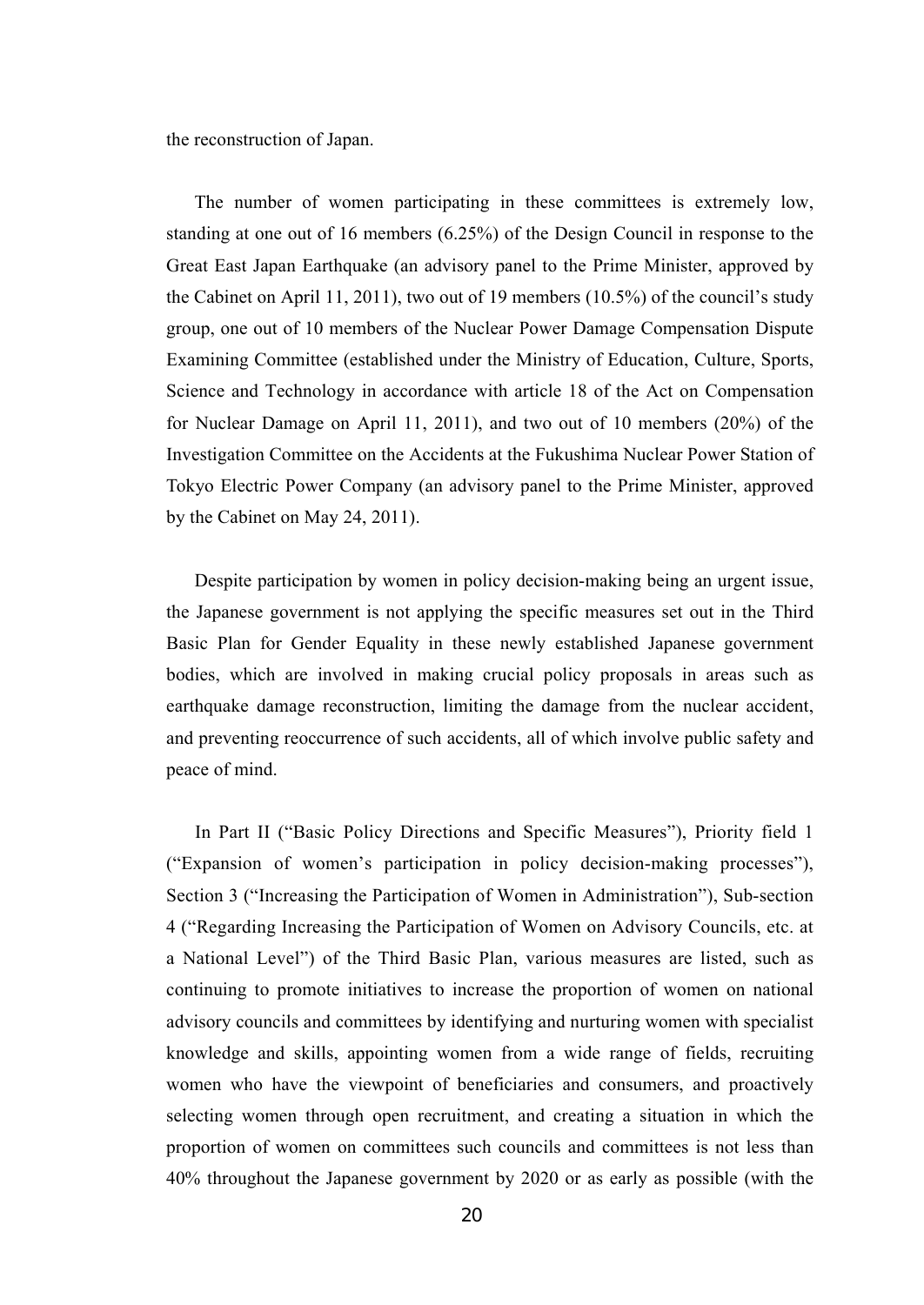aim to of increasing the proportion to between 40% and 60%). However, as stated above, the proportion of female members actually on these committees is at most only 20%, and thus such measures have not been put into practice.

Moreover, the government has not made the most of the ideas outlined in Part II, Priority Field 14 ("Promoting gender equality in the area of regional development, disaster prevention, environment, and others") of the Third Basic Plan. Plans that are formulated but not put into practice are meaningless. Promises to members of civil society, such as NGOs who have worked expecting an increase in participation by women in decision making from the Third Basic Plan, have been broken. Of course, it goes without saying that this also goes against the purport of the recommendations of the Committee on the Elimination of Discrimination Against Women.

# (3) Issues that must be considered

1) As an initiative to realize gender equality in the administrative arena, the Third Basic Plan and specific activities based on this plan are important, yet it must be noted that the numerical targets stated in the plan are insufficient as targets for improving the current inadequate situation surrounding female participation in the administrative arena.

In particular, with regard to the numerical targets to be achieved by the end of FY2015 for national public employees in managerial positions throughout the government, the plan aims for the proportion of women in government positions equivalent to or higher than section chiefs and office heads in central government ministries and agencies to be approximately 5%, the proportion of women in government positions equivalent to or higher than section chiefs of central government regional organizations or deputy section chiefs of central government ministries and agencies to be approximately 10%, and the proportion of women in positions equivalent to designated central government positions to be approximately 3%. These targets are far too low.

A 2003 decision by the Headquarters for the Promotion of Gender Equality stated that "the expectation should be that the proportion of women in leadership positions in all fields in society will be at least 30% by 2020. In order to achieve this, the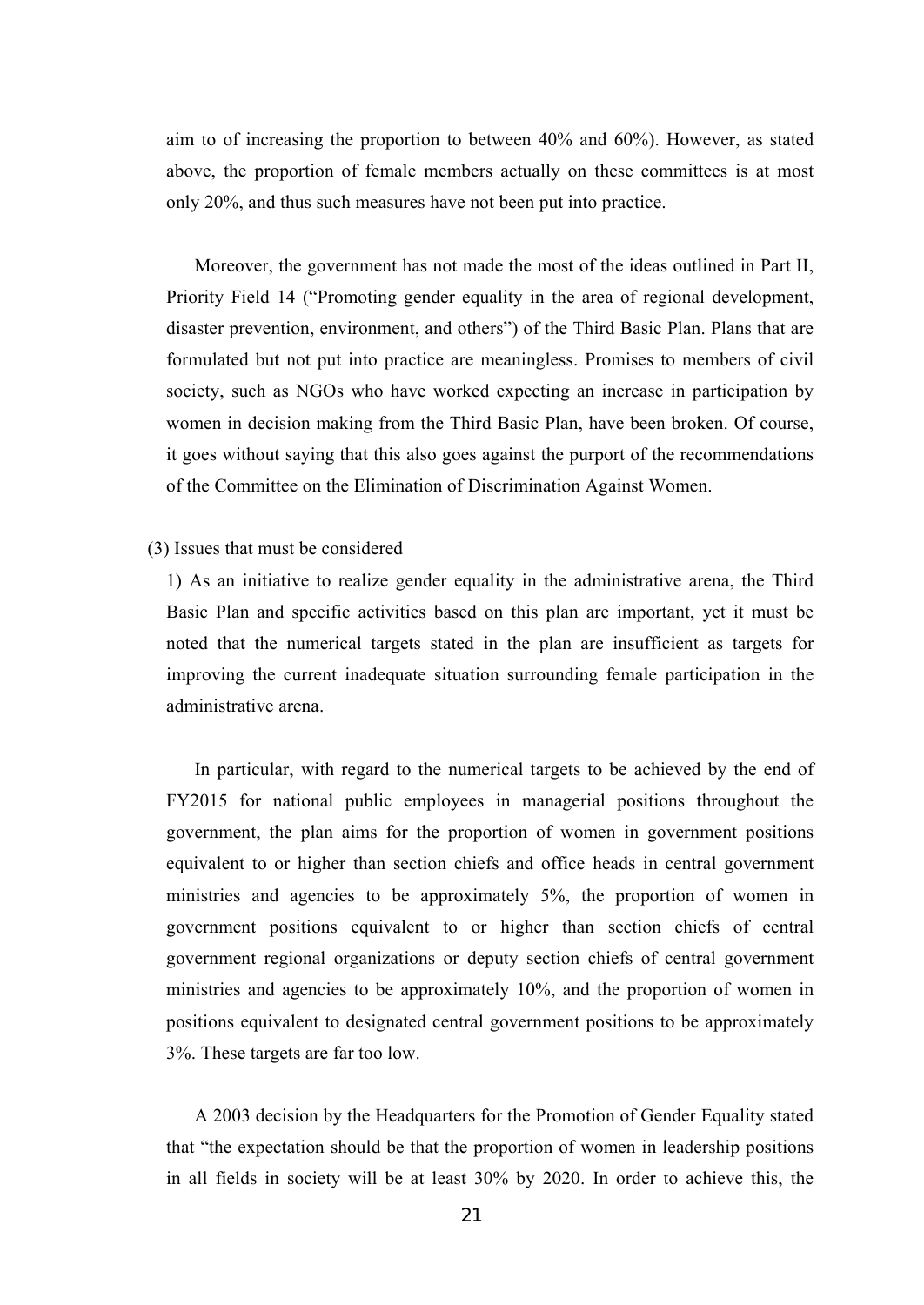Japanese government will proactively promote the appointment of women ahead of the private sector and recommend that voluntary initiatives be taken setting targets and deadlines in each field," According to this decision, the proportion of women in leadership positions in all fields should be at least 30%, regardless of the above-mentioned managerial categories.

If this is the case, interim numerical targets should be set at 30% or a figure close to 30% in order to achieve the goal of 30% by 2020.

However, with numerical targets of only approximately 3-10% to be achieved by the end of FY2015, it is impossible to get a sense that the government is seriously attempting to ensure that at least 30% of leadership positions are occupied by women by 2020.

2) Furthermore, initiatives for achieving numerical targets are not sufficiently specific.

In Part I ("Core Concepts") of the Third Basic Plan, the promotion of effective positive action is cited as an urgent issue to be tackled, and a wide variety of concrete measures are listed, such as quota systems, the granting of incentives, and "goals and timetable" methods.

However, the plan does not list the introduction of quota systems as a specific measure to be implemented in the administrative field, despite their effectiveness, and goes only so far as to establish numerical targets and a time schedule.

3) As the Japanese government has adopted a stance of proactively promoting the appointment of women ahead of the private sector, it should take the lead by introducing effective measures such as quota systems in the administrative field, in order to ensure that the proportion of women in leadership positions is at least 30% by 2020.

- 4. Women's participation in the judicial field
	- (1) Women's participation in the judicial field: the current situation
		- 1) The proportion of women who passed the (new) National Bar Examination was 27.3% in FY 2008, 26.4% in FY 2009, and 28.5% in FY 2010.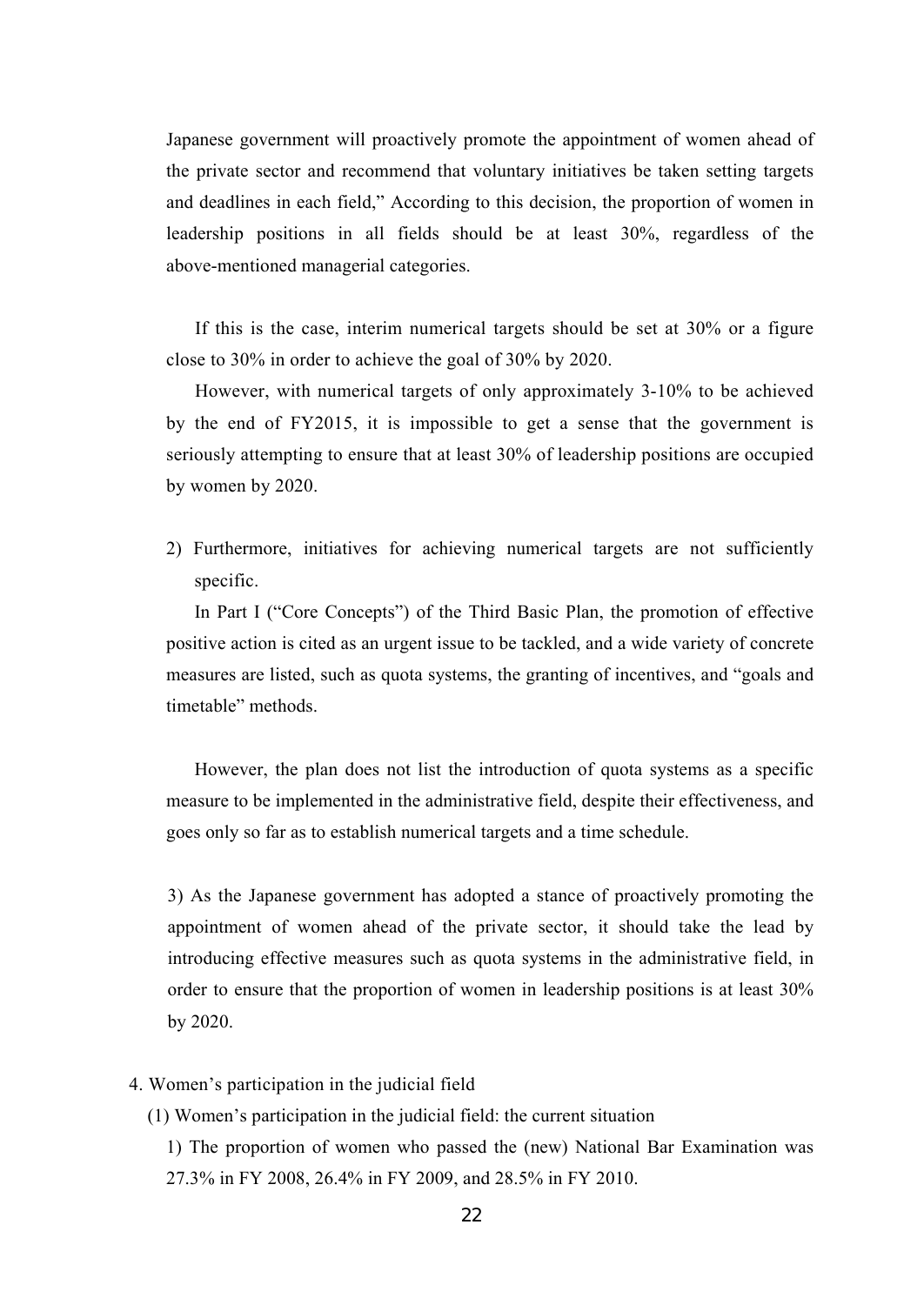The proportion of female judges was 15.4% in FY 2008, 16% in FY 2009, and 16.54% in FY 2010, the proportion of female prosecutors was 12.2% in FY 2008, 12.9% in FY 2009, and 13.6% in FY 2010, and the proportion of female attorneys was 14.4% in FY 2008, 15.4% in FY 2009, and 16.3% in FY 2010.

As of April 2011, only two (13.3%) of the 15 Supreme Court judges are female, while only one (12.5%) of the eight High Court judges is female. None of the eight Prosecutor-Generals of the High Public Prosecutors' Officeare female. Only one (1.9%) of the 52 presidents of bar associations is female.

2) The JFBA formulated a "Basic Plan for Gender Equality Promotion" on March 13, 2008, which sets basic targets in 12 areas necessary for realizing gender equality, and specific measures to be tackled by FY 2012.

One of the 12 targets is encouraging female members to participate in the JFBA's policy decision-making processes, and in order to achieve this target, various specific goals have been set, including (i) reducing the number of JFBA committees that have no female members to zero in two years; (ii) increasing the percentage of female chairpersons and vice chairpersons in JFBA committees to 10% in five years; and (iii) working to promote the establishment of conditions to increase the percentage of women on the JFBA board, in the expectation that the percentage will increase to about 10% in five years.

(2) Initiatives in the judicial field in the Third Basic Plan for Gender Equality

As initiatives in the judicial field, the Third Basic Plan sets a target of increasing the proportion of female prosecutors to 23% by the end of FY 2015, and also cites measures such as the identification and promotion of female role models and the promotion of work-life balance. However, it sets no targets for appointing women to managerial positions in the Public Prosecutors Office.

Moreover, with regard to judges, prosecutors and attorneys, the plan only requests that initiatives be taken in courts and bar associations.

Thus it has to be said that initiatives in the Third Basic Plan for increasing women's participation in policy decision-making processes in the judicial field are inadequate.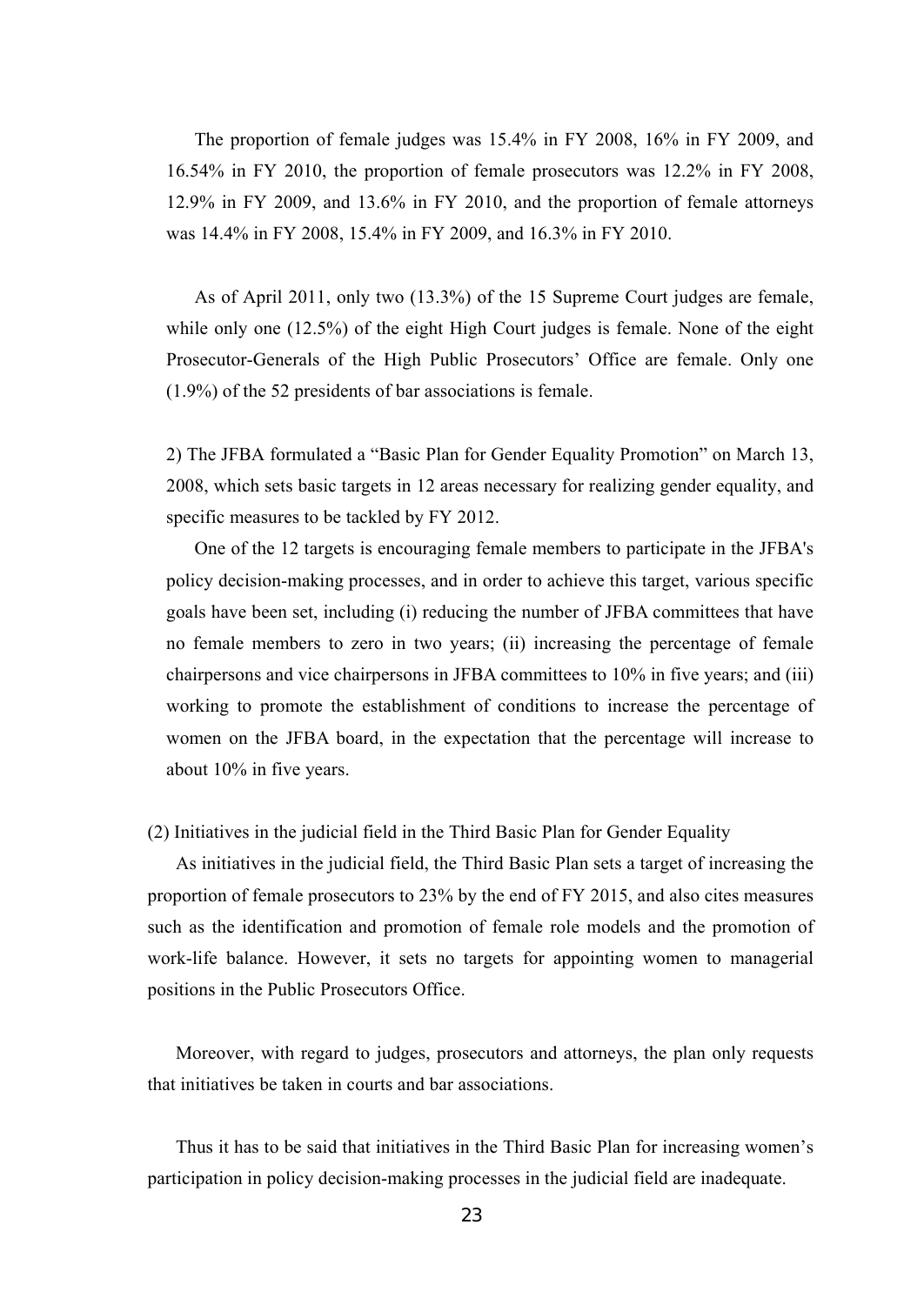#### (3) Issues that must be considered

1) Given that increasing the number of women among those who successfully pass the National Bar Examination is essential in order to realize equal participation by women in the judicial field, there is a need to increase the proportion of female students at law schools (graduate schools that specialize in training students to work as legal professionals; at present, about 30% of students in law schools are female) and in undergraduate law faculties.

Consequently, in the same way as has already been undertaken in the areas of science and engineering, there is a need to take various initiatives to support and encourage female students to take up law as a career, such as identifying and promoting female role models and providing information.

2) Furthermore, women's participation in policy decision-making processes is also essential in the judicial field.

As stated above, the JFBA has formulated a five-year basic plan to promote gender equality, which includes increasing women's participation in policy decision-making processes as one of its targets, and has begun implementing specific initiatives to achieve this target.. However, it still cannot be said that initiatives in the judicial field, including the activities of bar associations, are adequate.

Consequently, rather than merely increasing the proportion of women working as judges, prosecutors and attorneys, it is necessary to increase the proportion of women in each of these areas who are participating in policy decision-making processes, by establishing specific measures such as numerical targets and working proactively to ensure that such targets are met..

# 5. Temporary special measures in employment

(1) Introduction: follow up by the Japanese government over the past two years

It cannot be said that the Japanese government has introduced any real temporary special measures with numerical goals and timetables in the field of employment since receiving the recommendations of the Committee on temporary special measures two years ago. The only actions relating to temporary special measures that the government appears to have taken are inserting references to positive action into the Third Basic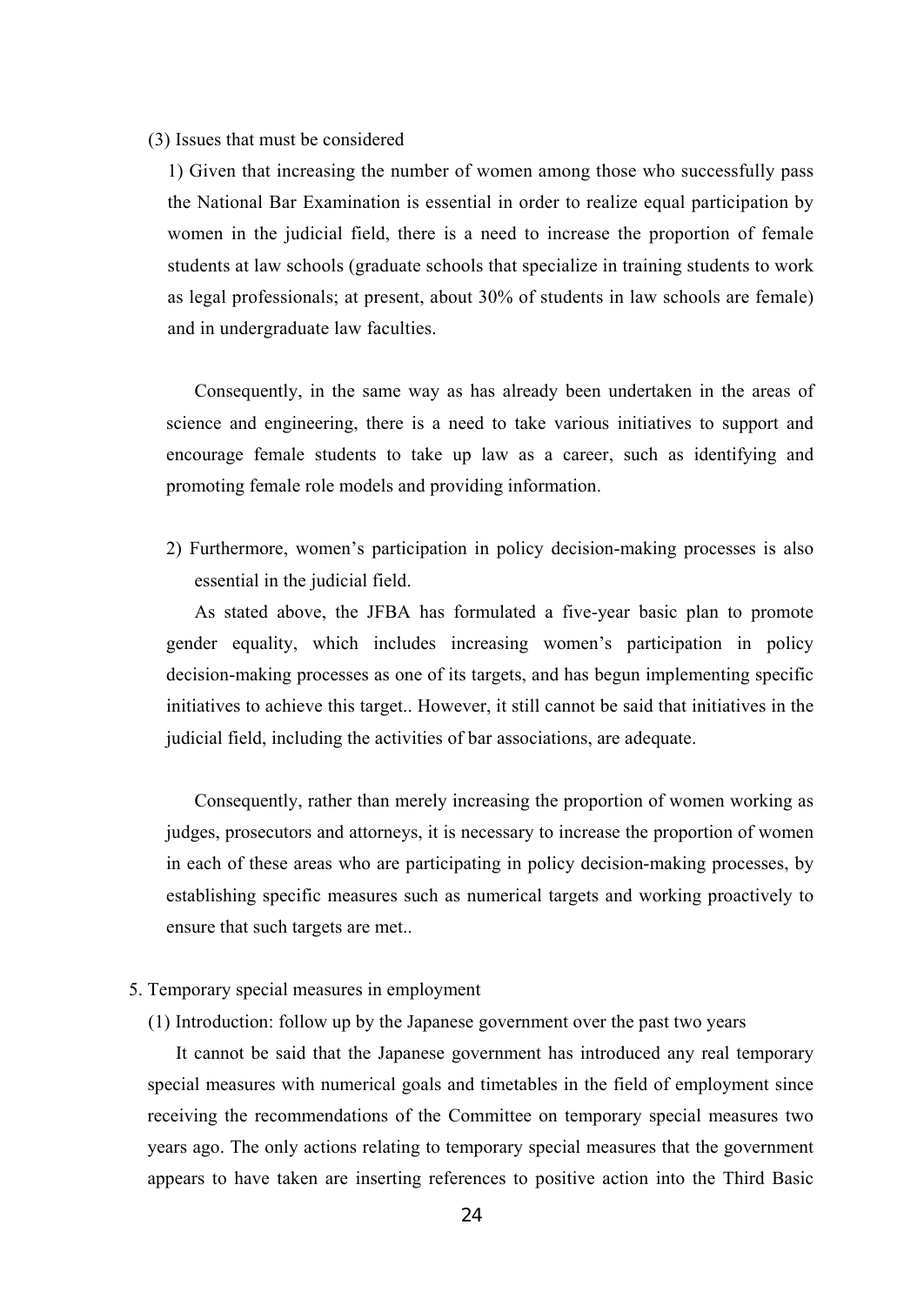Plan for Gender Equality (adopted in December 2010), the fact that a Positive Action Working Group began operating in March this year under the Specialist Committee on Basic Issues and Gender Impact Assessment and Evaluation and is carrying out "surveys and research," and a series of measures undertaken by the Ministry of Health, Labour and Welfare.

# (2) Third Basic Plan for Gender Equality

# 1) Numerical targets

In relation to positive action measures, the Third Basic Plan for Gender Equality sets a target of increasing the percentage of women in positions equivalent to or higher than section chief in private corporations to approximately 10% by 2015 (the actual figure was 6.5% in 2009), and increasing the percentage of private corporations that have implemented positive action measures to more than 40% by 2014 (the actual figure was 30.2% in 2009). The current percentage (6.5%) of women in positions equivalent to or higher than section chief in private corporations is extremely low, and it is necessary to set numerical targets and develop effective strategies to drastically increase this number. The target of approximately 10% by 2015 is manifestly inadequate for this purpose. Further, the target of increasing the percentage of private corporations that have implemented positive action measures to more than 40% is also totally inadequate. Under the Second Basic Plan, which stated t hat "in the expectation that the percentage of women in leadership positions will be at least 30% by 2020, we will promote initiatives in all areas," the government set a target of 10% for the percentage of women in positions equivalent to or higher than section chief but did not achieve this goal. Setting a target of 10% by 2015 in the a Third Basic Plan can thus only be described as a backward step.

# 2) Policies put forward for achieving numerical targets

Setting the above numerical targets only partially fulfills the Committee's request for the introduction of temporary special measures with numerical goals and timetables. What is also required is strategies to achieve these targets and the actual implementation of specific special measures. However, the Third Basic Plan lists only the following special measures:

• Promoting positive action to enable women in corporations to give full scope to their abilities.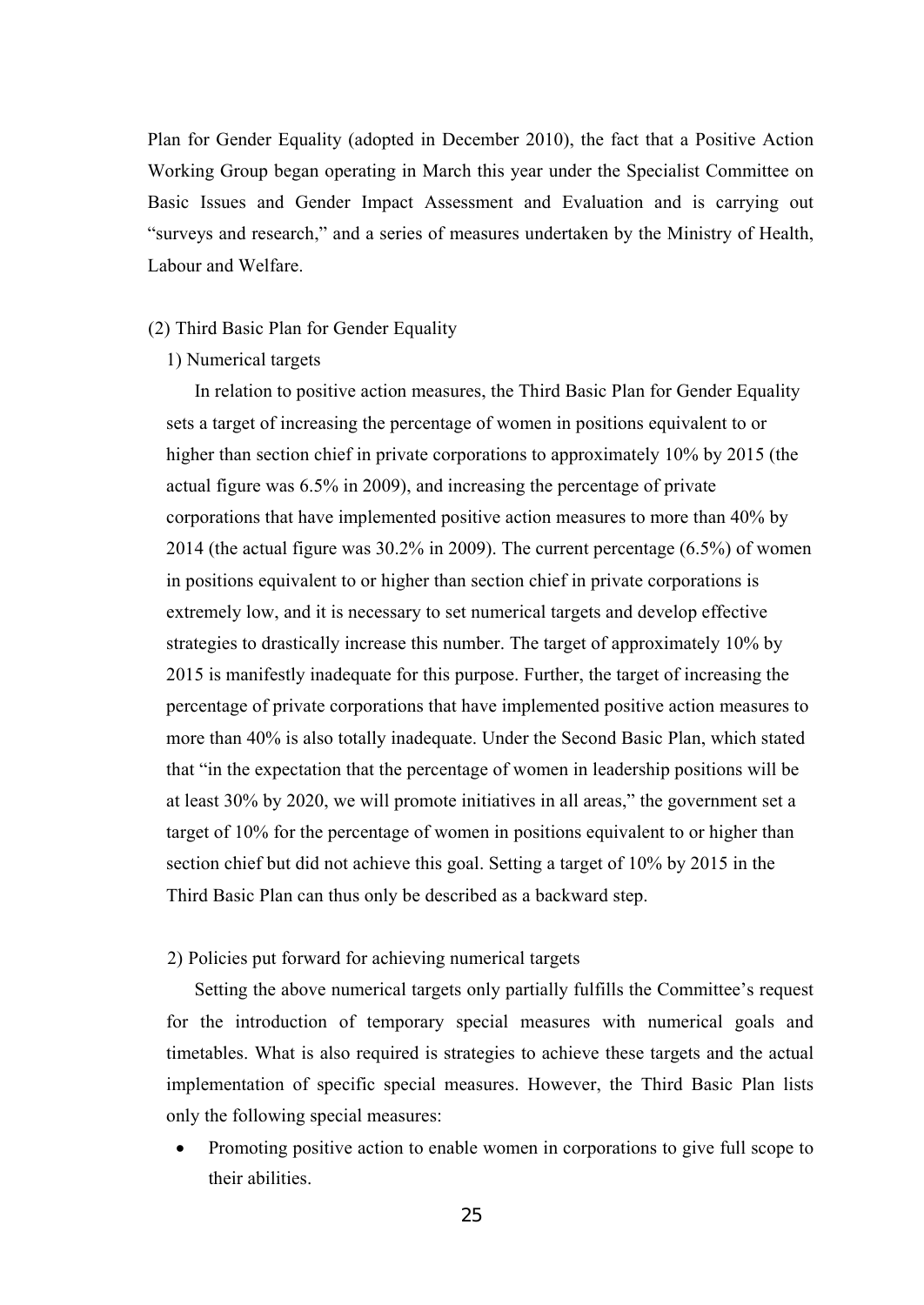- W orking for the adoption of effective promotional plans with the view to achieving the goal of "30% by 2020," such as establishing specific targets for the recruitment of women and the appointment of women to managerial and executive positions.
- Proactively carrying out measures from the point of view of CSR (corporate social responsibility) as well, such as recommending positive action, facilitating activities such as holding seminars in each region, providing information about different initiatives, and giving awards.
- Co-operating with labor and management organizations.
- Supporting corporations implementing positive action.
- In order to foster voluntary initiatives by corporations, in the area of in public procurement, positively evaluate corporations proactively working for gender equality when selecting contractors to carry out surveys relating to gender equality.
- Considering appropriate measures to support corporations proactively working for gender equality (such as tax breaks).
- Considering the enactment of legislation that would make initiatives contributing to securing fair working conditions and proactively working for gender equality conditions for contractors to be selected for public procurements.

However, what is meant by such abstract phrases as "working for," "providing information," "co-operating with laborand management organizations" is not clear, and effective and specific measures are not proposed. Tax breaks and legislation relating to public procurements are not listed as measures for supporting corporations implementing positive action.

(3) Policies currently being implemented to facilitate positive action

1) Major policies announced by the Ministry of Health, Labour and Welfare in 2011

Major policies announced by the Ministry of Health, Labour and Welfare in 2011 are as follows.

- a) Positive action awareness-raising projects
- Holding a "Conference for the Promotion of Women's Activities," and promoting voluntary initiatives by corporations.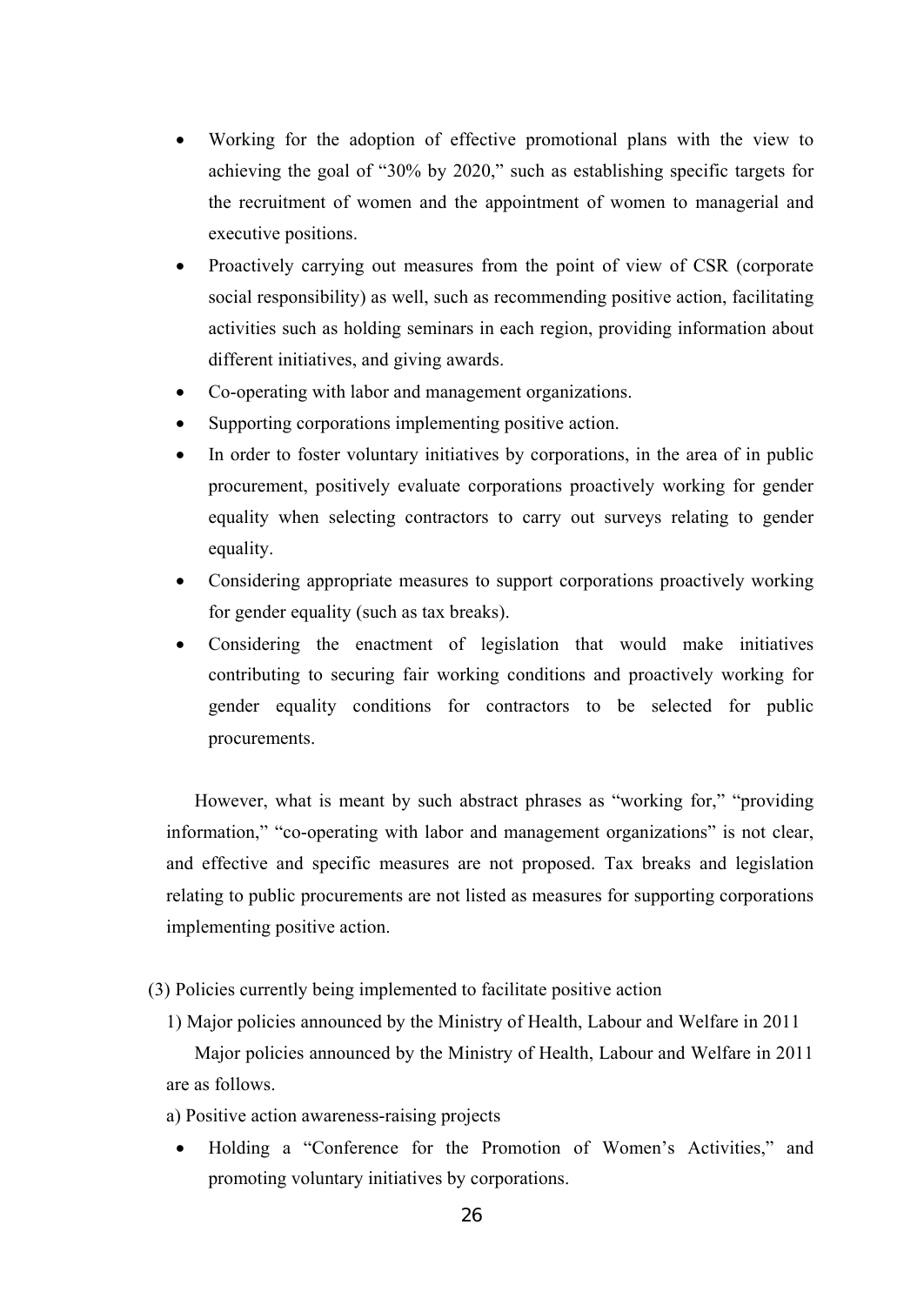- Giving awards to corporations that promotes positive action.
- Providing information on positive action to those selected to be in charge of particular projects.

b) Strategic projects for the promotion of positive action

- Promoting transparency with regard to discrimination/gender gaps in corporations.
- Widely disseminating information on positive action initiatives by corporations.
- Conducting practical training and creating manuals.

However, as far as awareness-raising is concerned, the Conference for the Promotion of Women's Activities has been held once a year since July 2001, and its effectiveness is questionable, given the fact that it has resulted in no major progress being made in the implementation of positive action. With regard to providing information, this has been restricted to sending material to corporations through the mail. Further, awards have been given to corporations since 1999.

It is clear that no fundamental improvement has been achieved as a result of these measures, and the government should analyze why temporary special measures have not been effective and implement stronger and more effective measures. However, despite the fact that the Committee requested the government to provide a follow-up report on the steps it has taken to implement temporary special measures, the government has not introduced or proposed any new measures based on reflection and analysis of its past policies.

Meanwhile, although strategic projects for the promotion of positive action have been introduced in recent years, no data has been released about the extent to which information has been provided or to what extent training and the creation of manuals have been carried out. Furthermore, transparency with regard to disparities between men and women in corporations is regarded as a tool for promoting action necessary to eliminate such disparities, not as a mechanism for making information about such disparities publicly available.

If serious efforts are to be made to redress such disparities and implement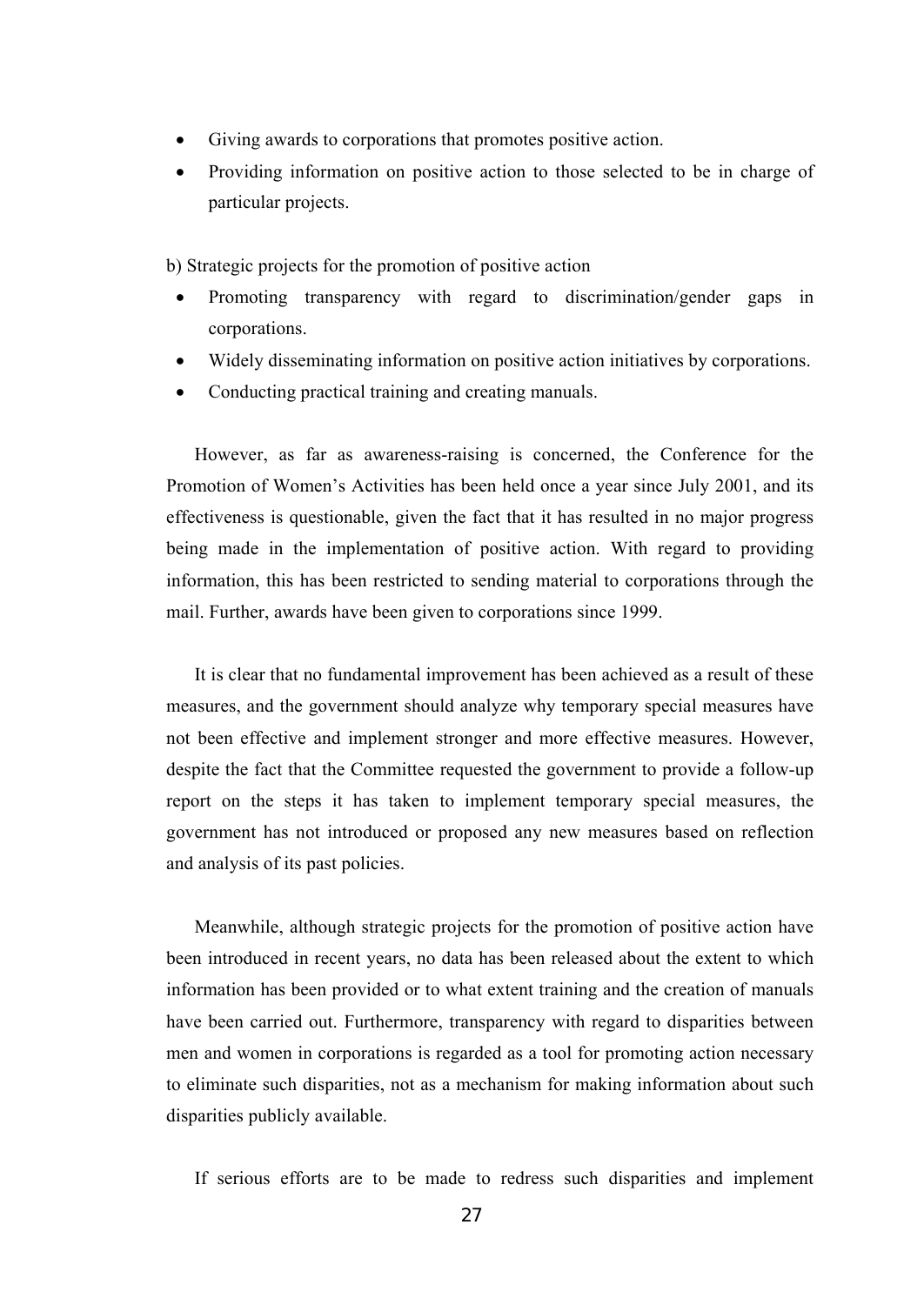temporary special measures, it is necessary to oblige corporations to disclose information relating to gender discrimination and the position of women in management positions. Transparency for the benefit of corporations is inadequate.

#### 2) Measures taken in public procurement

In local public bodies, measures are currently taken in which the implementation of positive action is treated favorably when evaluating bids for public contracts. To date, 36 prefectures have introduced measures by which positive action is treated as one of the factors that are evaluated when examining whether companies are qualified to bid for public contracts. What is examined here is not just whether a company has introduced temporary special measures, but whether gender equality, work-life balance and child-rearing support exist at the office level. However, the effectiveness of this approach in enhancing gender equality in the workplace has not yet sufficiently reviewed.

Meanwhile, this approach has not been sufficiently adopted at the national level. The Gender Equality Bureau in the Cabinet Office is the only governmental body that has adopted a policy of positive evaluation for companies implementing "positive a ction" in the selection of contracts for public procurement. Since these contracts consist of a very small proportion of all government contracts, the impact is minimal. In the area of public procurement, it is necessary to pass legislation making the implementation of positive action a condition for companies to be awarded government contracts, not only for bids but also for private contracts.

#### 3) Cabinet initiatives

A Positive Action Working Group was set up in March 2011 the Specialist Committee on Basic Issues and Gender Impact Assessment and Evaluation in the Committee for the Promotion of Gender Equality in the Cabinet Office, and has begun deliberations. However, it has yet to come up with any effective measures, and discussion has been limited to presentations amongst committee members and free debate. No public hearings have been held and no comments from the public have been accepted.

(4) Inadequacy of measures for structural reform of discrepancies between men and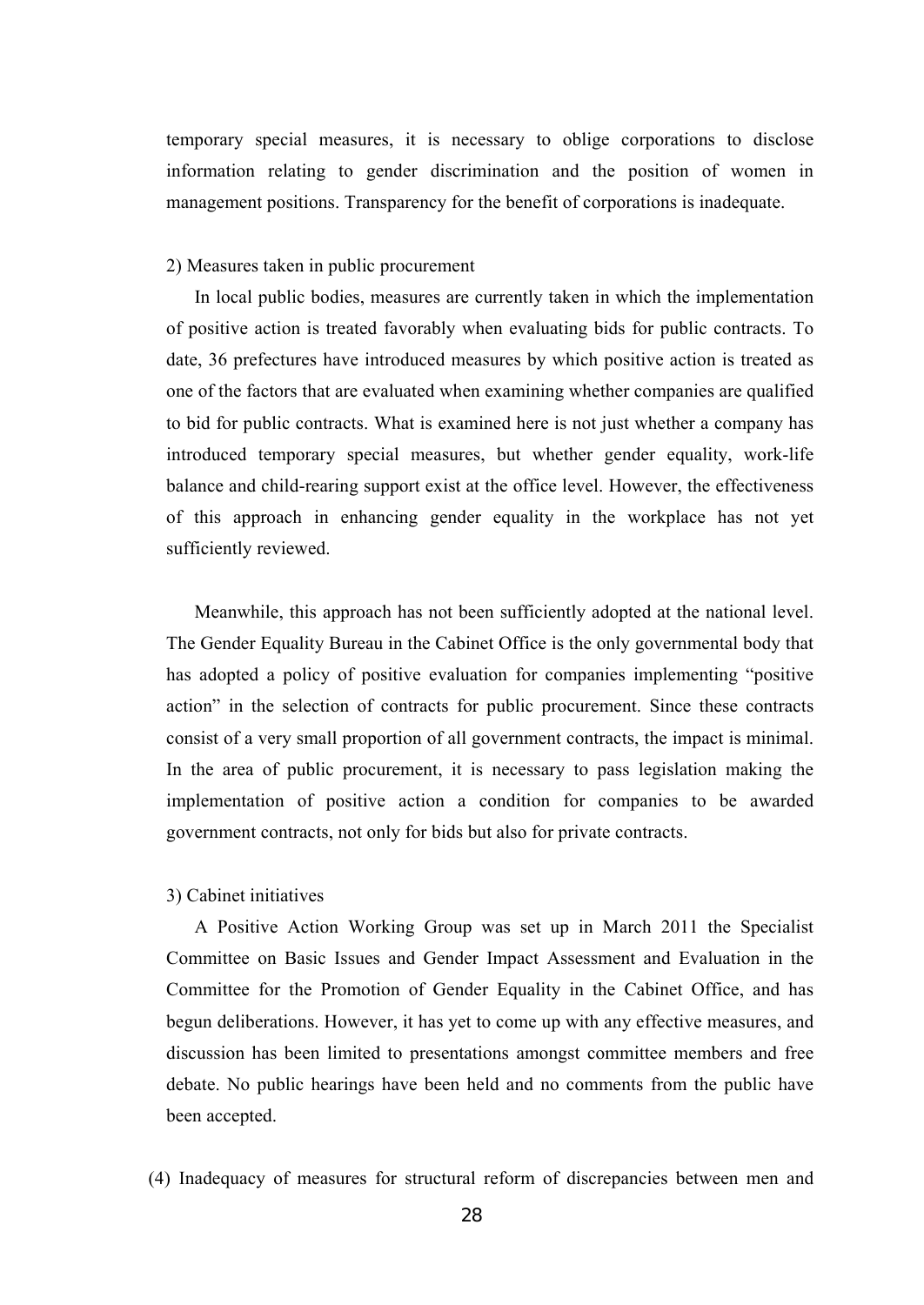women in the workplace

Temporary special measures are measures of a temporary nature that aim to promote de facto or substantive equality between men and women. However, permanent measures to eliminate de facto discrimination against women have not been adequately taken in Japan, and serious disparities between men and women exist in the workplace. Overall improvement of the situation will not occur unless effective measures to deal with de facto gender discrimination are taken.

The number of female workers as well as the percentage of women in the workforce is increasing. In 2010, the total number of female workers was 23,290,000, and women comprised 42.7% of the workforce (of 54,620,000 men and women).

However, there is a serious wage gap between men and women . If we count the wage level for male general workers as 100, the level for all female workers is approximately 60, and for part-time female workers, around 45. ILO Convention No. 100 (Convention concerning Equal Remuneration for Men and Women Workers for Work of Equal Value), has not been effectively implemented. According to statistics published in May 2011 ("The Situation of Working Women: FY 2010"), the wage gap is between 69.8 and 69.3 for general workers, and between 72.6 and 72.1 for permanent full-time employees, and the gap has increased by 0.5 points in the past year.

The background to de facto discrimination against women in the workplace, including wage discrimination, is the increase in non-regular employment. At the time of the enactment of Equal Employment Opportunity Law in 1985, the percentage of female full time-workers was 68.1%, while the figure now stands at 46.2%. The proportion of female workers employed on a non-regular basis was 31.9% in 1985 (part-time and casual workers: 28.4%; dispatched workers, contract workers, and temporary workers: 3.5%; full-time employees and workers: 68.1%), but rose to 53.8% in 2010 (part-time and casual workers: 41.2%, dispatched workers, contract workers, and temporary workers: 12.6%, full-time employees and workers: 46.2%), and now accounts for the majority of workers.

Equal treatment of non-regular workers has not been established under the law and non-regular workers are forced to do extremely unstable work for low wages. The Act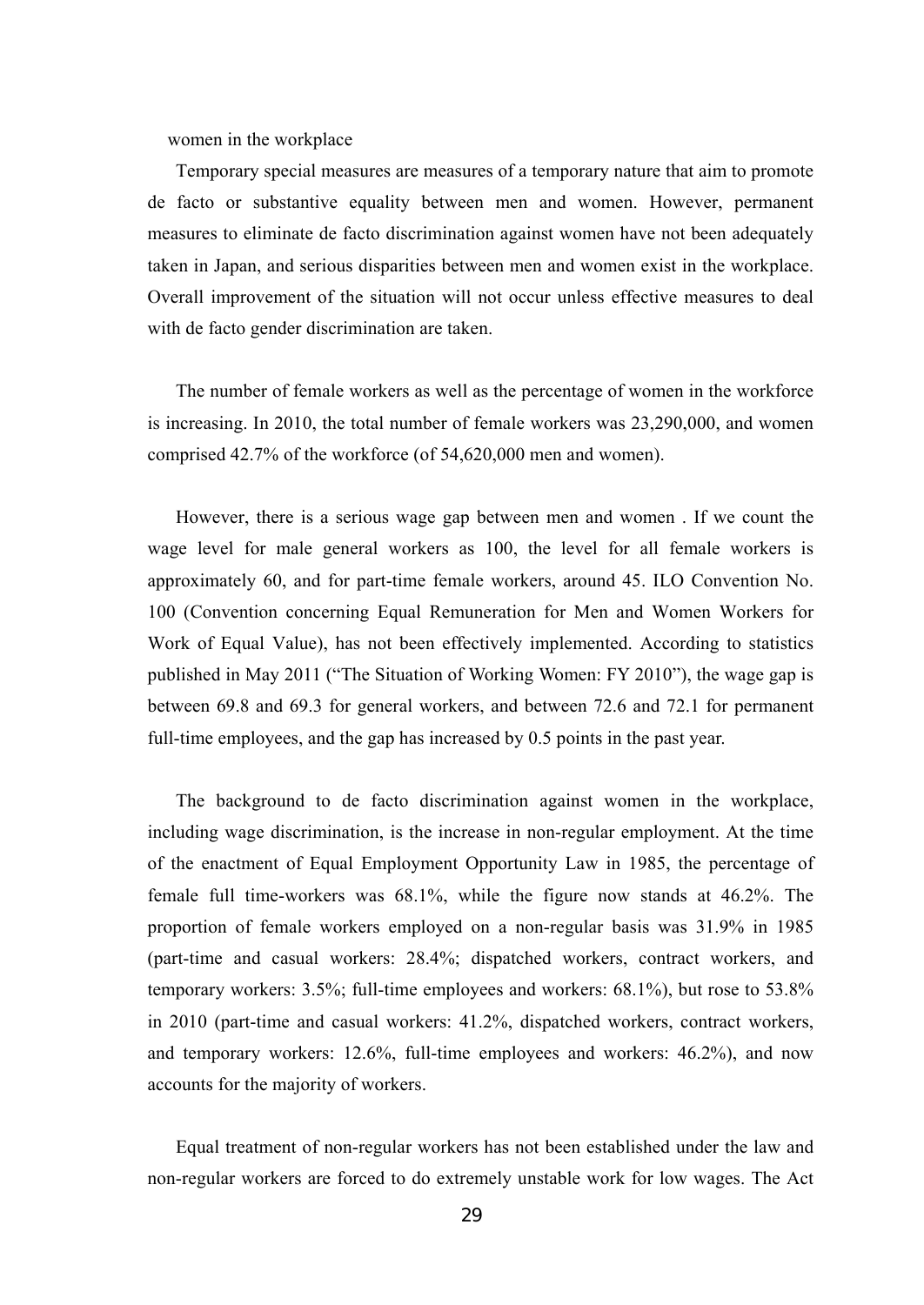on Improvement etc. of Employment Management for Part-Time Workers prohibits discrimination against part-time workers who meet certain conditions but since the conditions are extremely narrow, it has only been possible to realize the equal treatment of a limited number of part-time workers, and the equal treatment of those in other forms of non-regular employment is not guaranteed under the law. In this situation women, who account for most of the non-regular workforce, are forced to work for invariably low wages.

Indirect discrimination based on management classification by recruitment remains, two-track recruitment is still a major function in de facto gender discrimination, and there are no effective legal remedies for such indirect forms of discrimination.

Measures to address such structural inequalities are extremely inadequate. The Third Basic Plan for Gender Equality does not even establish clear numerical targets or a time schedule for dealing with the wage gap between men and women or the ratio of non-regular female workers. Details included as measures to redress such disparities are significantly inadequate whilst recruitment strategies to increase permanent workers from non-regular workers, legislative revisions to ensure the equal treatment of non-regular workers, and the total elimination of indirect discrimination including two-track recruitment, have not been included.

In Japan, work evaluation methods designed to ensure the effectiveness of the Convention concerning Equal Remuneration for Men and Women Workers for Work of Equal Value (ILO Convention No. 100) have not been established. In May 2010, the Ministry of Health, Labour and Welfare created and established a "Work Analysis and Work Evaluation Implementation Manual" relating to part-time workers but the comparison targets were extremely limited and the manual is remarkably incomplete and insufficient as an objective work evaluation method and evaluation standard, and there is a danger that the effect will be to rationalize discrimination.

There is a need for the prompt establishment of work evaluation methods based on international standards. The Third Basic Plan only states that "surveys and research" on such methods will be carried out, but implementing such evaluations based on a definite schedule is required.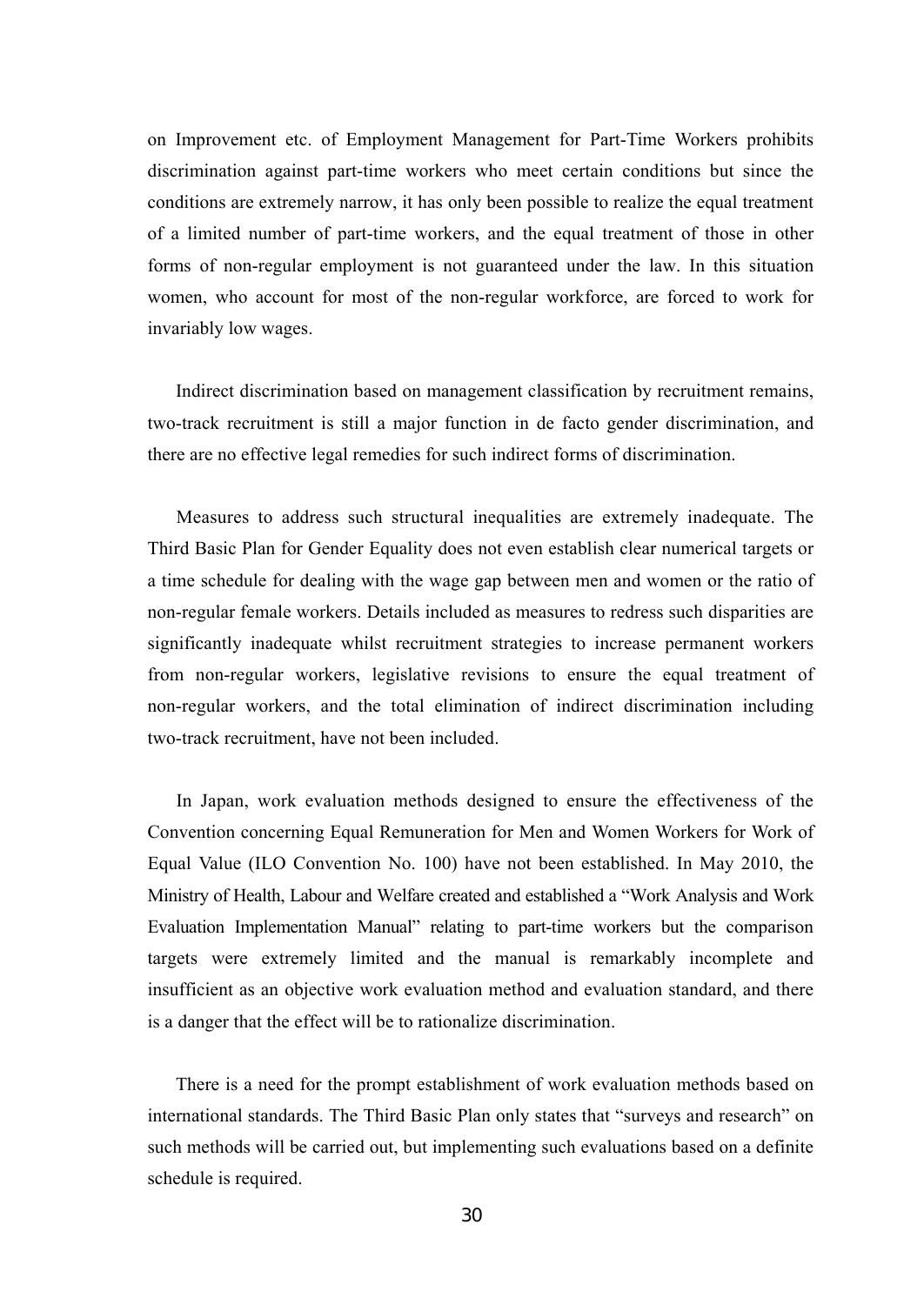#### (5) Recommendations

1) Setting numerical targets

With regard to the percentage of women in positions equivalent to or higher than section chief in private corporations, it is necessary to drastically review the approximately 10% by 2015 target, and set interim numerical targets that will make it possible to achieve the goal of "30% by 2020."

It is necessary to set numerical targets for redressing the wage gap and reducing the rate of non-regular employment, and set out a roadmap for achieving these goals.

#### 2) Granting of effective incentives

In the area of public procurement, it is necessary to pass legislation making the implementation of positive action a condition for companies to be awarded government contracts, not only for bids but also for private contracts.

Furthermore, it is also necessary to promptly introduce tax breaks for corporations that implement positive action.

# 3) Disclosure of gender disparities

are being implemented as contracted work only aim to increase the corporation's own Initiatives to grasp and make transparent disparities between men and women that awareness of the problem; it is necessary to extend this so that the information is disclosed to the public. It is necessary to request corporations that employ more than 100 workers to disclose information such as the gender breakdown of their workforce, average wages, the number of years workers have been employed, the percentage of women in positions equivalent to or higher than section chief, percentage of workers, and the percentage of full-time and non-regular workers, and to encourage initiatives to eliminate de facto discrimination.

It is also necessary to oblige companies listed on the stock exchange to submit the gender specific statistics on the number of workers, their average age, the number of years they have been employed, average wages, and number of managers according to gender (department and section chiefs), in their security reports.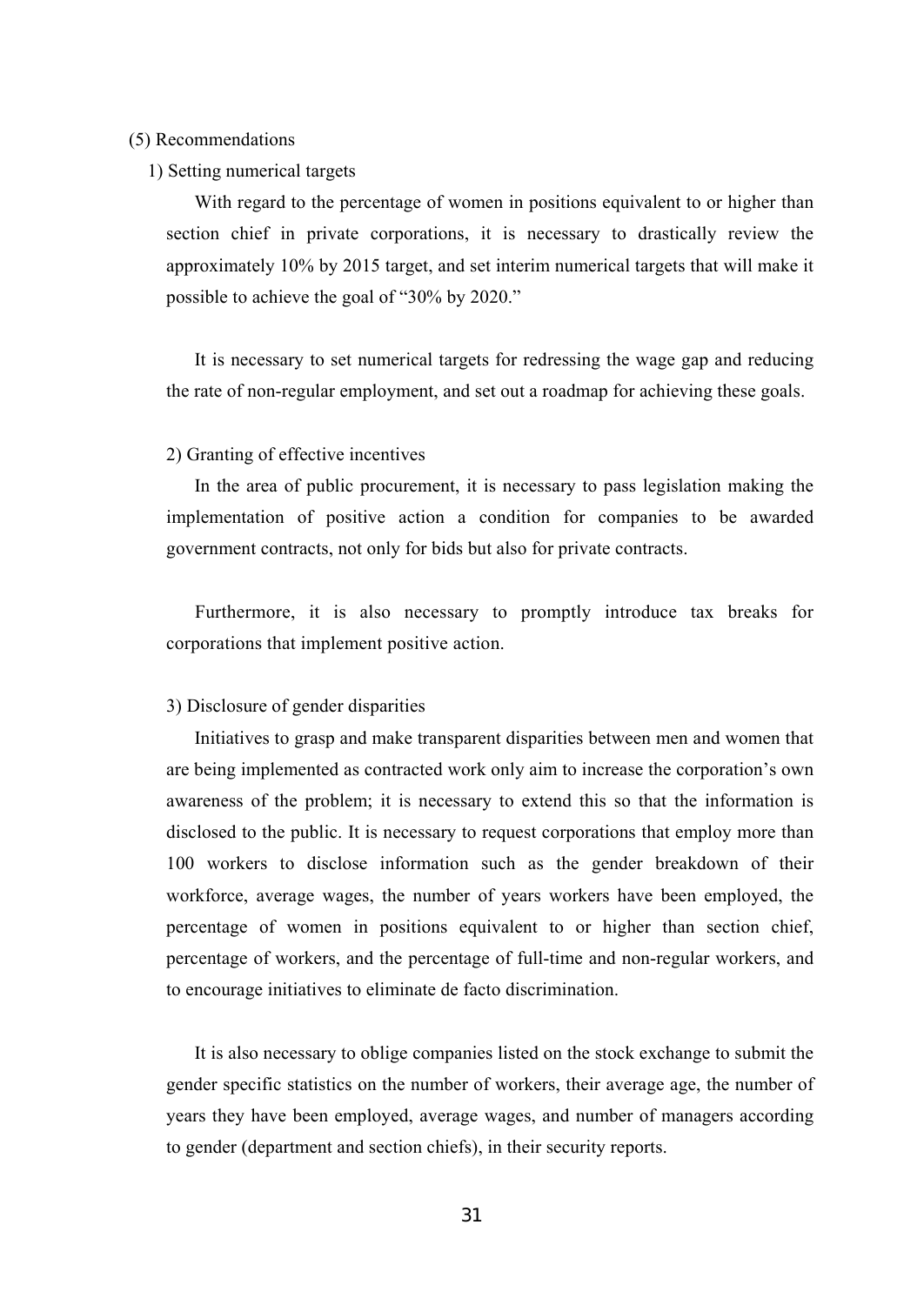4) Proposals for far-reaching measures based on reflection on the past

To date, the focus of national measures has been education and promotional activities that encourage voluntary initiatives by corporations, but it is clear that such measures have not proved sufficiently successful. Thus, it is necessary to promptly establish new and effective strategies and measures based on reflection and analysis of the past.

In order to establish effective strategies, the government should seek opinions from society at large, and not just stop at closed study groups made up of experts such as the Cabinet Office's "Positive Action Working Group," and also facilitate open debate in society by proactively publishing positive examples from a variety of countries, holding public inquiries and hearings, and accepting public comments.

5) Measures to resolve serious de facto discrimination against women in employment

In order to eliminate the extremely low wages and unstable status of non-regular workers, which is the main cause of wage disparities between men and women, it is necessary to amend the law (dispatch worker, part time, fixed-term workers) based on the principle of equal treatment between regular workers and non-regular workers, to reform the system to make it easier for non-regular worker to change their status and become full-time employees, to promptly come up with recruitment strategies to increase the percentage of full-time female employees, to amend the Labor Standards Act to prohibit all indirect discrimination including two-track recruitment, and to promptly establish work evaluation means based on international standards in order to effectively implement ILO Convention No. 100.

- 6. Equality in the field of education and research
	- (1) Equality in the field of education and research: the current situation
		- 1) The percentage of students going on to higher education

According to the Ministry of Education, Culture, Sports, Science and Technology's "Basic School Survey," the percentage of students who went on to senior high school in 2010 was just over 96% for both women and men.

However, the percentage of men who go on to university (undergraduate level) is 56.4%, whilst the percentage of women who go on to university (undergraduate level)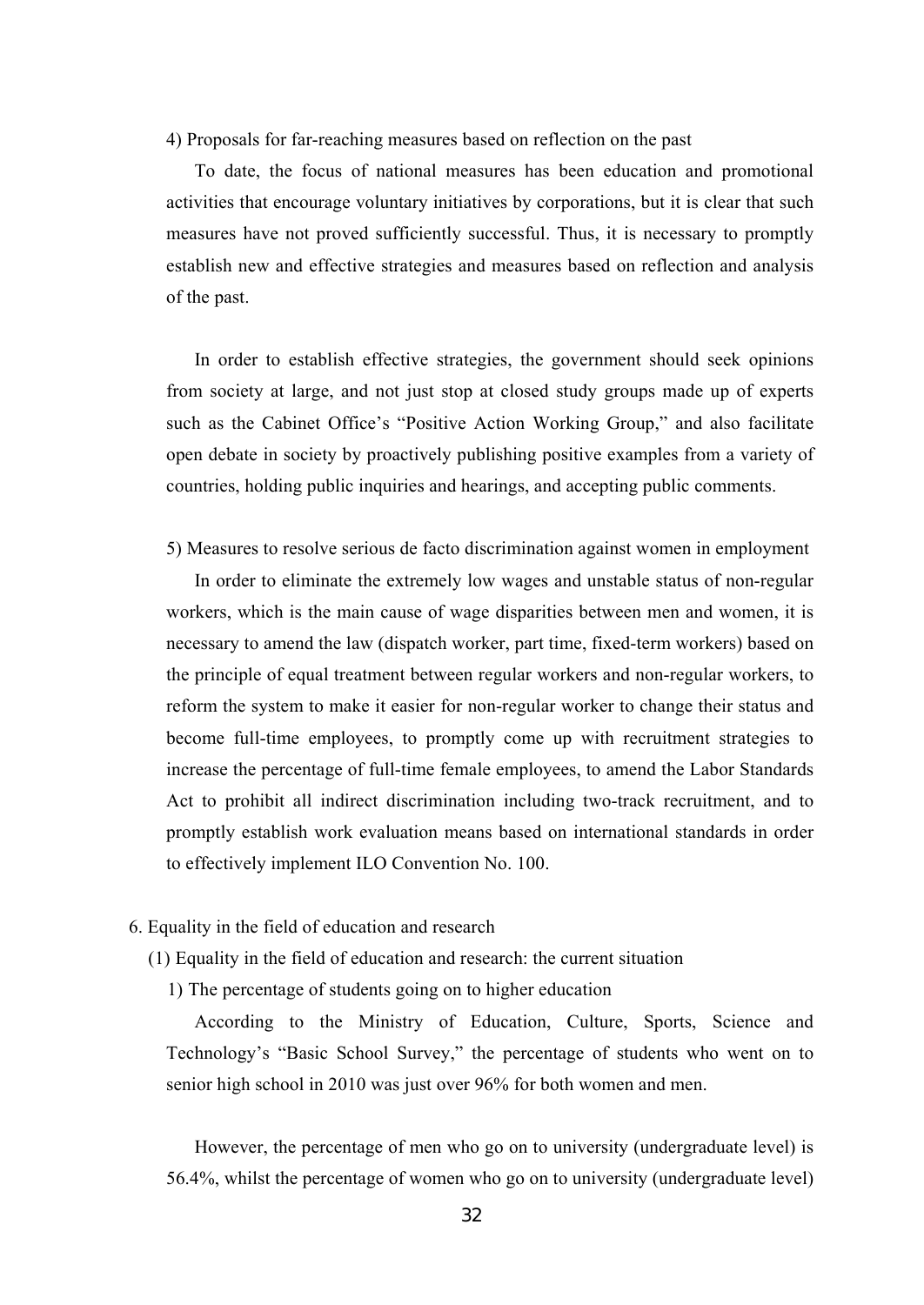is 45.2%, and 10.8% for junior college.

Very few men go on to study at junior college. The percentage of women who go on to university (undergraduate level) is increasing each year whilst the percentage that go on to junior college is decreasing, but still there is a noticeable difference between the percentage of men and women. The reason for this lies in parents' ideas regarding education, which are rooted in the concept of division of labor according to gender, and spiraling tuition fees at national universities as well as at private universities, coupled with the inadequate scholarship system, which is thought to have given rise to a situation in which men are given priority when it comes to sending children to university (undergraduate level).

The percentage of students who proceed to graduate school immediately after graduating from university (undergraduate level) was 17.4% for men and 7.1% for women in FY 2010 – a difference of more than 10%.

Looking at the proportion of women among graduate students, 29.6% of master's students and 32.5% of doctoral students are women, indicating a significant difference. However, women account for 48.9% of students who also have a full time job in 2010, and the focus should be on the type of career these women go on to in the future.

#### 2) Major fields

Discrepancies in the areas in which male and female students choose to specialize still exist at universities (undergraduate level) and graduate schools. Fields with a high proportion of women are home economics, humanities, art, and education, and fields with a high proportion of men are engineering, sciences, and social sciences. In the health-care field, the percentage of men in medicine and dentistry is 66% whilst the percentage of women in pharmaceutical sciences, nursing sciences and nutrition sciences is 65%.

The Ministry of Education, Culture, Sports, Science and Technology's "Basic School Survey" also shows that in 2010 the proportion of women specializing in social sciences was approximately 30% and the proportion of women specializing in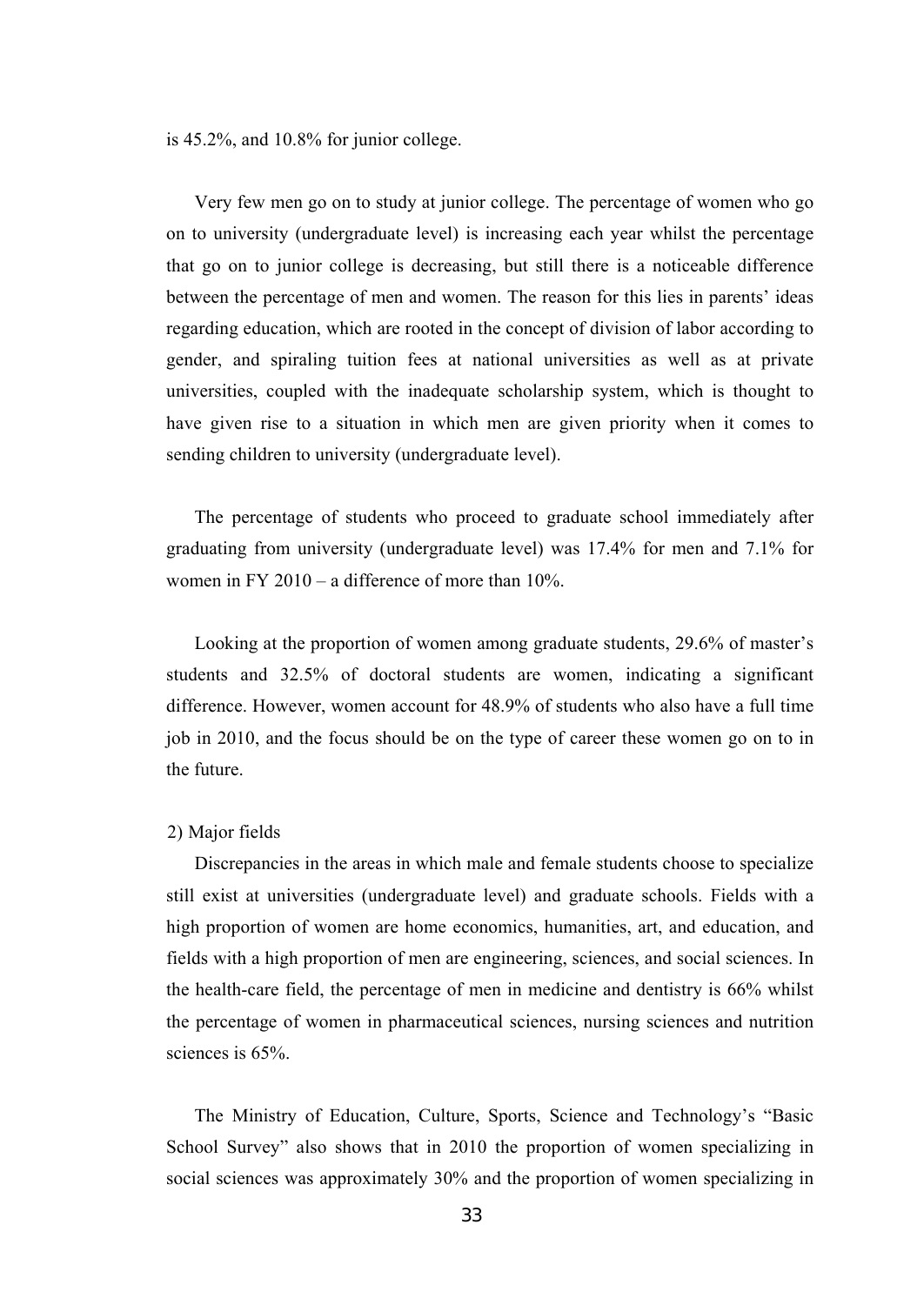engineering was approximately 10%, whilst the proportion of women specializing in humanities was 66.5%.

Of the major fields in graduate school master programs, most women tend to specialize in humanities and social sciences, followed by engineering, health care (excluding medicine and dentistry), and education. Most men, however, tend to specialize in engineering, followed by sciences, social sciences, agricultural sciences, and medicine and dentistry. In doctoral programs, most women tend to specialize in home economics, art, education, and humanities. 28.2% of students in law schools are women.

There is a need to be aware that these differences in the areas in which male and female students choose to specialize at universities and graduate schools are linked to gender segregation in the workplace after graduation (for example, legal and economic faculties are said to be advantageous for taking the national public officials level 1 recruitment examination.)

3) Disparity in the amount spent on education according to parents' income bracket

"Educational disparity" has been a major issue since the 1990s. Educational disparity refers to disparities that arise in a child's educational opportunities due to the environment in which they are brought up and due to their parent's income level in particular, and there are concerns that disparities that cross generations will remain. According to the Ministry of Education, Culture, Sports, Science and Technology's "FY 2006 Survey of Household Expenditure for Children's Education," the amount spent on education, from kindergarten to senior high school, increased the higher a household's income, and households with an annual income of more than 12 million JPY spent between 1.5 and twice the amount spent by households with an annual income of less than 4 million JPY. In Japan the proportion of education-related expenditures in general total government expenditures is low and there is a danger that the "educational disparity" will increase even further.

4) Teaching staff

According to the Ministry of Education, Culture, Sports, Science and Technology's "Basic School Survey" (2010), the proportion of women among the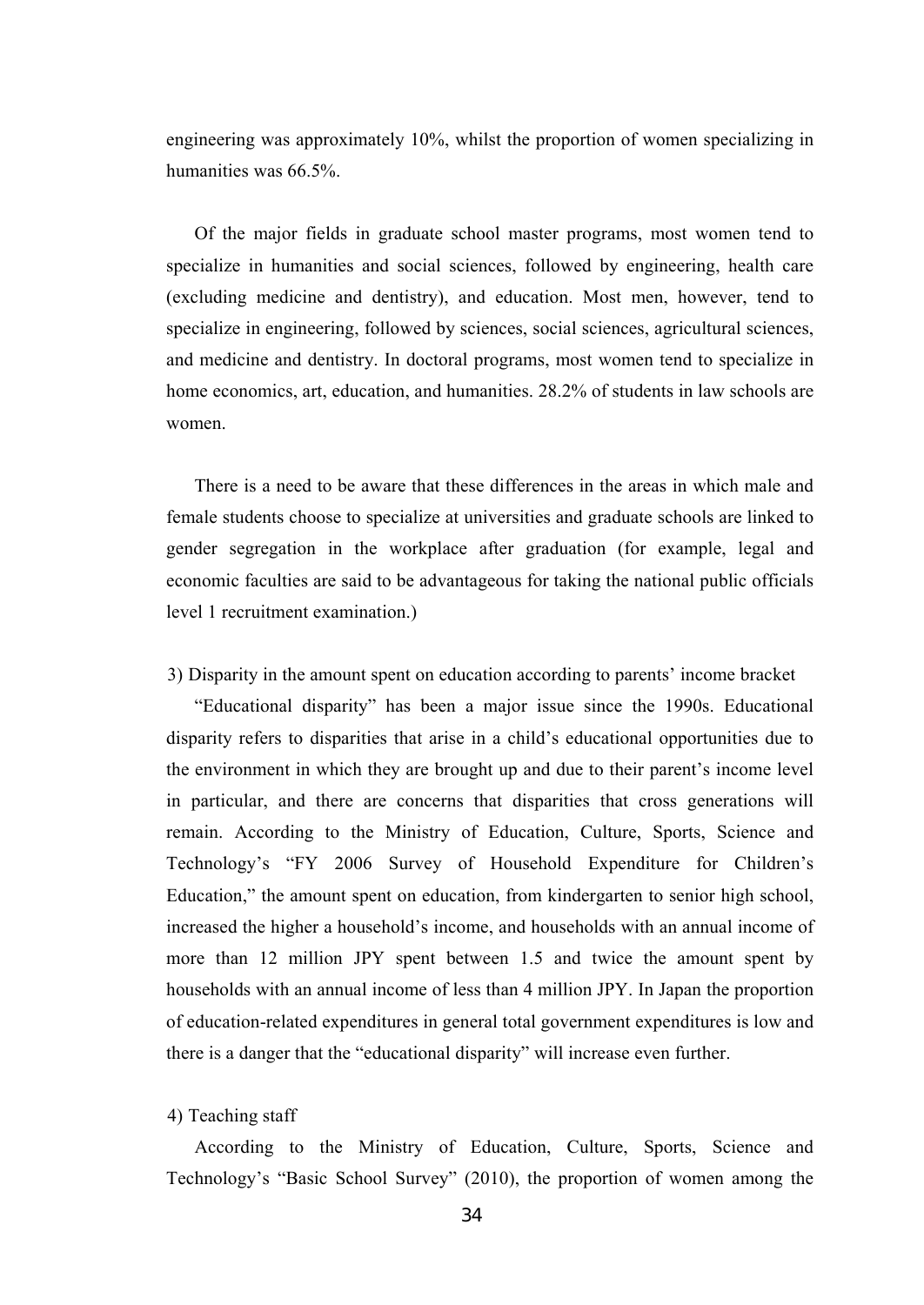total number of regular teaching staff (full-time teaching staff registered at a particular school) was 65.2% at elementary schools, 42.1% at junior high schools, and 27.7% at senior high schools, and this proportion is increasing year on year. However, the proportion of women in management positions (principal, deputy principal, vice principal), whilst increasing, is still noticeably low. According to the survey, no more than 18.4% of elementary school principals, 5.3% of junior high school principals, and 5.6% of senior high school principals are women.

The proportion of women amongst all teaching staff at universities, graduate schools and junior colleges is close to 50% at junior colleges, but only within the range of 20-30% at universities and graduate schools. Furthermore, the proportion of women decreases the higher the job rank. The percentage of women who are professors or above, is 14.5% at junior colleges and no more than 9% at universities. Conversely, the proportion of women who are research assistants or in assistant positions that are treated as administrative posts is approximately 90% at junior colleges and more than 50% at universities.

#### 5) Proportion of female researchers

The proportion of female researchers is gradually increasing but remained at 13.6% as of March 31, 2010 (Ministry of Internal Affairs and Communications "Report on the Survey of Research and Development"), and is extremely low in comparison to other countries. This figure is extremely low given that 30% of students enrolled on master and doctoral courses are women. The reason for this is not only due to it being difficult for women to handle both careers and raising children, or to it being difficult to return to work after raising children. It has also been pointed that the tendency for evaluators to give priority to men, the lack of consideration for child care and nursing care, etc. in performance evaluations, the low level of recruitment compared to men, the lack of role models, and the social division of labor by gender and workplace environment (Japan Inter-Society Liaison Association Committee for Promoting Equal Participation of Men and Women in Science and Engineering "Major Survey of the State of Gender Equality Amongst Science and Technology Experts"), are all part of the reason. The current research framework/structure and performance evaluation criteria assume a healthy man supported by someone who does the housework, child care and nursing care, etc.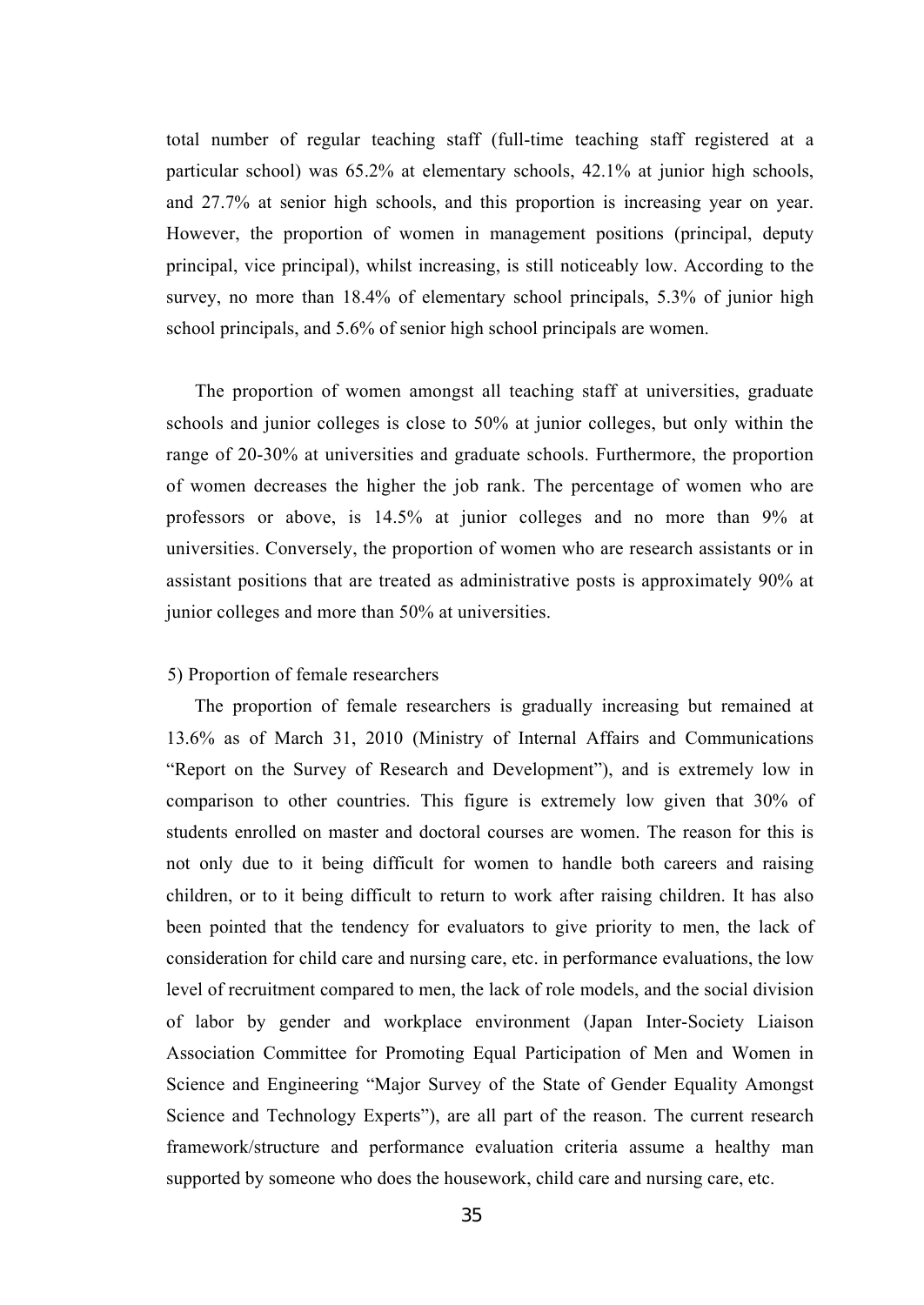#### 6) Female researchers'affiliations and specialist fields

Approximately 60% of male researchers are affiliated with corporations, etc. and 30% at universities, etc., whilst approximately 60% of female researchers are affiliated with universities, etc. and 30% with corporations, etc. (Ministry of Internal Affairs and Communications "Report on the Survey of Research and Development 2010"). The proportion of female teaching staff (researchers) at universities, etc. is within the range of 20-30% and the low number of female researchers affiliated to corporations, etc. is conspicuous.

Looking at the field of specialization of women at universities, etc. (who account for approximately 60% of female researchers), it would appear the almost half of such female researchers are involved in fields such as pharmaceutical sciences, nursing sciences, and nutrition science, etc., whilst more than 30% are involved in humanities. Meanwhile, only 8.3% are involved in engineering, 10-20% in sciences and agricultural sciences, and 20-30% in social sciences and medicine and dentistry. Even in fields in which the proportion of female researchers is comparatively high, the proportion of women falls as the job rank rises from assistant to assistant professor to lecturer to associate professor to professor.

#### 7) Learning in social education institutions

Classes and courses are held that are organized by boards of education, community centers, youth education institutions, and female education institutions, as an opportunity for social learning other than learning in schools. The proportion of women who participate in such courses is high, at between 60-90% at each institution (Ministry of Education, Culture, Sports, Science and Technology "Social Education Survey").

# (2) The Basic Act on Education

1) The Basic Act on Education is a law enacted in 1947. The preamble of the act states that "the realization of these ideals (which are expressed in the Constitution of Japan) shall depend fundamentally on the power of education"and "[we] shall esteem individual dignity and endeavor to bring up people who love truth and peace, while education which aims at the creation of culture general and rich in individuality shall be spread far and wide. We hereby enact this Act, in accordance with the spirit of the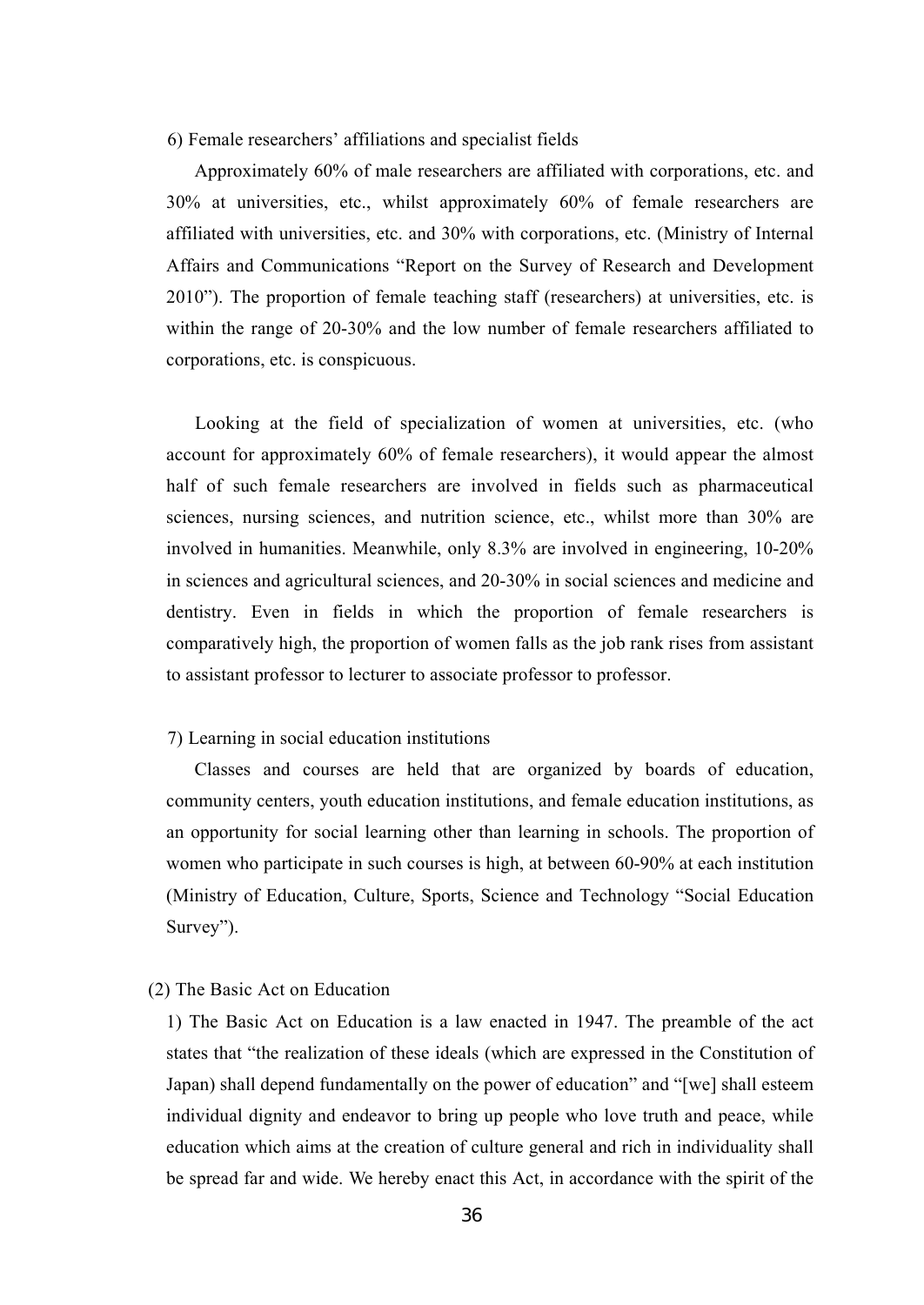Constitution of Japan, with a view to clarifying the aims of education and establishing the foundation of education for new Japan."

Article 5 of the act (Coeducation) provides that "[m]en and women shall esteem and cooperate with each other. Coeducation, therefore, shall be recognized in education," and this article amplifies the spirit of article 14, paragraph 1 of the Constitution. More specifically, the principles of coeducation are stated based on the reflection that the pre-war school education system institutionalized gender discrimination through the single sex education system and single sex school system. This article includes the perspective that men and women shall respect, acknowledge values of, understand each other, and exert mutual characteristics in all social activities based on the idea of such respect for each other, and to this end, the law acknowledges the merits of coeducation, recommends coeducation, states that the Japanese government and their institutions shall not prohibit coeducation (however, coeducation education is not compulsory), and that conducting coeducation in principle shall be the fundamental ideal of education.

2) However, the act was substantially amended in 2006 and article 5 was removed. The removal of this article shook the foundations of gender equality in the field of education. Even now, disparities between gender exist in education such as disparities between gender in the ratio of students who go on to higher education school and the unbalanced ratio of men to women in major fields, and such discrimination is clearly linked to the production of social and cultural disparities, gender segregation at work, and sexual discrimination in employment recruitment. The removal of article 5 not only obstructs the progress of resolving such issues, but has also raised concerns that it may lead to the evolution of education that further distinguishes gender, including the establishment of single sex public schools based on the theory of gender characteristics. Such removal was naturally criticized as "lacking the education system principles which specificallyachieve the concept of gender equality" (Japan Educational Law Association (ed.), "Houritsu Jihou Special Edition: Criticism of Revisions to the Basic Act on Education," April 2004, Page 96: Hashimoto).

(3) Issues raised by the Committee on the Elimination of Discrimination Against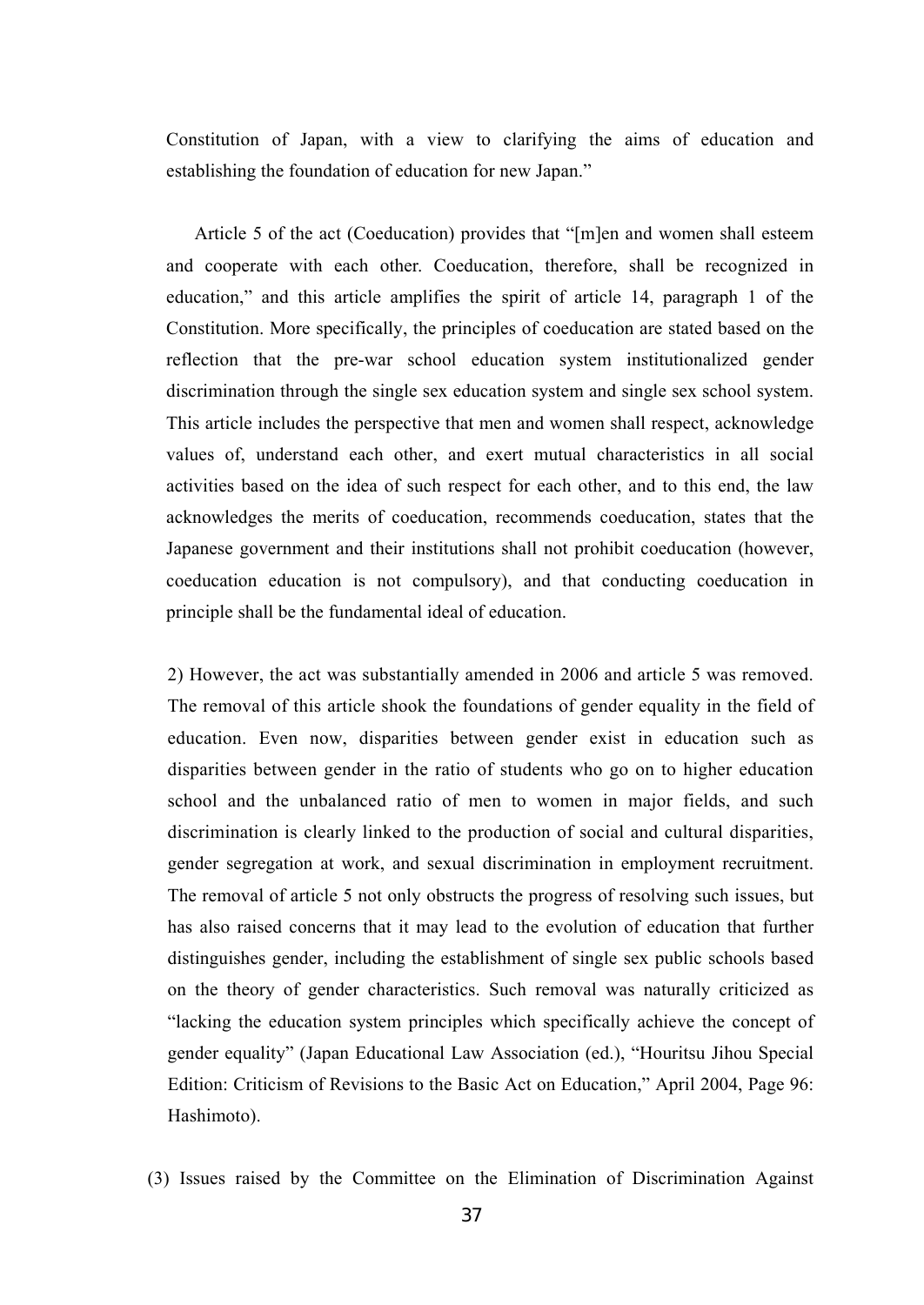#### Women

The Committee on the Elimination of Discrimination Against Women raised the following issues with regard to the field of education and research.

- i. Its concern at the persistence of stereotypes regarding the roles and responsibilities of women and men, which are particularly reflected in the media and in educational textbooks and curricular materials, and which influence women's traditional educational choices and contribute to the unequal sharing of family and domestic responsibilities, resulting in their disadvantaged situation in the labour market and their underrepresentation in political and public life and decision-making positions.
- ii. The need to enhance the education and in-service training of the teaching and counseling staff of all educational establishments and at all levels with regard to gender equality issues, and to speedily complete a revision of all educational textbooks and materials to eliminate gender stereotypes.
- iii. Its concern that the Basic Act on Education has been amended and article 5, which refers to the promotion of gender equality, has been removed.
- iv. The need to ensure that education policy includes measures to encourage girls and women to pursue education and training in non-traditional fields and so broaden their opportunities for employment and careers in better paying sectors of the economy.
- v. The need to increase the target set for the ratio of female faculty in university and colleges from 20 percent to ultimately facilitate movement towards parity in the sex ratio in these institutions.

# (4) Measures taken by the Japanese government

1) The Second Basic Plan for Gender Equality, which was formulated in 2005, followed on from the First Basic Plan, citing "the enhancement of education and learning to promote gender equality and facilitate diversity of choice" as one priority field. It also tackled the promotion of women's participation in science and technology for the first time, and aimed to support women university students and high school graduates in choosing paths into scientific fields.

However, a backlash against gender equality had gathered momentum, and the Second Basic Plan aimed, "with regard to the definition of the principle of gender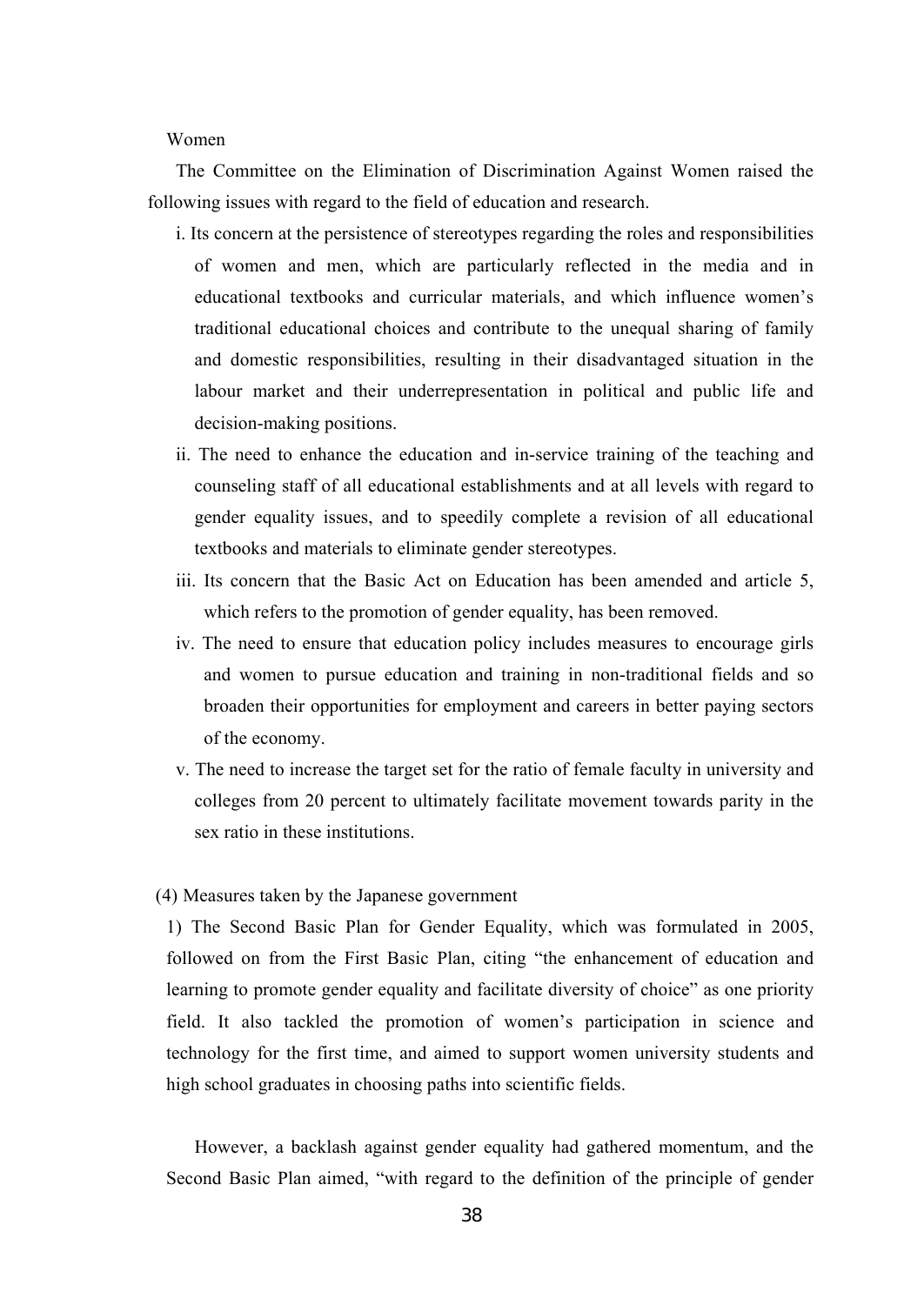equality and the perspective of 'socially based sex discrimination' (gender)," to "endeavor to eliminate misunderstandings, and proceed with easy-to-understand publicity and educational activities to ensure that arbitrary operation and interpretation does not occur." The Japanese government planned thorough familiarization of such matter with regard to municipal boards of education and those involved in lifetime learning and social education.

#### 2) The Third Basic Plan for Gender Equality (formulated in 2010)

As a basic approach for each field, the Third Basic Plan states that: "fostering deeper understanding of gender equality in all children is something that benefits not only the children themselves, but leads to promoting gender equality across future Japanese society as a whole" (Priority field 3); "If we want to achieve a gender-equal society, we need both men and women to independently express their individuality and abilities, and participate in building that society. All of this begins with education and learning. We plan to cooperate interactively with schools, the family, local communities, workplaces and all other arenas in society to expand education and learning that advances gender equality. Our aim is to dispel belief in the stereotyped perception for gender roles, build a sense of gender equality based on respect for human rights, and promote a deeper understanding of gender equality" (Priority field 11); and "Science and technology, and academia are the foundation for the future development of Japan – and of human society – and we are seeing the intensification of the international competition to acquire knowledge. If we wish to maintain and improve Japan's international competitiveness and reinvigorate our research endeavors with a variety of points of view and ideas, then we must create an environment in which women researchers can give maximum expression to their abilities and promote their participation. And generating a diverse range of creative, groundbreaking knowledge by furthering science and technology, and academia will also contribute to promoting the creation of a gender-equal society. " (Priority field 12).

# (5) Remaining issues

1) The need to make an accurate analysis of the reasons why inequality still exists

The concepts set out in the Third Basic Plan are basically correct; what is required is specific measures to realize them. To this end, there is a need to properly analyze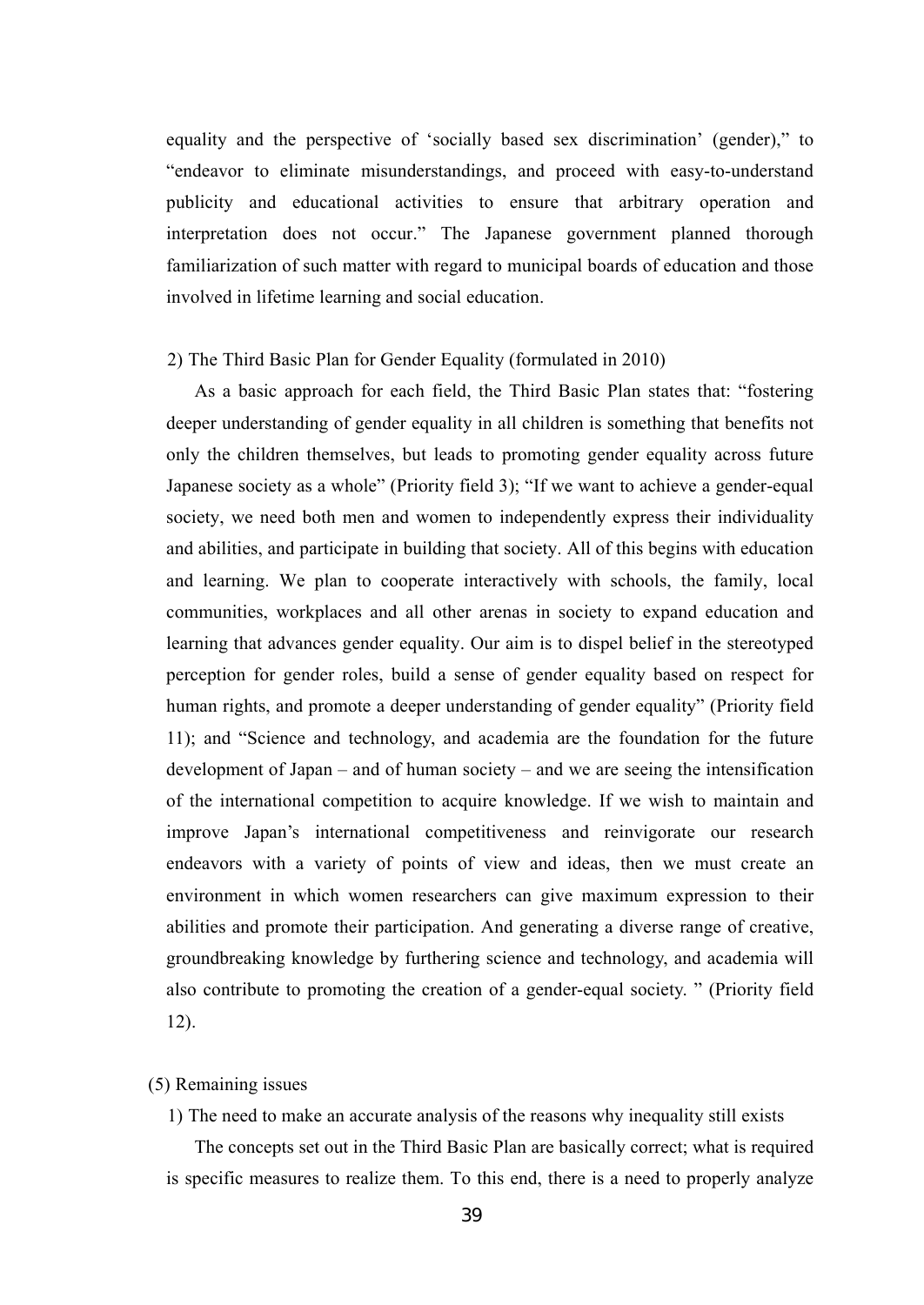why inequality still exists.

For example, the specific measures in the plan with regard to the low proportion of female teaching staff in managerial positions is "to encourage prefectural boards of education to set specific targets for achieving the "30% by 2020" target." However, many female teaching staff have heavy family responsibilities. They thus experience difficulties balancing their career and family life, and have not been able to attend education and training as persons undertaking work with responsibility. For this reason, they do not take examinations for recruitment to managerial positions. Rather than being an issue of individual motivation and skills, this is an issue of not having a social system in which women are able to take on work with responsibility. Fixed gender role assignment is reproducing gender disparities in education. The cause of disparities between gender in the percentage of students who proceed to university and the cause of the low proportion of female researchers have been discussed above. It will be difficult to achieve numerical targets, regardless of however many targets are set, unless the issues of text books and teaching materials which reflect belief in the stereotyped perceptions of gender roles and the content of training for teaching staffs are analyzed and improved.

# 2) Positive action

a) Boards of education, public and private schools and research institutions receive large amounts of public money. Thus, in order to promote initiatives for fostering gender equality at such institutions, the degree to which such initiatives have been implemented should be one of the items evaluated when determining and providing subsidies, etc.

For example, one idea is to make the existence of a certain percentage of female graduate students, teaching staff (at all teaching levels) and researchers a requirement for receiving subsidies, and to pay additional amounts the higher that percentage.

b) Request the formulation of an action plan that specifies a deadline and specific targets, and the preparation and publication of annual reports having analyzed the current situation and cause with regard to prefectural and municipal boards of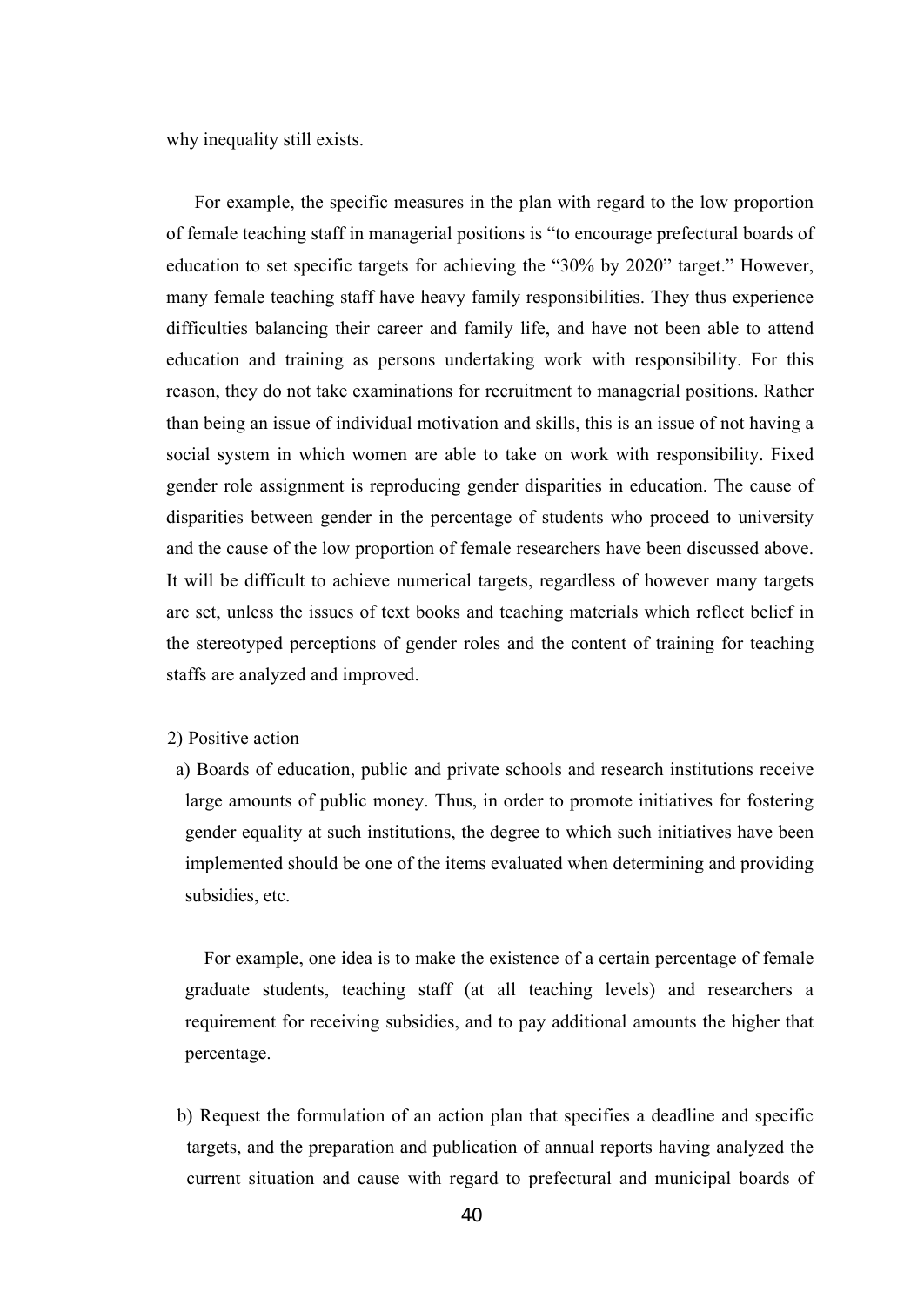education and national universities, etc. throughout the country.

This plan includes the following as a minimum:

- Raising the performance target for the proportion of female teaching staff at universities and junior colleges from 20%, and ultimately encouraging the proportion of men and women at such institutions to become equal.
- Ensuring that the percentage of both men and women does not fall below 40% with regard to members of prefectural or municipal boards of education.
- Ensuring that the proportion of women holding the position of vice principal or above at elementary and secondary educational institutions is at least 40%.
- Ensuring that the proportion of female university professors is 40%.
- Establishing recruitment targets for female researchers in major fields other than sciences.

c) Further enhancing the scholarship system and partial reimbursement exemptions etc. in the case of scholarship systems and loans in particular.

# 3) The Basic Act on Education

Reviving article 5 of the Act (Coeducation) which provides that "men and women shall esteem and cooperate with each other. Coeducation, therefore, shall be recognized in education" is necessary.

# Section 4 – Conclusion

As stated above, the Japanese government has clearly not sincerely fulfilled either of the two recommendations for which follow-up was requested by the Committee.

END